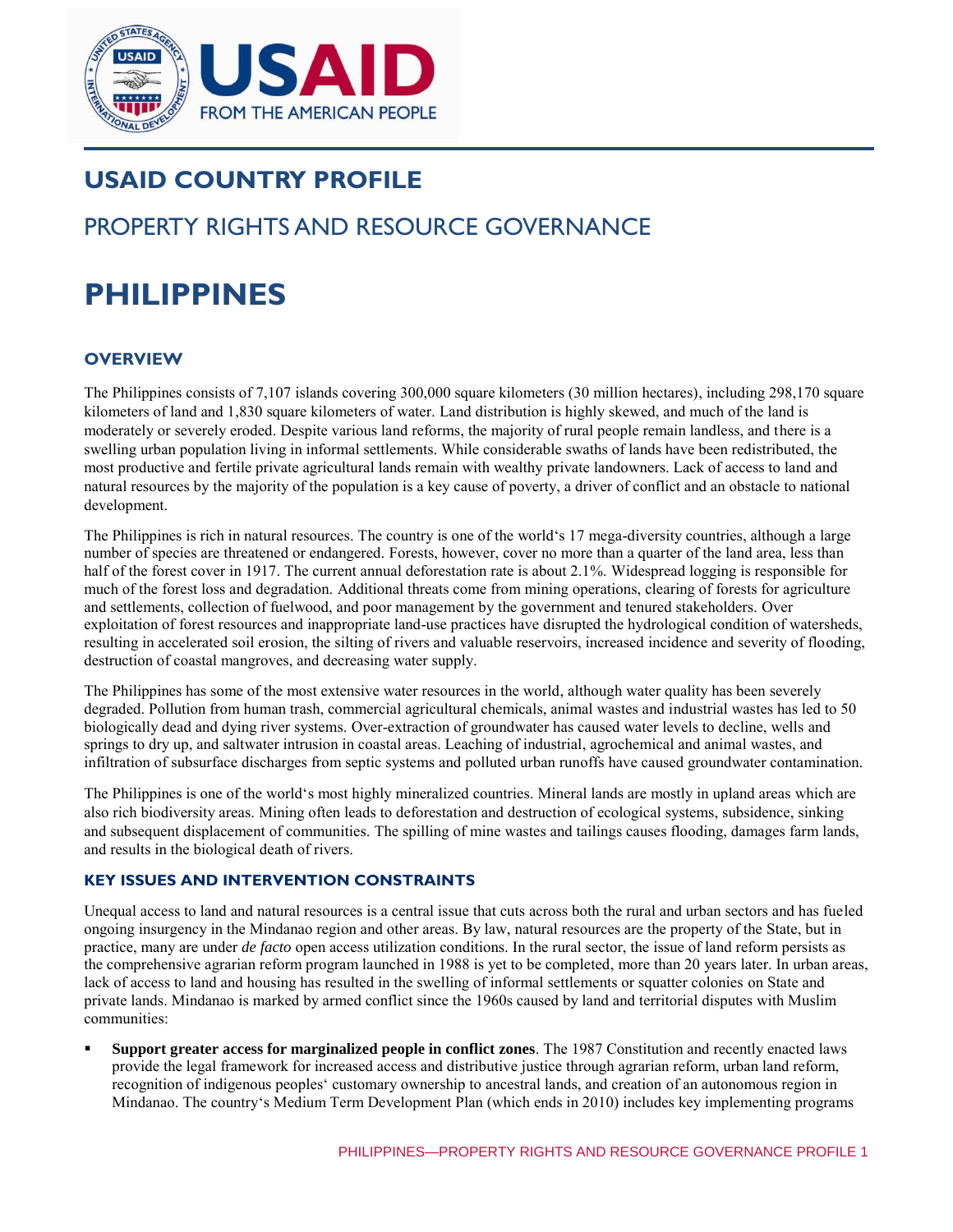on which the government has made some significant strides. These include a program for improved delivery of agrarian support services through an area-based clustering of farms approach; a program for State-sponsored microfinance for informal settlers; and ongoing peace talks with Muslim separatists in Mindanao. However, significant constraints remain, including: vested interests (e.g., large landowners and commercial developers) resisting genuine land reforms; government fiscal constraints; population pressure; and weak governance. A new Medium-Term Development Plan by the new administration will be rolled out in early 2011.

- **Improve water infrastructure**. In the water and forestry sectors, overexploitation of resources has led to environmental degradation and resource scarcity, hampering efforts to reduce rural poverty. Pollution of river basins, over-extraction of groundwater, and inappropriate land-use practices result in decreasing water quality. Widespread logging and the conversion of forests to non-forest uses has vastly reduced forest cover from more than 50% in 1917 to about 24% at present; the Philippines has the second-highest rate of deforestation in Southeast Asia. The government has launched integrated approaches to manage water and forest resources, with USAID and other donors providing considerable assistance, but weak governance, a fragmented institutional structure, and budget gaps remain as key constraints.
- **National dialogue on mining**. The minerals sector is at the forefront of national debate. On the one hand, the government is aggressively promoting large-scale mining and, on the other hand, a grass-roots movement led by the church and civil society is calling for a moratorium on large-scale mining. The government views mining as the engine for national development and poverty-alleviation, while the anti-mining movement protests the negative social and environmental impact of mining, especially industrial mining operations. A key issue is how to balance the various legitimate concerns.

FOR MORE RECENT LITERATURE: <http://usaidlandtenure.net/philippines> Keywords: Philippines, tenure, agrarian, land law, land reform, property rights, land conflicts, water rights, mineral rights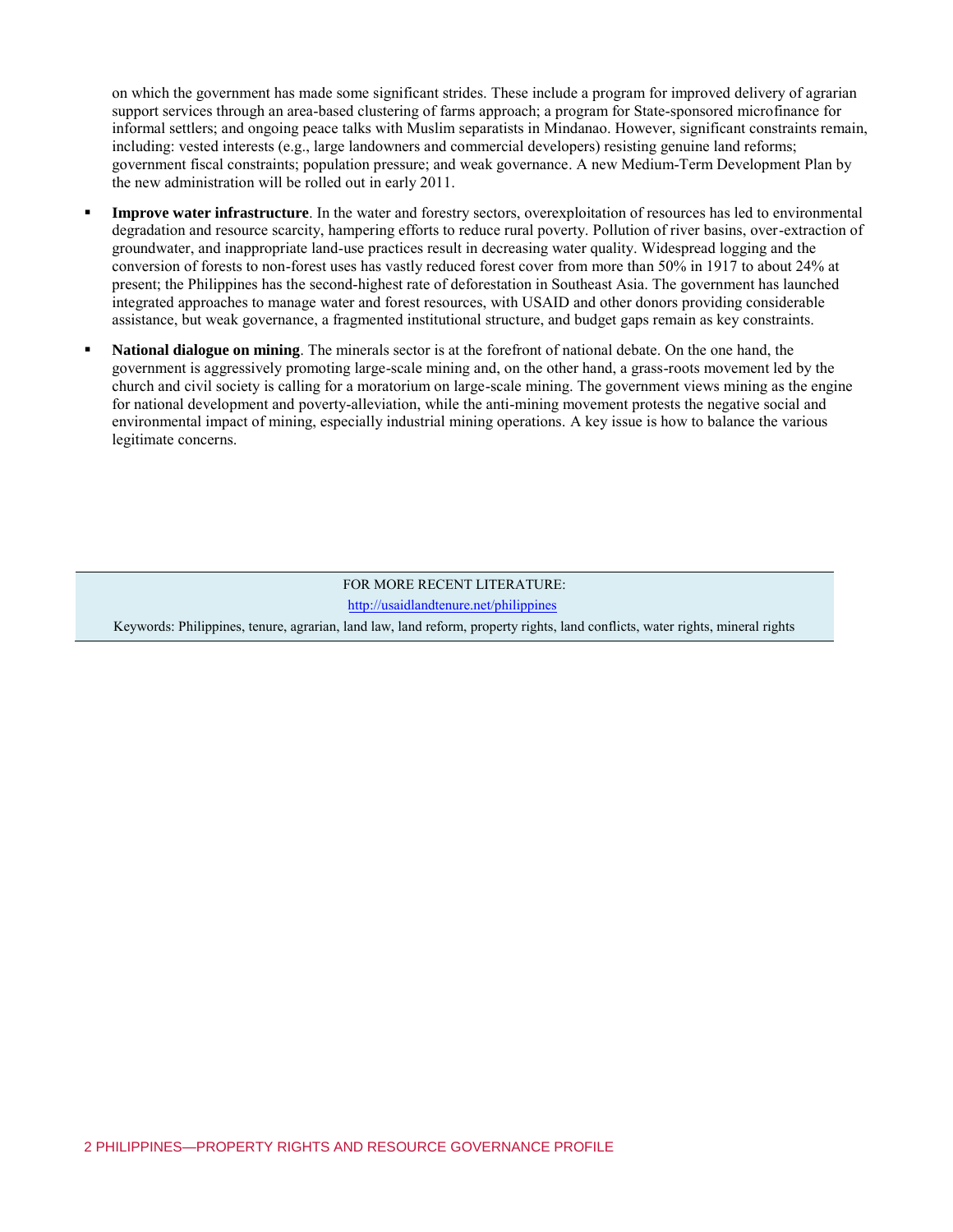#### **SUMMARY**

The Philippines is an archipelago of 7,107 islands covering 300,000 square kilometers (30 million hectares) – 298,170 square kilometers of land and 1,830 square kilometers of water. Under the 1987 Constitution, all public domain lands and natural resources belong to the State. Public domain lands are classified into agricultural, forest or timber, mineral lands, and national parks; only public agricultural lands are alienable or may be subject of private ownership. The Constitution recognizes the rights of indigenous peoples to their customary ownership of ancestral lands and domains, and the right to self-determination of the Muslim minority, through the creation of an autonomous region in Mindanao. The Constitution is supported by a host of laws to secure and protect property rights.

The Philippines has implemented a series of programs to decentralize natural resources. The country has

| <b>BOX 1. MACRO INDICATORS</b>                             |      |                   |  |  |  |
|------------------------------------------------------------|------|-------------------|--|--|--|
|                                                            | Year | <b>Score</b>      |  |  |  |
| Population, total                                          | 2008 | 90,348,437        |  |  |  |
| Population ages 0-14: 15-64: 65+ (% of total)              | 2008 | 34.3; 61.6; 4.1   |  |  |  |
| Population growth (annual %)                               | 2008 | 1.8               |  |  |  |
| Rural population (% of total population)                   | 2008 | 35.1              |  |  |  |
| Population density (people per sq. km)                     | 2008 | 303.0             |  |  |  |
| Literacy rate, adult total (% of people ages 15 and above) | 2008 | 93.6              |  |  |  |
| Land area: Surface area (sq. km)                           | 2008 | 298,170           |  |  |  |
| Arable land (% of land area)                               | 2007 | 17.1              |  |  |  |
| Agricultural land (% of land area)                         | 2007 | 38.6              |  |  |  |
| Permanent cropland (% of land area)                        | 2007 | 16.4              |  |  |  |
| Irrigated land (% of cropland)                             | 2003 | 14.5              |  |  |  |
| Forest area (% of land area)                               | 2007 | 23.0              |  |  |  |
| Nationally protected areas (% of total land area)          | 2008 | 17.2              |  |  |  |
| Renewable internal freshwater resources per capita         |      |                   |  |  |  |
| (cubic meters)                                             | 2008 | 5,302             |  |  |  |
| Annual freshwater withdrawals, agriculture: domestic:      |      |                   |  |  |  |
| industry (% of total freshwater withdrawal)                | 2007 | 74.0, 16.6, 9.4   |  |  |  |
| Crop production index $(1999-2001 = 100)$                  | 2007 | 128               |  |  |  |
| Livestock production index $(1999-2001 = 100)$             | 2007 | 125               |  |  |  |
| GDP (current US\$)                                         | 2008 | 166,909,049,536   |  |  |  |
| GDP growth (annual %)                                      | 2008 | 3.8               |  |  |  |
| Agriculture: industry: manufacturing: services, value      |      | 14.9; 31.6; 22.3; |  |  |  |
| added (% of GDP)                                           | 2008 | 53.5              |  |  |  |
| Ores and metals exports: imports (% of merchandise         |      |                   |  |  |  |
| exports: imports)                                          | 2007 | 5.1; 2.2          |  |  |  |
| Aid (% of GNI)                                             | 2008 | 0.0               |  |  |  |
| Source: World Bank, 2009                                   |      |                   |  |  |  |
|                                                            |      |                   |  |  |  |

been a pioneer in efforts to devolve control of rural development to farmers. Its participatory irrigation efforts in the 1970s, its early successes with community-based coastal resource management on Apo and Sumilon islands and its legislation on social and later community forestry provide models for much of Asia. The 1998 law on indigenous peoples' rights has given indigenous communities enormous powers to (re)claim territorial control (Gollin and Kho 2002).

Despite this legislation and various land reforms, however, the majority of rural people remain landless, and there is a swelling urban population living in informal settlements. Outdated land administration laws, an inefficient land administration and adjudication infrastructure, and a poor land information system have resulted in problems of fraudulent, overlapping and duplication of land titles and to widespread land-grabbing. They have also contributed to high transaction costs in securing, registering and transferring property rights, and to tenure insecurity. Inconsistent legislation and policy declarations have led to unsustainable land use and conflict over competing land uses. Unequal access to land and natural resources by poor people is a key driver of conflict and an obstacle to national development, fueling social unrest and armed uprisings. Indigenous peoples are marginalized and have been pushed out of their ancestral lands by the government for infrastructure projects, and by private farming interests and natural resource concession holders. Rural-to-urban migration and lack of access to land and housing by the poor has led to the swelling of squatter colonies or informal settlements in public and privately owned lands in urban and peri-urban areas.

The Philippines is rich in natural resources and is recognized as one of the world's 17 mega-biodiversity countries. The country also has extensive water resources, including 31,000 hectares of rivers and 200, 000 hectares of lakes. Fishing rights are granted by local governments, and water permits are required for use beyond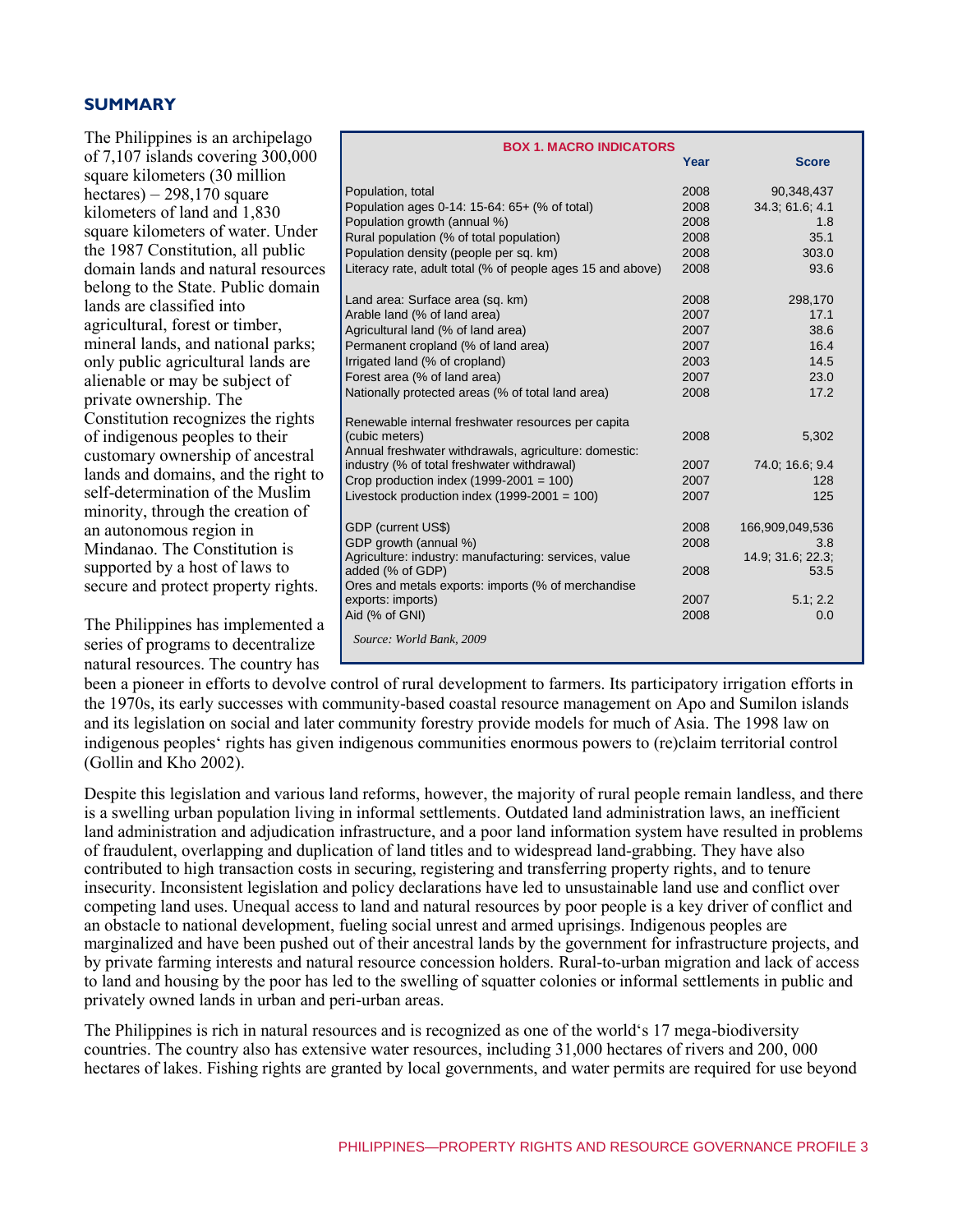domestic purposes. Water quality has degraded mainly due to pollution. Forests cover estimates range from 7.2 million hectares to 7.66 million hectares  $(24\%$  to 26% of land area)<sup>1</sup>, of which about 1.8 million hectares (based on 26%) are designated for protection and conservation. Resource utilization is subject to State concession or licensing. Considerable land and many natural resources (e.g., waters, fisheries and forests) are under *de facto* open access regimes. The Philippines is highly mineralized, with an estimated over US \$840 billion in untapped mineral wealth. Exploration and mining rights are subject to State license. The government promotes mining as a driver for economic growth.

## **1. LAND**

#### **LAND USE**

The Philippines is an archipelago of 7,107 islands covering 300,000 square kilometers (30 million hectares) –

| <b>BOX 2. LAND TENURE INDICATORS</b>                                                                                             |              |
|----------------------------------------------------------------------------------------------------------------------------------|--------------|
|                                                                                                                                  | <b>Score</b> |
| Millennium Challenge Corporation Scorebook, 2009<br>- Land Rights and Access (Range 0-1; 1=best)                                 | 0.837        |
| International Property Rights Index, 2009                                                                                        |              |
| Physical Property Rights Score (Range: 0-10; 0=worst)                                                                            | 5.7          |
| World Economic Forum's Global Competitiveness Index, 2008-2009                                                                   |              |
| Property Rights (Range: 1-7; 1=poorly defined/not protected by law)<br>World Economic Forum's Global Competitiveness Index       | 4            |
| Ease of Access to Loans (Range: 1-7; 1=impossible)                                                                               | 2.9          |
| International Fund for Agricultural Development, Rural Poverty Report,                                                           |              |
| 2001                                                                                                                             | 0.61         |
| Gini Concentration of Holdings, 1981-1990 (Range: 0-1; 0=equal<br>distribution)                                                  |              |
| International Fund for Agricultural Development, Rural Sector                                                                    |              |
| Performance Assessment, 2007                                                                                                     | 4.6          |
| Access to Land, 2007 (Range: 1-6; 1=unsatisfactory access)<br>Food and Agricultural Organization: Holdings by Tenure of Holdings |              |
| Total Number of all Agricultural Holdings, Year                                                                                  | 4,610,041    |
| - Total Area (hectares) of all Agricultural Holdings, Year                                                                       | 9,974,871    |
| - Total Number of Holdings Owned by Holder; Year                                                                                 | 1,999,979    |
| - Total Area (hectares) of Holdings Owned by Holder; Year                                                                        | 4,855,059    |
| - Total Number of Holdings Rented from Another; Year                                                                             | 1,051,976    |
| Total Area (hectares) of Holdings Rented from Another; Year                                                                      | 1,775,752    |
| World Bank Group, Doing Business Survey, 2009                                                                                    |              |
| Registering Property-Overall World Ranking (Range: 1-181; 1=Best)<br>World Bank Group, World Development Indicators, 2009        | 140          |
| Registering Property-Number of Procedures                                                                                        | 8            |
| Registering Property-Days Required                                                                                               | 33           |
| World Bank Group, World Development Indicators, 1998                                                                             |              |
| Percentage of Population with Secure Tenure                                                                                      |              |
| Cebu                                                                                                                             | 95.0         |
| Heritage Foundation and Wall Street Journal, 2009                                                                                | 30           |
| Index of Economic Freedom-Property Rights (Range 0-100; 0=no<br>$-$<br>private property)                                         |              |
| Economic Freedom of the World Index, 2008 (2006 data)                                                                            |              |
| Legal Structure and Security of Property Rights (Range 0-10;0=lowest<br>$-$<br>degree of economic freedom)                       | 4.90         |
| Protection of Property Rights (Range 0-10; 0=lowest degree of<br>$-$                                                             | 5.58         |
| protection)                                                                                                                      |              |
| Regulatory Restrictions of Sale of Real Property (Range 0-<br>10;0=highest amount of restrictions)                               | 8.00         |
|                                                                                                                                  |              |

298,170 square kilometers of land and 1,830 square kilometers of water. It has three major island groups: Luzon, Visayas and Mindanao. The Philippines is recognized as one of the world's 17 mega-diversity countries<sup>2</sup>, with more than 50,000 species of flora and fauna (more than 65% of which are endemic). It is also one of the world's hotspots, with a large number of endangered and threatened species making it a global conservation priority area (CIA 2010; GOP 2008e; CI 1998).

The Philippines had an estimated population of 90,348,437 in 2008, of which 64.9% is urban and 35.1% is rural. The population is expected to reach 94,013,200 in 2010. The country's labor force is around 38 million people, or 60.1% of the total population age 15 and over, of whom 34% are in agriculture, 15% in industry, and 51% in services (2008) (World Bank 2010a; GOP 2010a; CIA 2010).

Of the total land area, arable land constitutes 17.1%, with 16.4% in permanent crops. In 2003, there was 15,500 square kilometers of irrigated land. Approximately 45% of agricultural lands are moderately or severely eroded; approximately 27.3% of the country is vulnerable to drought, floods and typhoons. Land degradation exacerbates the effects of natural

1 Based respectively on Philippine Government Statistics as of 2009 and the Food and Agriculture Organization of the United Nations 2010 Global Forestry Statistics.

<sup>2</sup> Group of countries identified as representing more than two-thirds or 70% of all (known) life forms and majority of the tropical rainforests, coral reefs and other priority systems. The mega-diversity concept was created to prioritize conservation efforts around the world (CI 1998).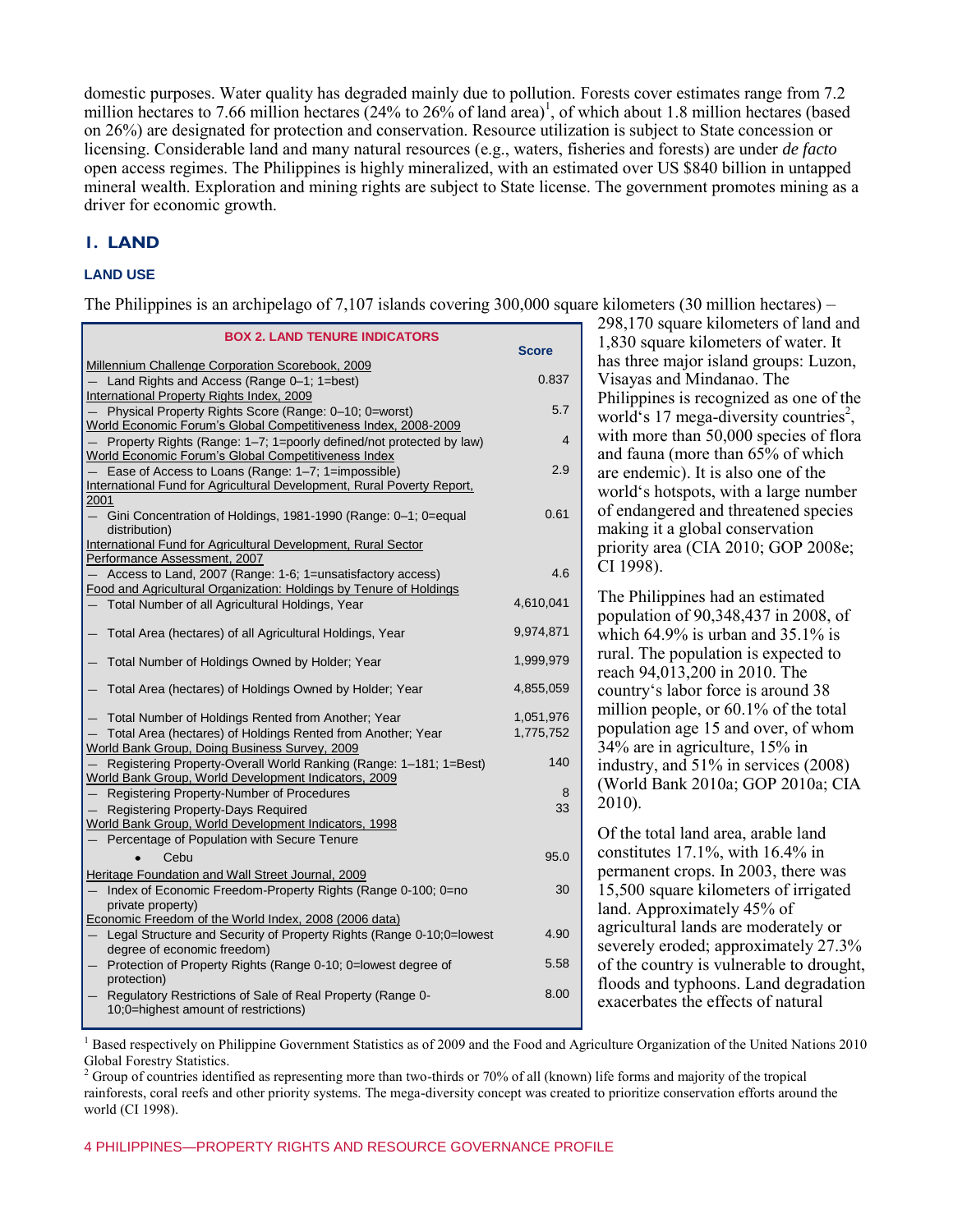disasters, causing massive landslides and flooding (World Bank 2010a; CIA 2010; GOP 2004c; Pulhin 2001).

#### **LAND DISTRIBUTION**

Land distribution is skewed. In the rural sector, there are an estimated 2.9 million small farms that average 2 hectares and 13,681 large private landholdings of up to 20,000 hectares. There are 10.2 million marginal farmers and farm workers, 70% of whom are landless. Since the 1930s, the State has instituted various land reforms, the latest of which is the 1988 Comprehensive Agrarian Reform Law. While considerable swaths of land have been redistributed, the most contentious private agricultural lands, which are also the most productive and fertile, remain with wealthy private landowners (FAO 1997; Borras and Franco 2007).

Rural poverty and a high population growth rate have resulted in rapid urbanization. With an estimated urban population of 58.6 million people, more than one-third of all people live in informal settlements or slum areas as squatters. In Metro Manila, the largest urban center, more than 50% of the population (1.4 million households) lives on riverbanks, bridges, railroad easements, cemeteries, garbage dumps and idle lands (World Bank 2010a; GOP 2008f).

#### **LEGAL FRAMEWORK**

Under the 1987 Constitution, all lands of the public domain belong to the State (Art. 7, Sec. 2). State ownership is premised on the Regalian Doctrine (*jura regalia*), the legal concept employed by the Spanish Crown in claiming exclusive dominion over the Philippine archipelago upon conquest in 1521. Under this doctrine, title to all lands became vested in the Crown, and private ownership was acquired only through royal grants or decrees. This was continued during United States (US) colonization, the Philippine Commonwealth period under the 1935 Constitution, and upon independence in the 1973 and 1987 Constitutions.

The Constitution classifies the public domain into agricultural, forest or timber, mineral lands or national parks (Art. 7, Sec. 3). Of these, only public agricultural lands may be alienable (i.e., subject of private ownership) and further classified by law according to use (Art. 7, Sec. 3). The State shall determine by law the size of alienable public lands as well as the specific limits of forest lands and national parks (Art. 7, Secs. 3–4). These laws have yet to be enacted, and the land classification under the 1936 Public Land Act remains in force. Under the Act, public domain lands are classified as either alienable or disposable (i.e., those open to acquisition and concession) or timber and mineral lands (Sec. 6). Alienable and disposable lands shall be classified according to use as agricultural, residential, commercial, industrial, educational, charitable, or as reservations for public and quasipublic uses (Sec. 9). Presently, of the total land area, 14.19 million hectares (roughly 47%) are classified as alienable and disposable land – of which 9.67 million hectares remain devoted to agricultural use and 15.8 million hectares (roughly 53%) as forestland (GOP Constitution 1987a; GOP Public Land Act 1936; GOP 2008g, *Cruz v. Secretary*; GOP 2008a; GOP 2007a).

The 1987 Constitution also provides for: comprehensive land reform (Art. 2, Sec. 21; Art. 12, Sec. s 4–6, 8–10); recognition of indigenous communities and their customary rights to ancestral lands (Art. 2, Sec. 22; Art. 12, Sec. 5); creation of autonomous regions in the island of Mindanao and Cordillera provinces in the island of Luzon (Art. 10, Secs. 15–20); and grant to natural-born citizens who have lost their citizenship the right to acquire private lands (Art. 12, Sec. 8). The provisions are reinforced in the Philippines Agenda 21 – the guidelines for sustainable national development; Medium-Term Philippine Development Plan 2004–2010; and Millennium Development Goals (GOP Constitution 1987a; GOP 2004b; GOP 1996).

The major land reform laws are the 1988 Comprehensive Agrarian Reform Law (CARL) and the 1992 Urban Development and Housing Act (UDHA). The CARL broadened the scope of rural land reform by including private and public agricultural lands regardless of crops and tenure arrangements, and providing for support services to agrarian reform beneficiaries, including infrastructure, capability-building and credit/marketing assistance. Lands were to be distributed to landless farmers and farm workers within a period of 10 years, but when this was not achieved, the law was extended for another 10 years, and then again extended until 2014. The UDHA established the legal framework for urban land reform and housing for informal settlers, slum dwellers and other underprivileged. Key provisions include the prohibition on summary evictions and demolition of dwellings without due process and adequate resettlement, and the provision of government loans to low-income households through the Community Mortgage Program (GOP Agrarian Reform Law 1988; GOP Urban Development and Housing Act 1992; GOP 2009b).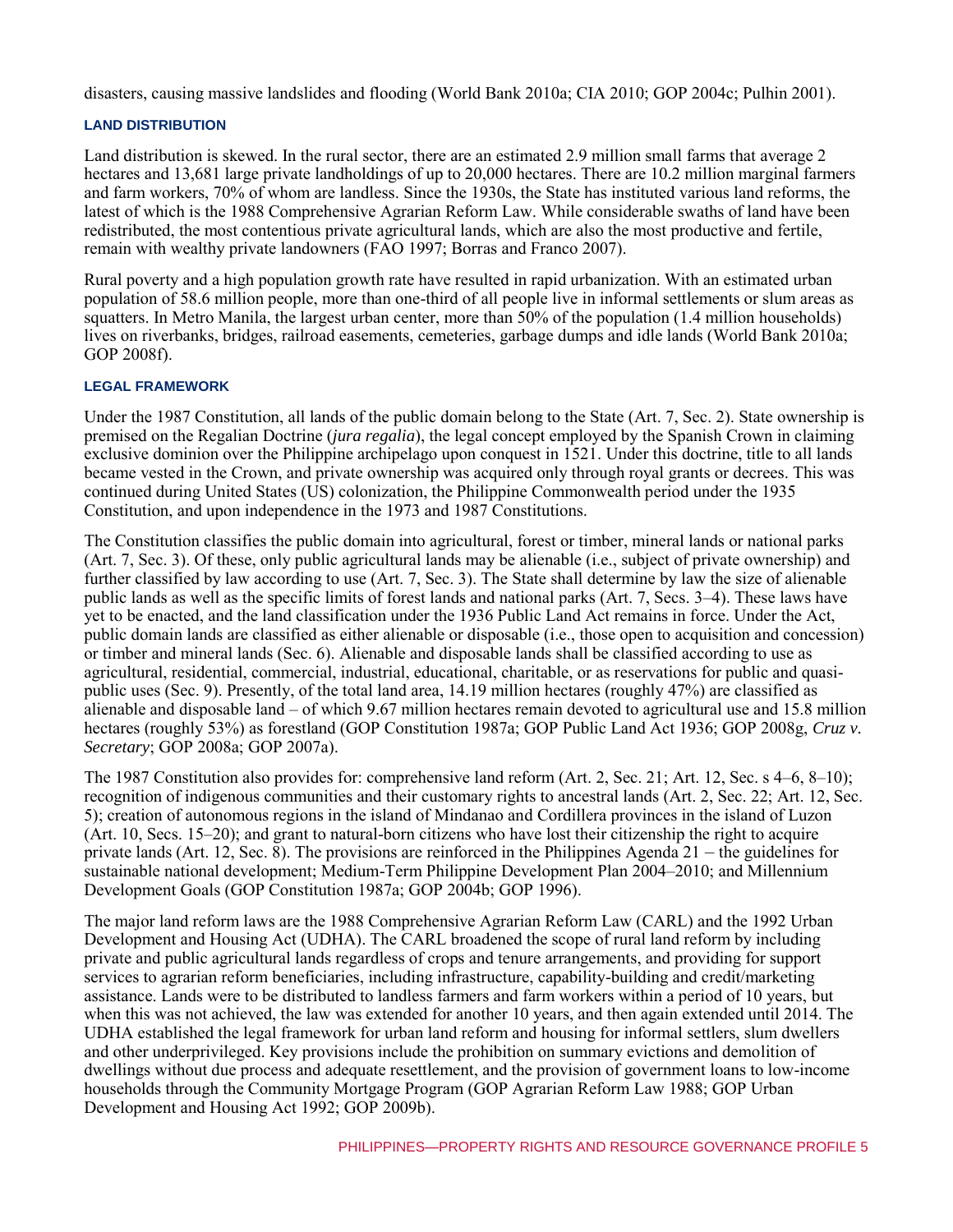The 1997 Indigenous Peoples' Rights Act recognizes the rights of indigenous peoples to their cultural integrity and self-government, and customary property rights to ancestral domains and lands. The Act requires Free Prior and Informed Consent (FPIC) of indigenous peoples prior to any government grant of license or concessions covering lands within ancestral domains. The 1989 Organic Act for the Autonomous Region in Muslim Mindanao provides for self-governance in Mindanao within the framework of national sovereignty.

Other relevant laws include: the Civil Code, which addresses general property/inheritance issues; the Family Code, which governs marital property rights; and various land titling and registration laws, including the Land Registration Act (1903), Cadastral Law Act (1913), Public Land Act (1936) and Property Registration Decree (1978).

#### **TENURE TYPES**

In the Philippines, lands are either public domain (State-owned) or privately owned. Under the 1987 Constitution, only public agricultural lands may be leased up to 1000 hectares to private corporations, and leased up to 500 hectares or acquired by purchase, homestead or grant of up to 12 hectares by individual citizens (GOP Constitution 1987a, Art. 12, Sec. 3).

The Public Land Act and other special laws grant land patents (e.g., homestead, sales or free patents) and concessions vesting ownership in individuals and private corporations upon fulfillment of certain requirements. Under the Comprehensive Agrarian Reform Law, farmer-beneficiaries are granted: 1) full or absolute ownership in the form of Emancipation Patents upon full payment of amortizations; or 2) non-absolute ownership in the form of Certificates of Land Transfer or Certificates of Land Ownership for those still completing payments. Stock ownership under the Stock Distribution Option is granted to agrarian reform beneficiaries in large corporate farms. Farm workers in areas within the retention limit of landowners and in private agricultural lands yet to be acquired by the government are granted leasehold rights with a 75:25 sharing in favor of the farmer-lessee.

Alienable and disposable lands (which include agricultural lands and reclassified lands) and privately owned lands (based on State grants or laws passed since colonization) are subject to: 1) purchase which vests ownership; or 2) lease which vest only the right to occupy and use for the period agreed upon. In 2003, 64.8% of lands classified as alienable and disposable were privately owned. Forest lands, including mineral lands and national parks, belong to the State subject to usufruct and resource utilization rights under certain conditions (Llanto 2003; GOP Constitution1987, Art. XII, Sec. 2).

Customary ownership rights over ancestral lands are recognized in the Constitution and Indigenous Peoples' Rights Act. In addition, the Supreme Court, the highest civil court, has ruled that colonizers only acquired dominion over unoccupied or unclaimed portions of the Philippine archipelago, and ancestral lands are deemed private lands based on customary or native title outside the scope of the Regalian doctrine. Rural migration and population growth have led to the rise of informal settlements on public lands and idle private lands in urban and peri-urban areas. Informal settlers are protected under the Urban Development and Housing Act from summary evictions and demolitions (GOP 2008g, *Cruz v. Secretary*; GOP 2008e).

#### **SECURING LAND RIGHTS**

Land rights are acquired from the State by public grant or by operation of law, or from private transactions or contracts involving private lands. Public grants include: 1) land patents (homestead, sales or free patents) or leases conferred under special laws; 2) royal grants/decrees issued during the colonial period; 3) titles acquired under agrarian reform laws; 4) title acquired under the urban land reform law (which grants the urban poor the right to purchase home plots in their existing settlements or resettlement areas); and 5) title in the form of Certificates of Ancestral Domain Claim (CADC) and Certificates of Ancestral Land Claims (CALC) acquired by indigenous peoples under the Indigenous Peoples' Rights Act (GOP Civil Code 1949, Book II; GOP Indigenous Peoples' Right Act 1997).

Land rights are acquired by operation of law through accretion, prescription, hereditary succession or inheritance, or marriage under the property regime of absolute community of property (i.e., joint ownership of property brought into the marriage or acquired after). For private lands, rights may be acquired through voluntary transactions such as sales and donations, transfer by will, or involuntary transfer such as foreclosure or tax sales. These transactions are governed by general property and commercial laws (GOP Civil Code 1949, Books II and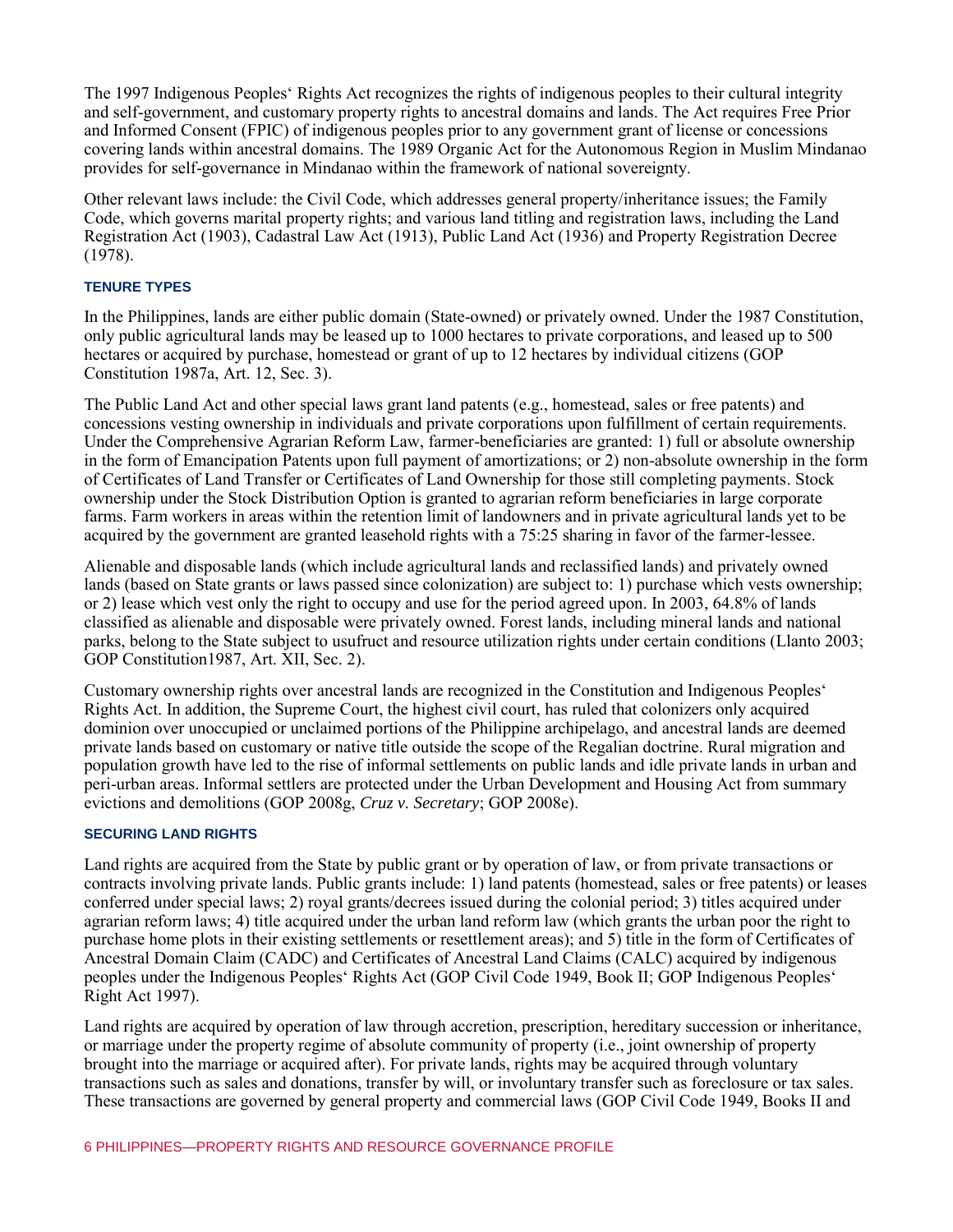III; GOP Family Code 1987b, Tit. 5 Ch. 3).

The 1987 Constitution restricts access to public lands. Citizens may acquire public lands of not more than 12 hectares by purchase or land patent, or of no more than 500 hectares by lease. Private corporations must be at least 60% Filipino-owned and may lease land of not more than 1000 hectares for a period of 25 years, renewable for the same term. The use of public and private land is subject to zoning or local land-use classification laws. Foreigners may acquire private land only in limited circumstances (GOP Constitution 1987a, Art. 7 Sec. 3; Galacio 2008).

The Land Registration Act requires registration of land rights under the Torrens system. Under this system, the government issues a certificate of title (Torrens title) as proof of ownership; it is the highest measure of tenure security. Courts have upheld ownership based on tax declarations, realty tax receipts and transfer deeds. Land rights are secure insofar as they may be proved or traced back to some State grant or lawful private transaction (Malenab-Hornilla 2008).

An inefficient land administration system contributes to tenure insecurity and high transaction costs in securing, registering and transferring property rights. It takes between six months to several years to obtain original titles and between several weeks to a few months to register subsequent transactions. About one-third of private land parcels in rural areas are untitled (Llanto and Ballesteros 2003).

#### **INTRA-HOUSEHOLD RIGHTS TO LAND AND GENDER DIFFERENCES**

The law generally provides for equal land access. Under property law and under family and succession law, men and women have equal property rights. Assets acquired during cohabitation without marriage are co-owned, and can be encumbered or disposed of by one partner only with the consent of the other. Within marriage, the property regime is absolute community of property – unless a different regime is stipulated in the marriage settlements – and both spouses jointly administer family property (GOP Family Code 1987b, Arts. 147, 75, 96).

In case of disagreement, the husband's decision prevails, subject to recourse to the courts by the wife. The wife retains sole management rights to her exclusive property. In case of legal separation, the terms of dissolution of community property are determined by guilt, not by gender (GOP Family Code 1987b , Arts. 96, 111, 63[2]).

Married women may make wills without the consent of their husband, and dispose of their separate property and share of community property. Widows are compulsory heirs of their deceased spouses (GOP Civil Code 1949, Arts. 802–3, 900; Cotula 2007).

The Women in Development and Nation Building Act (1992) expressly grants women, regardless of civil status, the same capacity to act and enter into contracts as

| <b>BOX 3. LAND AND GENDER INDICATORS</b> |                                                            |              |  |
|------------------------------------------|------------------------------------------------------------|--------------|--|
|                                          |                                                            | <b>Score</b> |  |
|                                          | OECD: Measuring Gender In(Equality)—Ownership Rights, 2006 |              |  |
|                                          | Women's Access to Land (to acquire and own land) (Range:   |              |  |
|                                          | 0-1; 0=no discrimination)                                  | 0            |  |
| $\overline{\phantom{0}}$                 | Women's Access to Property other than Land (Range: 0-1;    | 0            |  |
|                                          | 0=no discrimination)                                       |              |  |
|                                          | Women's Access to Bank Loans (Range: 0-1; 0=no             | O            |  |
|                                          | discrimination)                                            |              |  |
|                                          | FAO: Holders of Land Classified by Sex, 1993               |              |  |
|                                          | Percentage of Female Holders of Agricultural Land          |              |  |
|                                          |                                                            |              |  |

men, and equal treatment in agrarian reform and land resettlement programs. The Comprehensive Agrarian Reform Law guarantees women, regardless of civil status, equal rights to own land, equal shares of farm produce, and representation in advisory and decision-making bodies. The Magna Carta of Women (2009) grants equal property and inheritance rights to wives and common law spouses, and equal access to agrarian and customary lands (GOP Agrarian Reform Law 1988, Sec. 40 [5]; GOP Magna Carta of Women 2009c, Secs. 19–20)

However, despite the laws, patriarchal attitudes and deep-rooted stereotypes regarding the role of women persist (The OECD rankings [see Box 3] are based simply on the question on whether women can own land and property, as indeed they can). In practice, men are still the primary property owners, and some laws and government policies that are neutral on its face upon implementation work to discriminate against women. The order of priority of agrarian beneficiaries under the Agrarian Reform Law disadvantages women, as they are mostly seasonal farm workers and thus rank third in priority of distribution. Government-sponsored indigenous peoples' resettlement projects award land titles and certificates of titles to crops to the head of the family, who is often a man. Although women have the legal right to independently enter into contracts, many financial institutions require the husband or male partner to co-sign loans and financial contracts; women's access to credit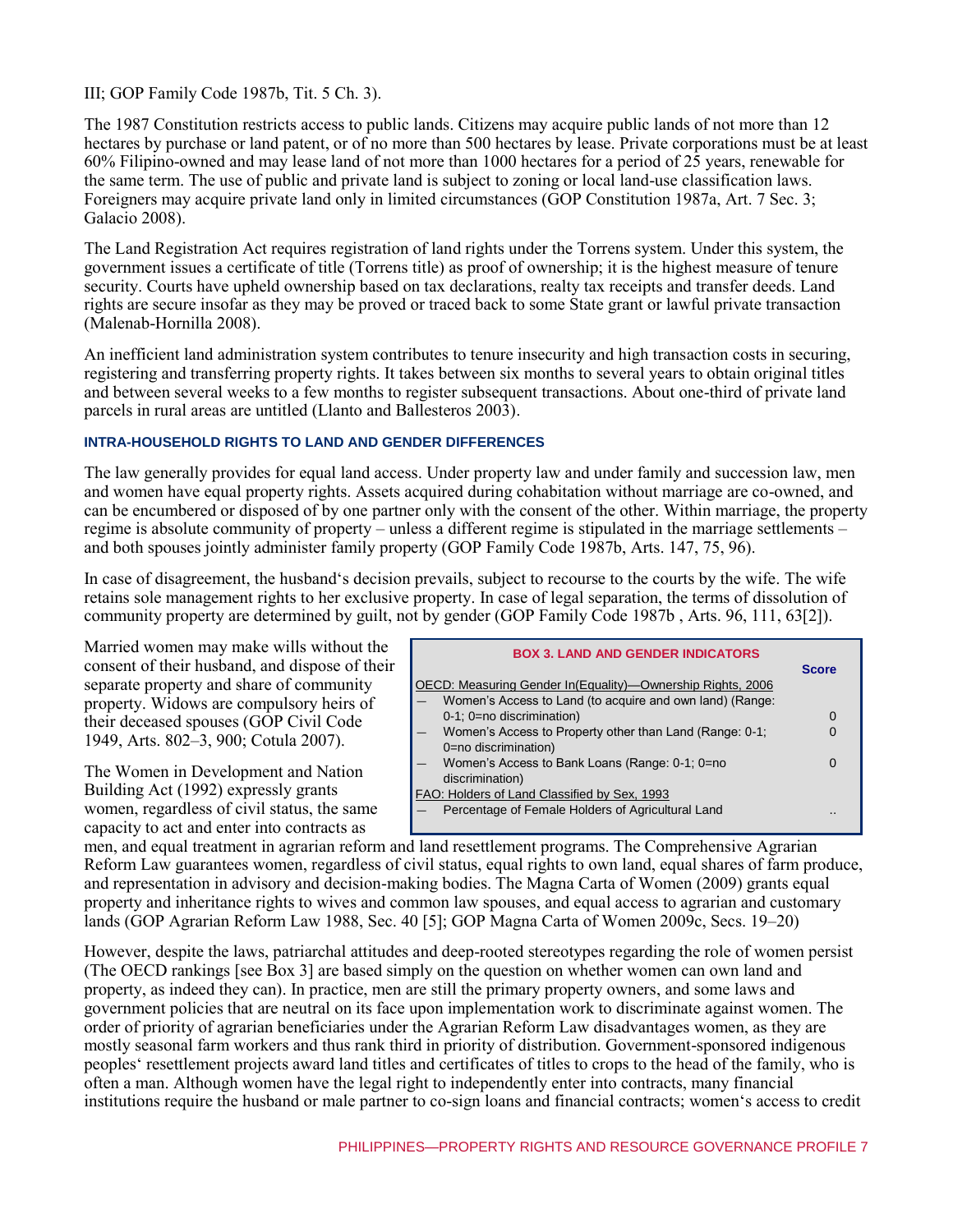is limited to smaller amounts as they usually have less property to provide as collateral (GOP Agrarian Reform Law 1988, Sec. 22; Cotula 2007; Tripon 2008; OECD 2009).

Customary laws practiced in rural areas and by various ethnic groups generally grant men greater access to land than women. Tribes in the north and center of the country give women equal right to land ownership, but it is the men who principally administer and manage conjugal properties. Southern Muslim tribes require the husband's consent before a woman may acquire any property, and women inherit only half the share inherited by men in a similar position (Cotula 2007).

#### **LAND ADMINISTRATION AND INSTITUTIONS**

Nineteen government agencies are involved in land administration and management. The Department of Agrarian Reform is the lead agency for agrarian reform. Its functions include: land surveys; processing of compensation; registration of lands; and issuance of certificates of ownership. The Department coordinates with the Department of Environment and Natural Resources (DENR) for land survey and distribution, and with the Department of Agriculture for delivery of support services (Llanto and Ballesteros 2003).

The Housing and Urban Development Coordinating Council is the highest policy-making and coordination agency on urban development. It coordinates with the Housing and Land Use Regulatory Board for the review of development plans, zoning, and settling land-use conflicts; and the National Housing Authority for urban resettlement. Other key land agencies are: 1) the Land Management Bureau (under DENR) recommends policies/programs for the administration of alienable and disposable lands; 2) the Land Registration Authority issues patents and certificates of title and registers land-transaction documents (a Registry of Deeds is attached to the Land Registration Authority in every city and province); 3) the National Commission on Indigenous Peoples assists customary peoples in securing title to their lands and approves any proposed disposal, utilization, management or appropriation of ancestral lands; and 4) Local Government Units develop land-use and development plans and zoning ordinances.

Many regulatory agencies in the Philippines have limited capacities to implement and enforce land, environment and natural resource laws and to protect property rights.

#### **LAND MARKETS AND INVESTMENTS**

There is an unmet demand for housing, commercial and industrial land. The Medium Term Development Plan 2004–2010 includes a target of one million houses for the poor. Developers contend that this can only be met by converting tracts of farmland on the outskirts of urban areas, but the government has banned agricultural land conversions in 2008 due to food security concerns (GOP 2004b; *PDI* 2008a; *PDI* 2008b).

Buying, selling, renting and mortgaging of land are governed by general property and commercial laws. Certain lands acquired by public grants and under agrarian reform laws, such as land patents, emancipation patents or certificates of land ownership awards, contain restrictions on transfers and mortgage. This has resulted in informal markets of prohibited land transactions. Land valuation systems are multiple, resulting in different pricings for the same property. Various government agencies use different bases for valuation, such as market valuation by zone or area for taxation purposes – which can vary between national and local authorities, and valuation according to use for land conversion or development purposes. The zonal valuation system, especially in rural provinces, is outdated, resulting in undervaluation of properties (Lanto and Ballesteros 2003; Domingo and Fulleros 2005).

There is a lack of reliable data on property markets. Land record systems are unsystematic and unreliable as to land ownership, locations, boundaries, actual land uses and land values. Many records have been destroyed by war, theft, fire and water damage, or have been misplaced in the frequent transfers. Many records are in fragile condition, and some have been illegally altered. There is no complete set of cadastral maps that shows titled and untitled properties on alienable and disposable lands. The titling system lacks quality control – multiple titles and gaps in titles are not easily detected. Inefficiencies combined with high land taxes have led to informal land markets, particularly in poor communities (Llanto and Ballesteros 2003).

#### **COMPULSORY ACQUISITION OF PRIVATE PROPERTY RIGHTS BY GOVERNMENT**

Expropriation is an inherent power of the State. The authority is lodged with the Philippine Congress but delegated under various laws to national government agencies, local government units and public utilities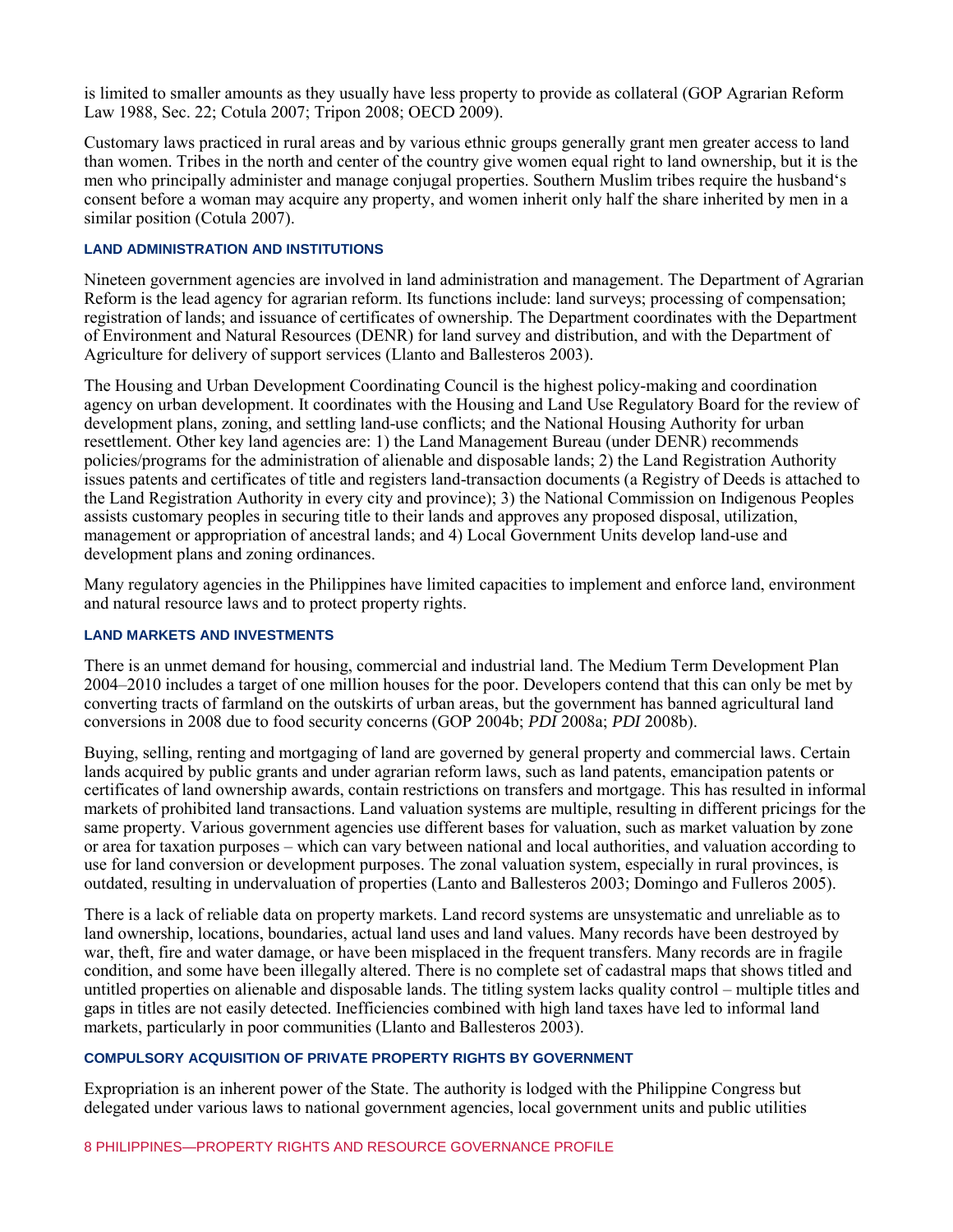involved in infrastructure development (GOP 2008g, *Moday v. Court of Appeals*).

The grounds and procedures for expropriation are set forth in the 1987 Constitution and enabling legislation. Private property cannot be expropriated without due process and just compensation. The taking must be for public use, interpreted broadly by the courts to be consistent with public welfare or public exigency. Just compensation is defined as the full and fair equivalent of the property, based on the owner's loss at the time of the taking, and is a judicial function. The Comprehensive Agrarian Reform Law and Urban Development and Housing Act involve large-scale exercises of expropriation (GOP Constitution 1987a, Art. 3, Secs. 1, 9; GOP 2008g, *Manosca v. Court of Appeals, National Power Corporation v. Bagui*)

#### **LAND DISPUTES AND CONFLICT**

Unequal access to land and resources is a key driver of conflict, fueling social unrest and armed uprisings. There have been various land reform programs since the 1930s, but none have been effectively implemented. The latest comprehensive agrarian reform program remains uncompleted more than 20 years after it was launched in 1988, and the most productive and fertile lands are still in the hands of private plantation and commercial farm owners. For those who have benefited from land distribution, slow delivery of support services and infrastructure promised under the program has result in suboptimal use of the land. Apart from budgetary constraints and bureaucratic inefficiencies, the government is perceived as lacking the political will to pursue genuine agrarian reform. Rural-to-urban migration and lack of access to land and housing by the poor have led to the swelling of squatter colonies or informal settlements on public and privately-owned lands in urban and peri-urban areas. Mass evictions have often resulted in violent confrontations between the squatters and the government or private landowners (Borras and Franco 2007; GOP 2006a; Villanueva 2007; USAID 2002).

Indigenous peoples are marginalized and have been pushed out of their ancestral lands by the government for infrastructure projects, and by private farming interests and natural resource concession holders. They struggle to uphold their rights under the Indigenous Peoples' Rights Act, which conflicts with the Regalian doctrine applied in various laws (e.g., 1995 Mining Act, 1992 National Integrated Protected Areas System Act and Revised Forestry Code) (Novellino 2000).

Muslim separatists are engaged in armed rebellion in Mindanao, where six of the country's 10 poorest provinces are located. The insurgency began in the late 1960s, waged by the Moro National Liberation Front and presently includes the Moro Islamic Liberation Front. Despite the creation of the Autonomous Region in Muslim Mindanao, conflict and instability persist. The conflict dynamic is further complicated by the activities of the Abu Sayyaf Group, considered a terrorist group by the government with links to Jemaah Islamiya, the Indonesia-based Al-Qaeda affiliate. The region is also plagued by localized clan rivalries over land and resources and political dominance (Gutierrez 2008; Kamlian 2003; USAID 2010a).

Outdated land administration laws, an inefficient land administration infrastructure and a poor land information system have resulted in widespread problems of fraudulent, overlapping and duplication of land titles, and have contributed to land-grabbing. Inconsistent legislation and policy declarations have led to unsustainable land use and conflict over competing land uses. Large swathes of productive agricultural land, especially in the rice bowl provinces in central Luzon, have been converted for housing, commercial and industrial purposes (Llanto and Ballesteros 2003; Kelly 1998).

#### **KEY LAND ISSUES AND GOVERNMENT INTERVENTIONS**

As in many developing countries with nature-based economies, land and natural resources are highly politicized in the Philippines. Control over land and resources is often a major strategy for maintaining political control; traditional politics are oriented toward maintaining elite control over the nation's land and other resources. This has created a dualistic economy, where the welfare of the elite and the poor majority are often in opposition. In this context, economic growth can reinforce inequity rather than reduce it (Gollin and Kho 2002). A central problem, then, is the political economy which perpetuates control of economic assets (land, resources) and political power by a small grouping of wealthy families. ―The problems of democracy subverted are thus intimately tied to those of disappearing natural resources and continuing widespread poverty and *inequity*" (Gollin and Kho 2002).

Poverty reduction underpins many land-related interventions. The Medium-Term Development Plan 2004–2010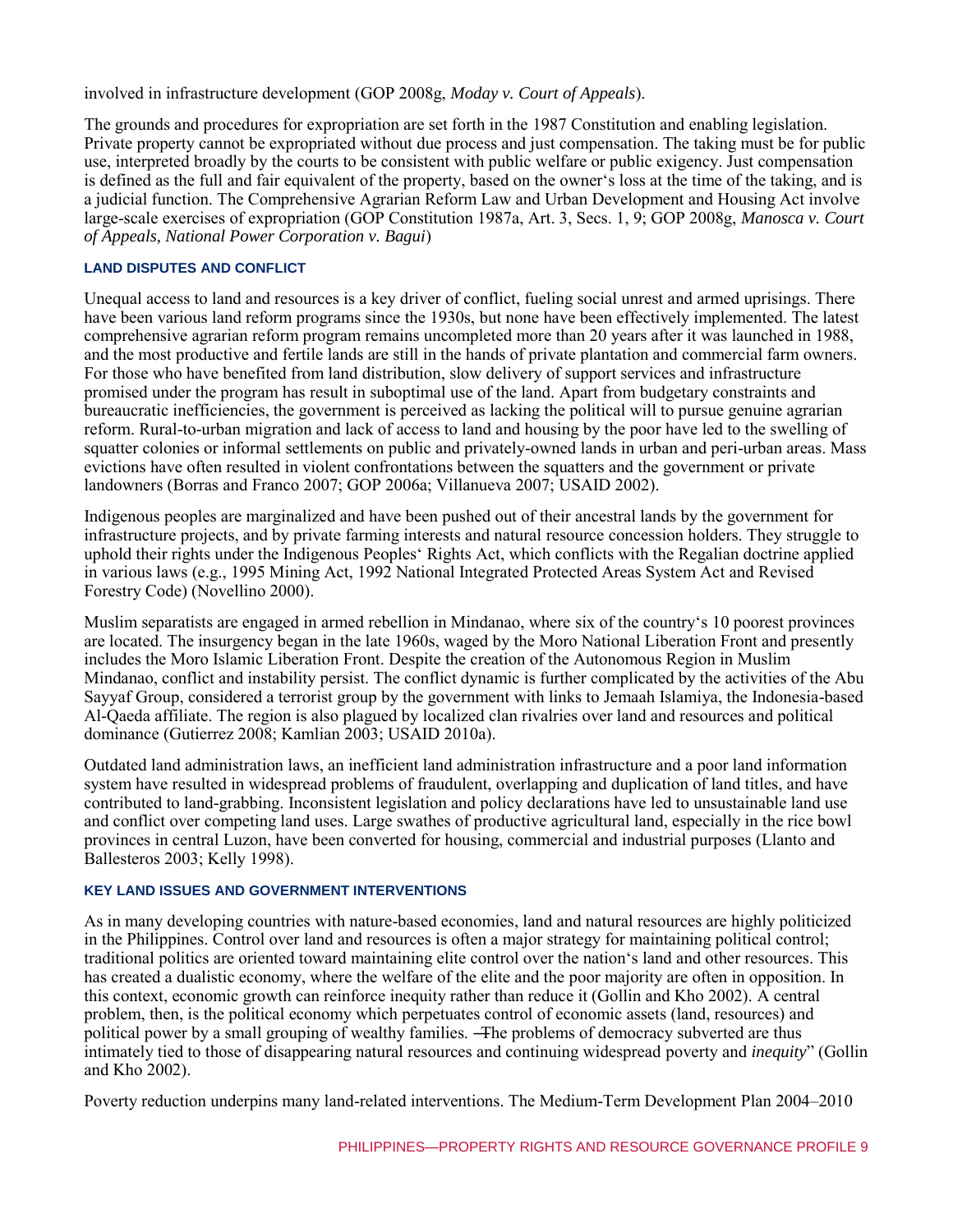includes asset reforms in agrarian, urban and ancestral lands, and a strategy for Mindanao. Recent interventions on urban land reform include: 1) providing social housing to 710,203 households of informal settlers (with help from the private sector); and 2) creation of the Social Housing Finance Corporation to provide micro-financing for the bottom 30% of the population under the Community Mortgage Program.

In 2008, the government negotiated the Memorandum of Agreement on Ancestral Domain, aimed at ending the rebellion by the Moro Islamic Liberation Front and granting Muslims more freedoms under an expanded autonomous region in Muslim Mindanao territory. The Memorandum was opposed by Christian politicians and subsequently struck down as unconstitutional by the Supreme Court. After a period of violence, the government and the rebels have agreed on a ceasefire (*AFP* 2010).

In late 2008, the government declared an indefinite moratorium on the conversion of prime agricultural lands. In August 2009, Congress extended the implementation of the Comprehensive Agrarian Reform Law until 2014. The government is promoting area-based clustering of farms to improve the delivery of agrarian support services (GOP 2009b; *PDI* 2008a; GOP 2006a).

The government's Land Administration and Management Project aims to improve tenure security, create an efficient land market and improve public confidence in the land administration system. Project initiatives include: the creation of a more efficient land-records system, and more equitable and uniform property valuation system; the rationalization and streamlining of land administration agencies; and the improvement of accessibility to land registry records (GOP 2008d).

#### **DONOR INTERVENTIONS**

USAID is in the process of developing its land strategy (as part of the Country Development Cooperation Strategy/CDCS process) which should form the basis for future investment decisions. USAID's Country Assistance Strategy Philippines 2009–2013 includes programs in poverty reduction, economic growth acceleration, improved governance and mitigation of security threats. A key cross-cutting theme is conflict reduction in Mindanao, where local threats to security impact regional stability. Projects include: 1) Growth with Equity in Mindanao, which includes infrastructure investments under the Barangay Infrastructure Project and Regional Impact Projects, and agricultural support services under the Livelihood Enhancement and Peace Program and the Targeted Commodity Expansion Project; (2) the Mindanao Initiatives for Peace, aimed at strengthening community-based conflict management processes in conflict-prone Bangsamoro areas; and (3) Microenterprise Access to Banking Services, which includes agricultural lending to small farmers and housing microfinance. At the national level, USAID is investing in improved property rights and land use through the Local Implementation of National Competitiveness for Economic Growth Project, which aims to improve the legal and administrative framework on land titling (USAID 2010a; USAID 2010c). USAID democracy investments to promote good governance also support the Mission's sector work.

The World Bank Country Assistance Strategy for the Philippines 2010–2012 focuses on inclusive growth for the poor. Active projects include: 1) the Land Administration and Management Project, in collaboration with the Australian Agency for International Development (AusAID); 2) the Participatory Irrigation Development Project, aimed at improving irrigation service delivery and increasing agricultural production; and 3) the Second Agrarian Reform Communities Development Project, aimed at improving tenure security for agrarian reform beneficiaries through infrastructure development and agricultural support services (World Bank 2010b; World Bank 2010c; World Bank 2010d).

The Asian Development Bank Country Operations Business Plan for the Philippines 2010–2012 includes investments in: 1) the Irrigation Systems Operation Efficiency Improvement Project for about 50,000 hectares of irrigated land in Mindanao and the Visayas; 2) land tenure improvement and rural infrastructure and agrienterprise development for the poorest provinces in Mindanao and the Visayas, including provinces with indigenous communities and Muslim minorities under the Agrarian Reform Communities Project II; and 3) land tenure, shelter financing, and basic infrastructure under the Development of Poor Urban Communities Sector Project and Metro Manila Urban Services for the Poor Project (ADB 2008; ADB 2010).

Many Philippine NGOs are engaged in land matters – from political activism to serving as intermediaries between citizens and the State. Many of these NGOs work to strengthen community groups by providing financing, advocacy and capacity-building.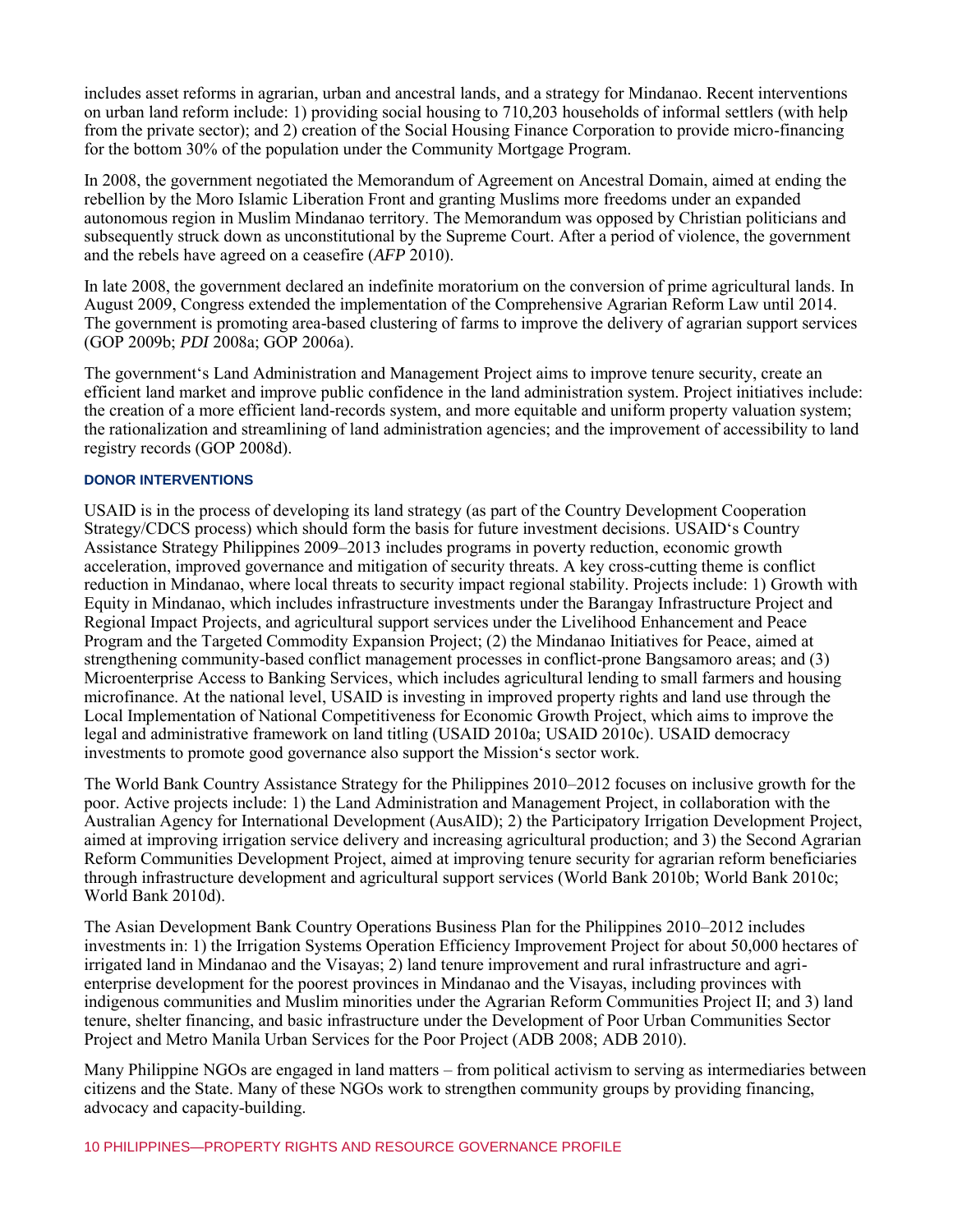# **2. FRESHWATER (LAKES, RIVERS, GROUNDWATER)**

#### **RESOURCE QUANTITY, QUALITY, USE AND DISTRIBUTION**

The Philippines has extensive water resources, including 31,000 hectares of rivers; 200,000 hectares of lakes; 19,000 hectares reservoirs; and 246,063 hectares of swamplands. There are 421 river basins, of which 20 are considered major river basins. Major rivers are the Cagayan – the country's longest river – the Agno, Pampanga, Pasig and Bicol rivers in Luzon, and the Rio Grande de Mindanao. There are 99 significant lakes; 16 lakes cover 400 hectares or more. The largest lakes are the Laguna de Bay on Luzon and Lake Lanao on Mindanao. Philippine rivers and lakes are home to more than 316 fish species, some of which are endemic (Philippine coastal waters are considered the center of marine biodiversity in the world). Groundwater reservoirs have a storage capacity of 251,100 million cubic meters and a dependable supply of 126,000 million cubic meters per year. Average annual rainfall is 2500 millimeters (FAO 2005c; GOP 2006e; Gamolo 2008; GOP 2009a; NWRB 2006e).

Surface water use is largely for agriculture, with irrigation, livestock, and fisheries representing 85% of total water use, while industry and domestic sectors share the rest. Groundwater use is distributed as: 63% for domestic use; 17% for industry; 13% for agriculture; 1% for power generation; and 6% for other sectors. Many people fish for home consumption or small-scale commercial activities. Ten major lakes are used for aquaculture production (Gamolo 2008).

Water supplies are generally sufficient for local needs but there are water deficits in highly populated areas, particularly in regions with limited supplies. Water quality, however, is worsening. Experts have concluded that 50 river systems are biologically dead or dying due to pollution from human trash, commercial agricultural chemicals, animal wastes and industrial wastes. In Metro Manila, nine river sub-basins are used as dump sites. One-third of the country's river systems remain as potential sources of drinking water. Up to 58% of groundwater is contaminated due to leaching of industrial, agrochemical and animal wastes and infiltration of subsurface discharges from septic systems and polluted urban runoffs. Over extraction of groundwater has led to a decline in levels, drying up of wells and springs, and contamination of wells by saltwater intrusion in coastal areas. Overexploitation of forest resources and inappropriate land-use practices have disrupted the hydrological condition of watersheds, resulting in accelerated soil erosion, siltation of rivers and valuable reservoirs, increased incidence and severity of flooding and decreasing water supply. Without new investment in water supply infrastructure, future projections of water requirements suggest that water availability will be marginal or unsatisfactory in eight of the 19 major river basins before 2025, and most major urban centers will experience water deficits (ADB 2004b; Alikpala 2008; GOP 2006e).

#### **LEGAL FRAMEWORK**

Under the 1987 Constitution, all waters and aquatic resources belong to the State; the measure and limit of water use for irrigation, water supply, fisheries or industry is beneficial use, and water use for power generation is allowed for 25 years, renewable for the same term. Other policy guidelines are set forth in the Philippine Agenda 21's Millennium Development Goals (No. 7: Ensure environmental sustainability) and in the Medium-Term Development Plan 2004–2010. Two targets of the Medium-Term Development Plan are the reforestation of 1 million hectares of land in 140 priority watersheds and providing access to safe drinking water to 200 waterless *barangays* (villages) (GOP Constitution 1987a, Art. 7, Sec. 2; GOP 1996).

The 2004 Clean Water Act aims to protect the country's water bodies from land-based pollution sources and to establish a framework for water-quality management. The 1976 Philippine Water Code defines the extent of the rights and obligations of water users. The 1998 Philippine Fisheries Code provides for the sustainable development of fishery and aquatic resources, and the structure for the granting of fishing privileges. The 1997 Agriculture and Fisheries Modernization Act provides for measures to modernize the agriculture and fisheries sectors.

#### **TENURE ISSUES**

Fishing rights are granted by local government units within their municipal waters (up to 15 kilometers from the coastlines under the Fisheries Code) or special agencies created by law to administer select bodies of water (e.g., Laguna Lake Development Authority, Palawan Council for Sustainable Development). Fishing rights are granted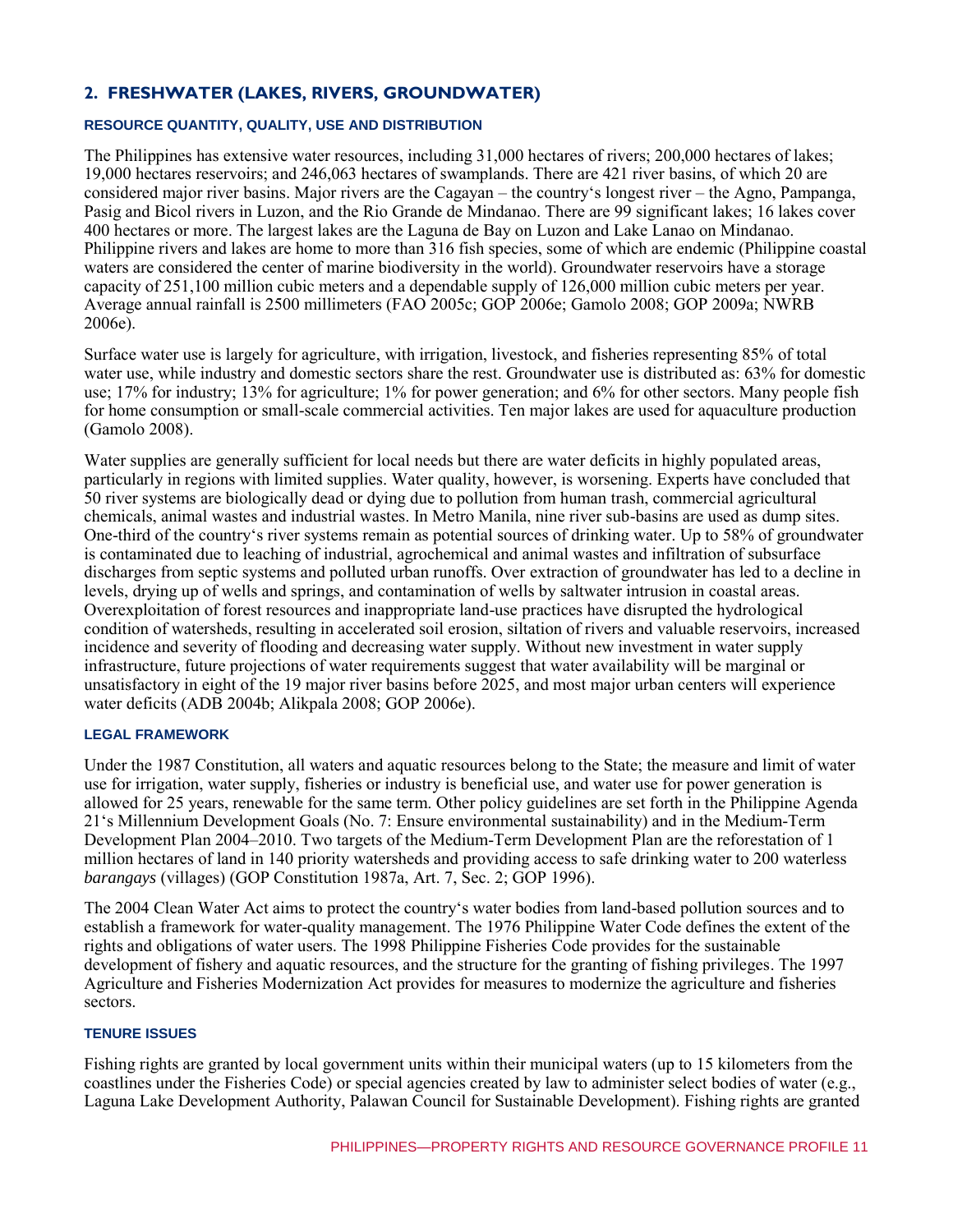to municipal fisherfolk and their organizations listed in the registry of municipal fisherfolk, subject to certain conditions and limitations. Fishpond licenses are required under the Fisheries Code, with preference given to small or medium enterprises, for up to 50 hectares for individuals and 250 hectares for associations/enterprises, subject to certain conditions.

Under the Water Code, a water permit is required for use beyond domestic purposes – irrigation, community use, commercial uses (e.g., power generation and fisheries), industrial use and recreational use. No permit is needed for household uses and collecting of water using hand-carried receptacles; washing, watering or dipping of domestic or farm animals; or boating or water transportation. The Indigenous Peoples' Rights Act recognizes indigenous peoples' customary rights over all natural resources within ancestral domains, and designates them as administrators of watersheds within their domains (GOP Indigenous Peoples' Rights Act 1997).

Women are relied upon to provide water for household needs while men make many of the decisions about water resource management and development. Women are involved in pre- and post-harvest fishing activities, such as fish processing and marketing, mending nets and tending fishing equipment. In 2009, female employment in the fishery sector was 0.9% of the country's aggregate female labor force, compared to male employment of 6.3% of the aggregate male labor force (FAO 2005a; ADB 2004a; GOP 2010b).

Increased water demand from population growth, urbanization and industrialization cannot be met by the current water infrastructure. Roughly 30 million people do not have access to water-supply and distribution systems. Inefficient water use has led to considerable wastage of water in distribution lines, irrigation canals and in homes (EC 2005; Barba 2004).

#### **GOVERNMENT ADMINISTRATION AND INSTITUTIONS**

The Department of Environment and Natural Resources (DENR) and the National Water Resources Board are the lead agencies charged with protection of water resources. The Board acts as the principal coordinating and regulatory body. DENR's Environment Protection Bureau – Water Quality Management Section – implements the Clean Water Act, while its Forest Management Bureau handles watershed management.

Other agencies include: 1) the Department of Agriculture's Bureau of Soils and Water Management and Bureau of Fisheries and Aquatic Resources; 2) the Department of Health's Environmental Health Services, which enforces drinking water quality standards; 3) the Department of Science and Technology's Philippine Council for Aquatic and Marine Research and Development; 4) the Department of Public Works and Highways for drainage and flood control; 5) the National Irrigation Administration; and 6) the Local Water Utilities Administration, which governs local water districts and reviews rates charged by local water utilities.

The current institutional and regulatory framework is the product of incremental developments over the years, each in response to particular challenges of the time. The result is an institutionally-fragmented approach, with overlapping and fractional plans and programs (GOP 2006e; Barba 2004).

#### **GOVERNMENT REFORMS, INTERVENTIONS AND INVESTMENTS**

The government has adopted the Philippine Integrated Water Resources Management Plan, which is based on the river basin/watershed approach. The Plan aims to: integrate land and water resources (surface, groundwater and coastal); coordinate all water-related efforts based on a participatory approach that includes users; promote equitable access to water supply; restore the health of critical ecosystems; and promote environmental sustainability. The River Basin Control Office was created to implement the Plan (GOP 2006e).

#### **DONOR INTERVENTIONS AND INVESTMENTS**

USAID investments include: 1) the Philippine Sanitation Alliance Project, aimed at reducing public health risks through improved sanitation and wastewater treatment facilities; 2) the Philippine Water Revolving Fund Support Program, in collaboration with the private sector and Japan International Cooperation Agency (JICA), aimed at stimulating private financing for water infrastructure to meet the country's Millennium Development Goals in water and sanitation; and 3) the Environmental Governance (EcoGov) Project Phase 2, which provides technical assistance to local government units, many in Mindanao, to implement programs for reducing destructive fishing practices and improving wastewater management (USAID 2010b). USAID will soon conduct separate water and environment sector assessments as part of developing its overall strategy (as part of the Country Development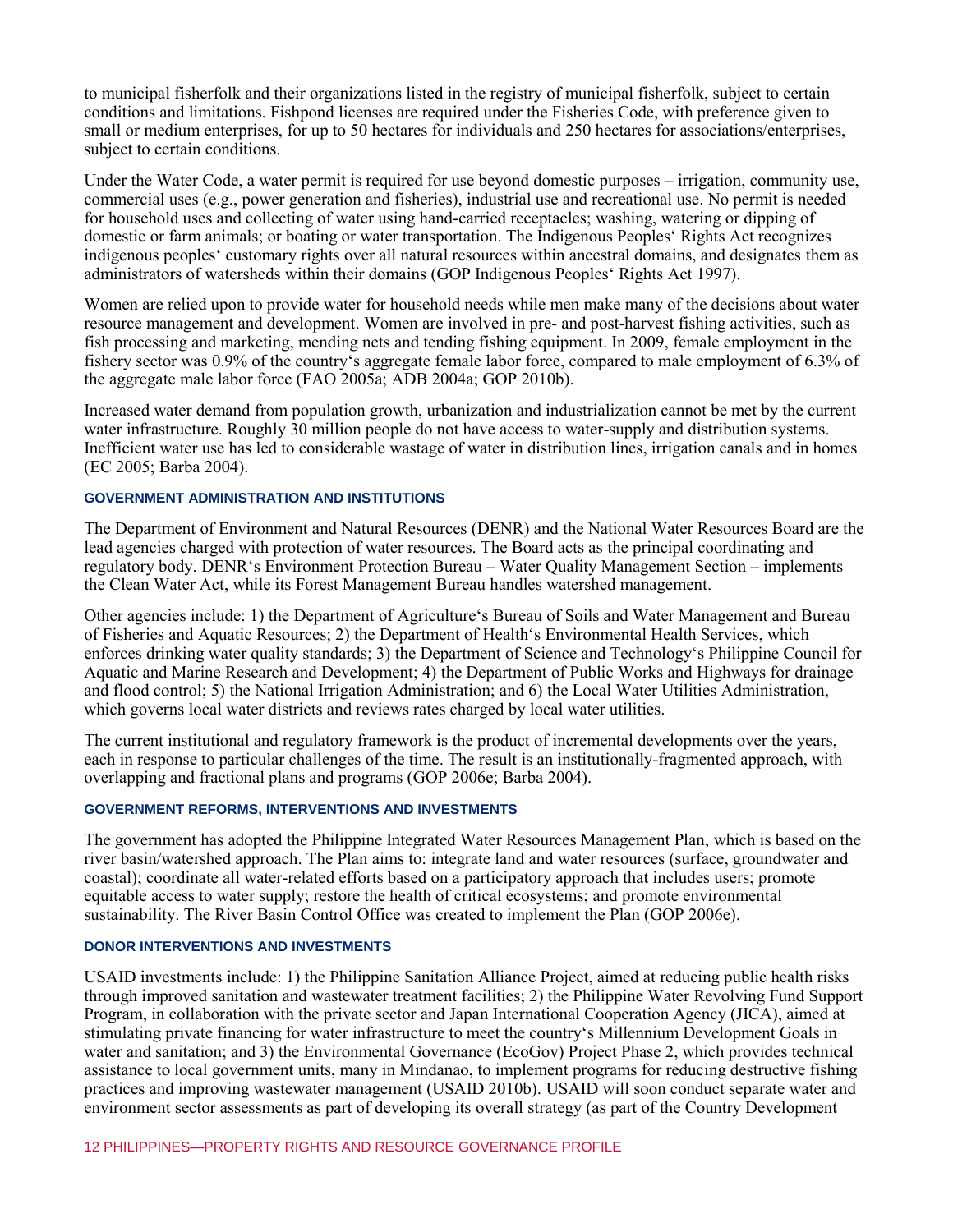Cooperation Strategy/CDCS process) which should form the basis for future investment decisions.

Active World Bank investments include: 1) the Water Resources Development Program for rehabilitation of critical watersheds; 2) Philippine Local Government Grants for Sanitation Pilots, aimed at improving water quality, sanitation and flood protection; 3) the Improved Access to Water Services in Metro Manila Project for increased access to piped water supply services for poor households; 4) the National Program Support for Environmental and Natural Resources Management Project for an integrated ecosystem management approach in priority watershed areas; 5) Global Environment Facility-Manila Third Sewerage Project to promote capacitybuilding and effective wastewater treatment techniques; and 6) the Laguna de Bay Community Watershed Rehabilitation Project (World Bank 2010c; World Bank 2010d).

The Asian Development Bank (ADB) invests in: 1) development of new water sources under the Water District Development Sector Project; and 2) river-basin management under the Pasig River Environmental Management and Rehabilitation Project and Agusan River Basin Integrated Water Resources Management Project in Mindanao (which encompasses the biodiversity-rich 40,000 hectares Agusan Marsh Wetland Sanctuary designated under 1971 Ramsar Convention on Wetlands of International Importance) (ADB 2010).

## **3. TREES AND FORESTS**

#### **RESOURCE QUANTITY, QUALITY, USE AND DISTRIBUTION**

Philippine forest cover is estimated by the Food and Agriculture Organization at 7.2 million hectares or 24% of total land area,<sup>3</sup> of which around 12% is dipterocarp or lowland rainforest, 3.5% mossy/montane or cloud forest, 0.4% coastal and mangrove, 0.77% pine forest and 1.6% submarginal forest, with patches of beach forests and the emergence of a new forest type – the peat swamp forest or peat dome found in Agusan del Sur. The largest remaining forest patches are found in northern and southern Luzon (especially the Sierra Madre mountain range, Palawan, Mindanao and eastern Visayas. Old-growth or primary forest comprise around 861,000 hectares. Based on use, production forest<sup>4</sup> comprises 77%; protection forest<sup>5</sup> comprises 8%; and conservation forest<sup>6</sup> comprises 15% of total forest area. 10.28% of forest land (0.737 million hectares) are within lands classified as alienable and disposable (GOP 2009a; FAO 2010).

In 1917, forest cover was 17 million hectares, or more than 50% of land area. The current deforestation rate is around 2.1% per year, representing a 20% drop from the 1990s rate, but still the second-highest rate in Southeast Asia (after Myanmar). The main direct cause of forest degradation in the Philippines is overexploitation from logging, fuelled by weak governance, the capture of resources by elite groups, failure to collect rents from licensees, short-sighted and unpredictable policies, rapid population growth, and increased conversion of forest land to agricultural, residential and commercial uses (Guiang and Castillo 2006; Chokkalingam et al. 2006). Additional threats come from mining operations, clearing of forests for agriculture and settlements, collection of fuelwood, and poor management by the government and tenured stakeholders. Deforestation effects include: the extinction or near extinction of endemic species (e.g., Philippine tamaraw or wild buffalo, Philippine eagle); loss of valuable topsoil; landslides and silted streams; and destruction of coastal mangroves (FAO 2005b; FAO 2010; GOP 2009a).

#### **LEGAL FRAMEWORK**

Under the 1987 Constitution, all forest lands and resources belong to the State (Art. 7, Sec. 2). Major forestry laws include: 1) the 1975 Revised Forestry Code, which governs the use and management of forest lands and products; 2) the 1981 Environmental Impact Statement System law, which requires environmental impact assessments and Environmental Compliance Certificates for projects in critical areas; 3) the 1992 National Integrated Protected Areas System Act, providing for the establishment of a comprehensive system of protected

<sup>&</sup>lt;sup>3</sup> This estimate is based on the Food and Agriculture Organization-established definition of forest as an area of not more than 0.5 has and <sup>3</sup> tree crown cover (or equivalent stocking level) of more than 10% which includes natural and plantation and production forests, which the Philippine government adopts (PAWB 2009). The FAO estimate based on its definition is 7.7 million hectares or 26% of total land area (FAO 2010).

<sup>4</sup> Forest area designated primarily for production of wood, fiber, bio-energy or non-wood forest products (FAO 2010).

 $<sup>5</sup>$  Forest area designated primarily for protection of soil and water (FAO 2010).</sup>

<sup>&</sup>lt;sup>6</sup> Forest area designated for conservation of biological diversity (FAO 2010).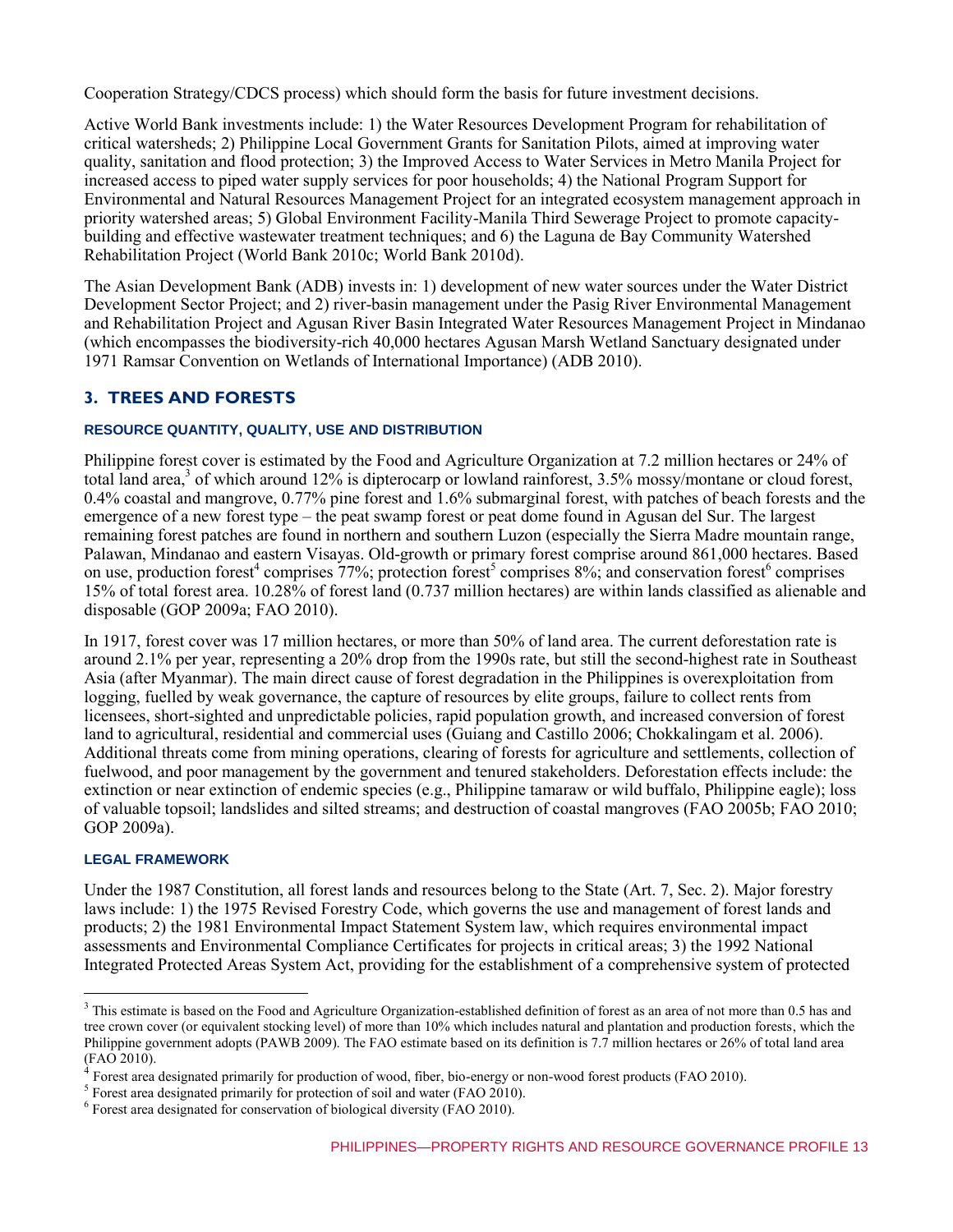areas; 4) the 1997 Indigenous People's Rights Act, which recognizes the customary right of indigenous peoples to forest resources within their ancestral domains and their right to participate in forest programs, 5) the 2001 Wildlife Resources Conservation and Protection Act, which protects wildlife resources and habitat, and regulates the collection and trade of wildlife; and 6) the 2002 Chainsaw Act, which regulates ownership, sale and use of chainsaws to prevent their use for illegal logging and clearing of forest land. Forest policy is guided by the concept of Sustainable Forest Management, recognized in the Philippine Agenda 21, Millennium Development Goals and Medium-Term Development Plan 2004–2010 (GOP 1996).

A large number of laws and implementing regulations developed since 1980 directly support community-based forest management (CBFM). These were developed in direct response to the rapid deforestation experienced in the previous martial law years. Executive Order No. 263 of 1995 issued from the President's Office is of particular importance to communities and forests. The Order pronounces CBFM as a strategy for forest management and provides mechanisms for its implementation – —WHEREAS, entrusting the responsibility for forest rehabilitation, protection, and conservation to the community of stakeholders and affording them equitable access to the forest and coastal resources are viable forestland management strategies as borne by the experience of the DENR and various supporting agencies" and in Section 1, -Community-based forest management (herein referred to as CBFM) shall be the national strategy to achieve sustainable forestry and social justice."

Various department administrative orders have been issued by the Department of Environment and Natural Resources (DENR) to implement CBFM: DENR Administrative Order (DAO) 22-93 and DAO 96-29 of 1996 regarding Community-Based Forest Management Agreement (CBFMA); DAO 96-29 regarding Certificate of Stewardship Contract (CSC); DAO 04-97 regarding Industrial Forest Management Agreement (IFMA); DAO 24- 96 regarding Socialized Industrial Forest Management Agreement (SIFMA); DAO 02-93 regarding Certificate of Ancestral Domain Claim (CADC); and DAO 02-93 regarding Certificate of Ancestral Land Claim (CALC) (Guiang and Castillo 2006).

#### **TENURE ISSUES**

In the past, forest rights granted by the government to the private sector were principally for forest-resource utilization and commercial exploitation (concessions, licenses or permits). Prior to the 1987 Constitution, logging rights were often granted to the elite. All tenure instruments are for 25 years, renewable for the same period (GOP 2003; Pulhin and Dizon 2003). State tenure, notably protected areas and watershed reservations, are generally for public good purposes, such as biodiversity conservation, education and research. In the past 25 years, CBFM (and various joint venture, coproduction and production-sharing instruments) has been viewed as the most effective strategy for achieving sustainable forest management and for addressing the problems plaguing the Philippine forestry industry. As a result, CBFM programs have received substantial donor support. The evolution of CBFM has developed in parallel with the emergence of the government decentralization program that began in the 1980s (Clausen et al. 2003).

Communal Forests are forestlands not exceeding 5000 hectares set aside by the government for local use and subject to an approved sustainable operations plan. Community Watersheds are forestlands set aside for communities to use as a source of water supply in accordance with a sustainable development plan (GOP 2003). According to USAID, community forest rights are often awarded by the government to address equity issues (e.g., marginalization of indigenous peoples and preservation of socio-cultural/ethnic values and indigenous knowledge), but also convey the rights to use the forest for other purposes, including production, conservation, development, food production and environmental services for a fee. Production is often not the primary purpose of Community Forests and, per Executive Order No. 263 of 1995, must be based on a DENR- approved management plan or ancestral domain plan.

Community-Based Forest Management Agreements (CBFMAs) permit communities and peoples' organizations in forested areas to occupy and use forest lands for agroforestry, for harvesting of timber and non-timber products, and for forest protection and reforestation. Communities have complained that they are often granted poor-quality lands and denuded areas, and are expected to rehabilitate forest lands without adequate technical and financial support (Pulhin and Dizon 2003). CBFMAs cannot be used as collateral with financial institutions as the lands covered by the agreement remain under the jurisdiction of the State (Clausen et al. 2003).

Certificates of Ancestral Domain Claim (CADCs) are issued by DENR and can be converted to Certificates of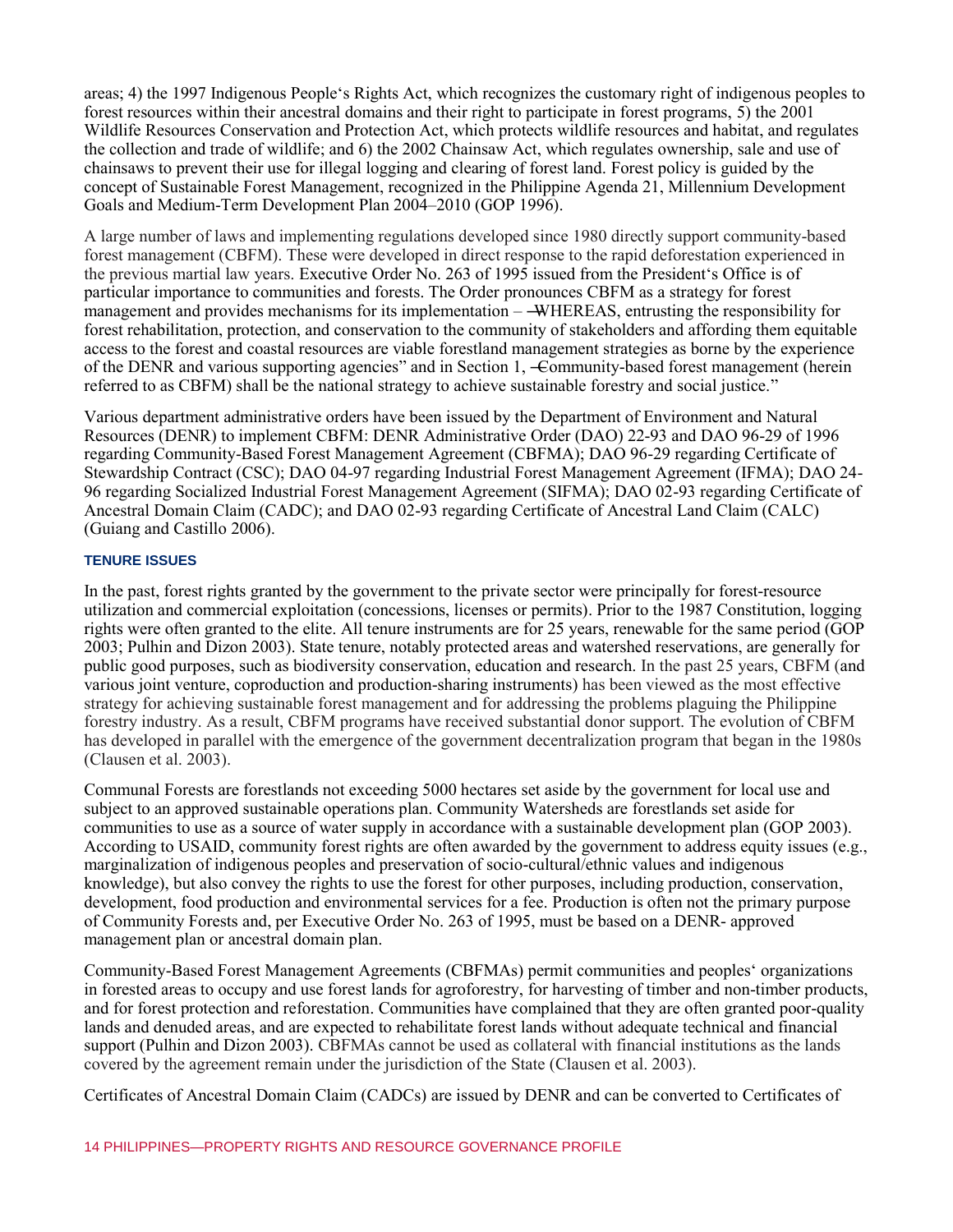Ancestral Domain Title (CADTs) under the 1997 Indigenous People's Rights Act. There is some overlap among these and CBFMAs – of the 4.9 million hectares of land allocated to communities, at least 2.5 million hectares are under CADCs, some of which have CADTs. The remaining land is covered by CBFMAs or related tenure instruments (Guiang and Castillo 2006).

CBFM has been shown to be effective in several areas, especially in Luzon and northern Mindanao. In these places, CBFM has productively built upon indigenous knowledge and traditional land use systems practiced by groups that include the Ifugao, Bontoc, Sagada, Ikalahan and Higanonon. In other areas where communities are more heterogeneous, CBFM has been more dependent upon outside projects and agencies to move the process forward. Even in areas where there have been no projects established to promote CBFM, the initiative has benefited and prospered from the presence of programs designed to decentralize government (Clausen et al. 2003).

Protected Area Community-Based Resource Management Agreements permit migrant communities living in protected areas to use forest products, but not to log or cut timber. Other concessions granted are Production Sharing Agreements, granted to private-sector investors, and Industrial Forest Management Agreements and Socialized Industrial Forest Management Agreements, which grant rights to harvest timber and non-timber products with the obligation of reforestation. Forest Land Grazing Management Agreements permit use for grazing purposes (GOP 2003).

More men than women are employed in logging and other forest-based industries. More women are involved in wood-based products manufacturing (saw milling, veneer and plywood manufacturing) than in logging. There is pressure to convert forest areas to non-forest uses (e.g., mangrove forests are cleared for prawn farming and natural forests are converted to biofuel plantations). Illegal logging persists; there is weak enforcement of forestry laws, and human resource skills to implement forestry programs are lacking (FAO 2005b; GOP 2009a; Catindig 2002). Many protected areas, watershed reservations and community forests are not well managed, leading to open-access conditions and to forest loss or degradation (Guiang and Castillo 2006).

#### **GOVERNMENT ADMINISTRATION AND INSTITUTIONS**

The Department of Environment and Natural Resources (DENR) is responsible for the management, development and conservation of forest and grazing lands. Relevant DENR bureaus include the Forest Management Bureau, Protected Areas and Wildlife Bureau, and Ecosystems Research and Development Bureau. The Natural Resources Development Corporation (attached to DENR) is responsible for promoting and pioneering production, use and marketing ventures.

DENR is frequently mentioned as a major obstacle to successful CBFM. DENR has made compliance with the rules and regulations for CBFM certification difficult. The stated obstacles (voiced by communities, NGOs, LGUs and some DENR personnel) include felling and transport requirements (communities are not allowed to use modern equipment), excessive taxes on forest products, complex permit systems, and onerous management plan requirements. DENR check points have become synonymous with bribes and —sake down" points. Further, DENR suspended new CBFM instruments in 1998 (Clausen et al. 2003).

Forest protected areas (PAs) comprise about 5% of the country's forest resource base, and fall under the jurisdiction of the Protected Areas and Wildlife Bureau of DENR. Each PA has a Management Board that is chaired by DENR and has members from LGUs, NGOs, and other stakeholders. The Boards are responsible for setting up multiple-use access zones for the collection of select forest products (e.g., vines, medicinal plants, and other traditional uses). They also collect revenue from entrance fees, research fees, telecommunications (user fees where radio towers/stations are located in a PA), water user fees and ecotourism (where it is developed). A share of the revenue is distributed to the local People's Organization (PO) for community development. This system has been credited with improving PA protection (Clausen et al. 2003).

Other forest-relevant agencies include: the National Commission on Indigenous Peoples, the National Power Corporation and the Philippine National Oil Corporation. Local Government Units assist in forest law enforcement within their jurisdictions.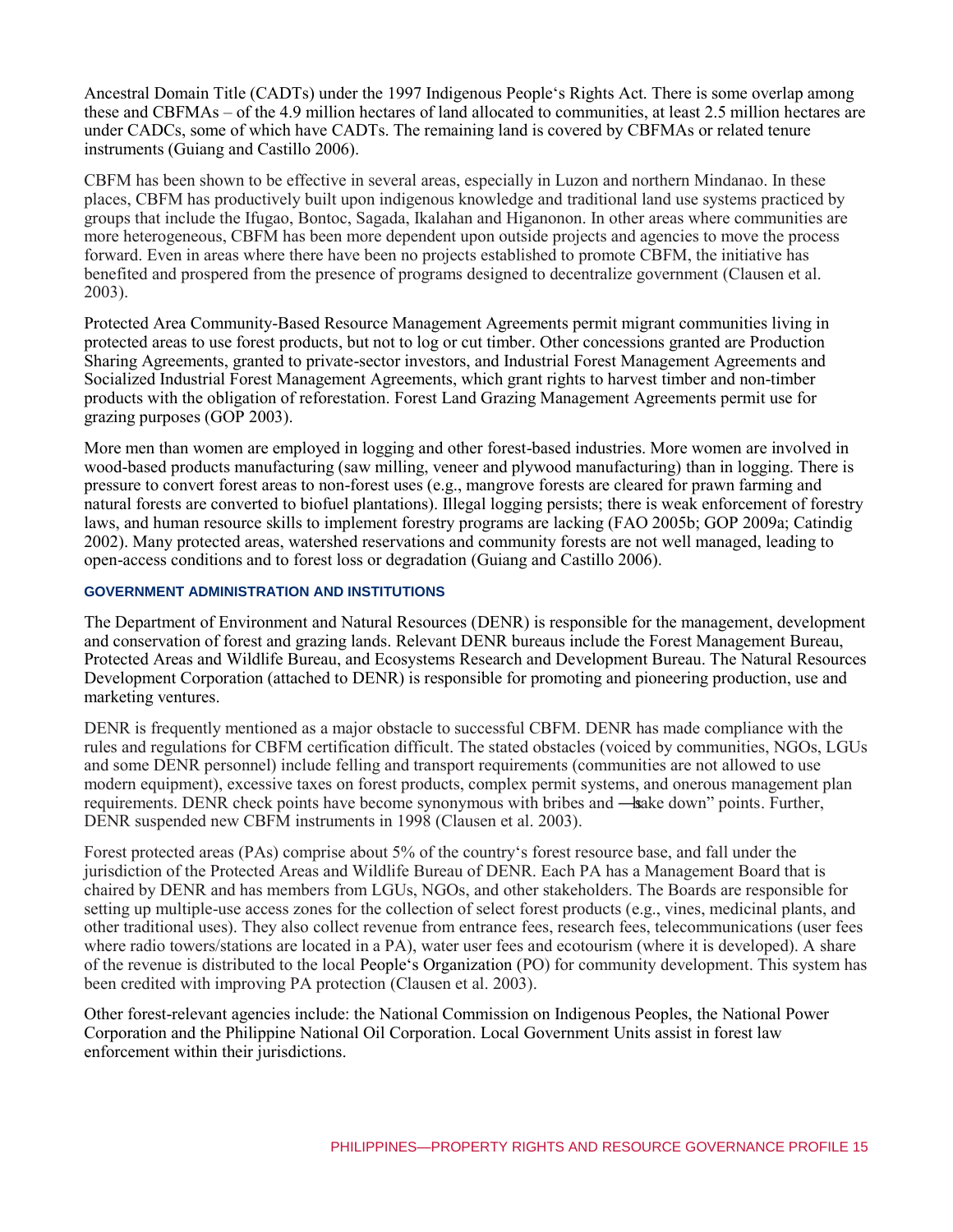#### **GOVERNMENT REFORMS, INTERVENTIONS AND INVESTMENTS**

Despite progress, national-level support for CBFM may be ebbing. CBFM is gaining critics because it has not produced results as quickly or as widely as originally envisioned. There appear to have been unrealistic expectations for CBFM – in the early 1990 during the Ramos administration, many people viewed it as the quick answer to the Philippine's forestry problems. However, many CBFM assessments conclude that the program was pushed forward too quickly, and that communities have not been adequately prepared to take charge of the responsibilities associated with CBFM (Clausen et al. 2003).

The key reform has been the policy shift from resource exploitation to sustainable forest management and CBFM under Executive Order 263 in 1995, updated under the 2003 Revised Master Plan for Forestry Development and Environment and Natural Resources Framework Plan for 2003–2012. Medium-Term Development Plan 2004– 2010 targets include the reforestation of 1 million hectares in 140 watersheds and the replanting of 10,500 hectares of mangrove forests. In 2007, the government established a list of threatened plants and prohibited collection and trade of listed species without government permit (FAO 2010; USAID 2008a; GOP 2009a).

A bill to replace the outdated 1975 Revised Forestry Code, entitled the Sustainable Forest Management Act, remains pending in Congress due to the unresolved issue of total logging ban versus selective logging (Catindig 2002).

#### **DONOR INTERVENTIONS AND INVESTMENTS**

USAID investments are focused on improving environmental governance through greater transparency and accountability and increasing local stakeholder participation. Specific initiatives include: the Partnership for Biodiversity Conservation initiative for strengthening the institutional capacity of environmental law enforcement bodies; and the Environmental Governance (EcoGov) Project II for consolidating and harmonizing forestry laws and other laws and issuances on forest management, as well as promoting sustainable management of forests by local governments working with other local stakeholders.

The EcoGov Project (Phases 1 and 2 from 2001 to 2011) initiates various forms of co-management, partnership and collaborative approaches with Local Government Units (LGUs), State-tenure holders, communal tenure holders (especially under CBFMAs and CADTs), several line agencies and interested private companies. The project facilitates and provides technical assistance to the joint LGU, DENR and community processes of planning, review and approval, implementation, monitoring and evaluation, and in the preparation of watershedand biodiversity-focused forest land use plans. This work is undertaken in the context of the LGU's comprehensive land-use planning and implementation responsibilities, and within the defined authorities of LGUs, tenure holders, local DENR offices, provincial offices, and recipients of individual property rights in comanaged areas, State-tenure lands, and in CBFMA and CADT areas (Clausen et al. 2003; USAID 2008b; USAID 2009; USAID 2010a). USAID will soon conduct an environment sector assessment as part of developing its overall strategy (as part of the Country Development Cooperation Strategy/CDCS process) which should form the basis for future investment decisions.

The World Bank, ADB and JICA are the principal lenders in the forestry sector. Grants and technical assistance come from USAID, Global Environment Facility (GEF), Montreal Protocol, AusAID, the Japan International Cooperation Agency (JICA), the German Technical Cooperation (GTZ), the Netherlands Government, and the New Zealand Agency for International Development (NZAID). The European Union (EU) supports forest rehabilitation through the Mount Malindang Protected Area in Mindanao Project (GOP 2009a).

Conservation International, World Wildlife Fund-Philippines, the Haribon Foundation for the Conservation of Natural Resources, the Foundation for Philippine Environment, and the Philippine Tropical Forest Conservation Foundation are involved in forest and biodiversity conservation (GOP 2009a).

#### **4. MINERALS**

#### **RESOURCE QUANTITY, QUALITY, USE AND DISTRIBUTION**

The Philippines is one of the world's most highly mineralized countries. In 1994, estimated levels of metallic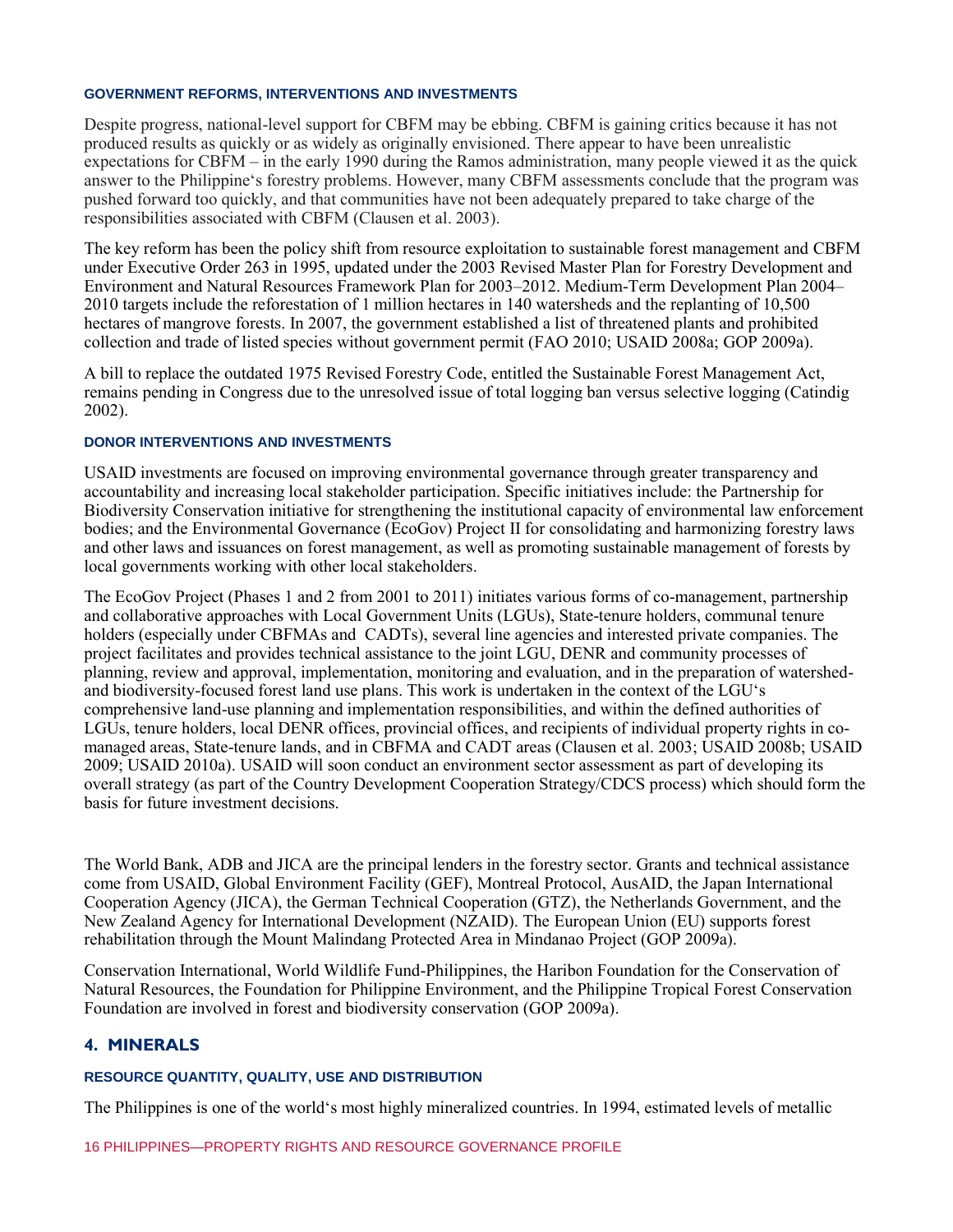mineral resources stood at 7 billion metric tons, and of nonmetallic resources at 50 billion metric tons. Copper accounts for 72% of total reserves in the country; limestone and marble are the most significant nonmetallic mineral resources. In 2005, petroleum reserves stood at 456 million barrels of fuel oil equivalent<sup>7</sup> (USDOS 2010; GOP 2008b; GOP 2007b).

In 2009, there were 23 large-scale and over 1000 small-scale metallic mines, and 2359 nonmetallic mines in operation. According to USAID, in June 2010, there were 26 large-scale mines in various stages of operations in the Philippines. The country has large reserves of gold and copper, and also significant deposits of iron, chromite, nickel, manganese, cobalt, lead, zinc, molybdenum, mercury and aluminum. The Philippines has 9 million hectares of potential sites for mineral resource development, but less than 500,000 hectares are under exploration or development. Untapped mineral wealth is estimated at more than US \$840 billion. Much of the hydrocarbon potential remains unexplored (GOP 2008b;USDOS 2010; GOP 2007b).

Mineral lands are mostly in upland areas which are also rich biodiversity areas. More than half of active mining concessions and two-thirds of exploratory concessions are in areas of high seismic risk. There are security risks for some companies, especially those mining in the Mindanao area (several activist groups have also damaged mining sites and company equipment). Mining often leads to deforestation and destruction of ecological systems, subsidence and sinking of communities, and displacement of communities. The spilling of mine wastes/tailings causes flooding, damages farm lands, and results in the biological death of rivers. For example, the 1996 Marcopper Mining Disaster in Marinduque Island in which an old mine-pit used as a disposal pond for mine waste ruptured and discharged about 1.6 million cubic meters of tailings along 27 kilometers of the Boac river system and the coastal areas near its mouth. The disaster killed the river system and destroyed low-lying farmlands in the area (Doyle et al. 2007; Stark et al. 2007).

#### **LEGAL FRAMEWORK**

Under the 1987 Constitution, all mineral resources belong to the State (Art. 7, Sec. 2). The Philippine Mining Act (1995) governs the exploration, utilization and conservation of mineral resources. It sets the requirements and procedures for private-sector mineral development, including the entry of foreign investors into large-scale commercial mining. The law is being contested in Congress. This has generated considerable controversy partly because it is seen by many domestic and international actors as one of the best mining laws in the world.

The People's Small-Scale Mining Act (1991) regulates small-scale mining (i.e., mining activities that rely on manual labor without the use of explosives or heavy equipment), and reserves certain mineral lands as small-scale mining areas. Small-scale mining companies believe the law disenfranchises small-scale miners. One problem (among others) is that the law prohibits small-scale miners from utilizing dynamite and other explosives, which undermines production and forces small-scale companies to illegally use explosives (a significant hazardous). The small-scale miners and companies feel that it is unreasonable for the law to force them to use low-tech mining methods.

The Oil Exploration and Development Act (1972) regulates the exploration and development of petroleum resources. Other relevant laws are: 1) the National Integrated Protected Areas System Act (1992); 2) the Indigenous People's Rights Act (1997); 3) the Environmental Impact Statement System Law; and 4) the Local Government Code, which devolves the regulation of small-scale mining.

#### **TENURE ISSUES**

The State can choose to directly undertake mining activities or enter into mining agreements with private companies. Exploration and mining rights are granted to citizens or to corporations which are 60% or more Filipino-owned for a period of two years for exploration (convertible to mining rights) and 25 years for mining (renewable for the same term). Foreigners can own up to 100% of a venture via Financial and Technical Assistance Agreements (FTAAs) and 40% via the Mineral Production Sharing Agreements (MPSA). FTAAs are granted to Filipino or foreign-owned corporations investing a minimum of US \$50 million. The government grants mining rights for up to 81,000 hectares. Quarry permits are granted for the extraction of marble, granite, clay and other nonmetallic minerals (GOP 2008b).

<sup>&</sup>lt;sup>7</sup> This consists of 25 million barrels of oil, 2,135 billion cubic feet of gas and 54 million barrels of condensate (DOE 2010).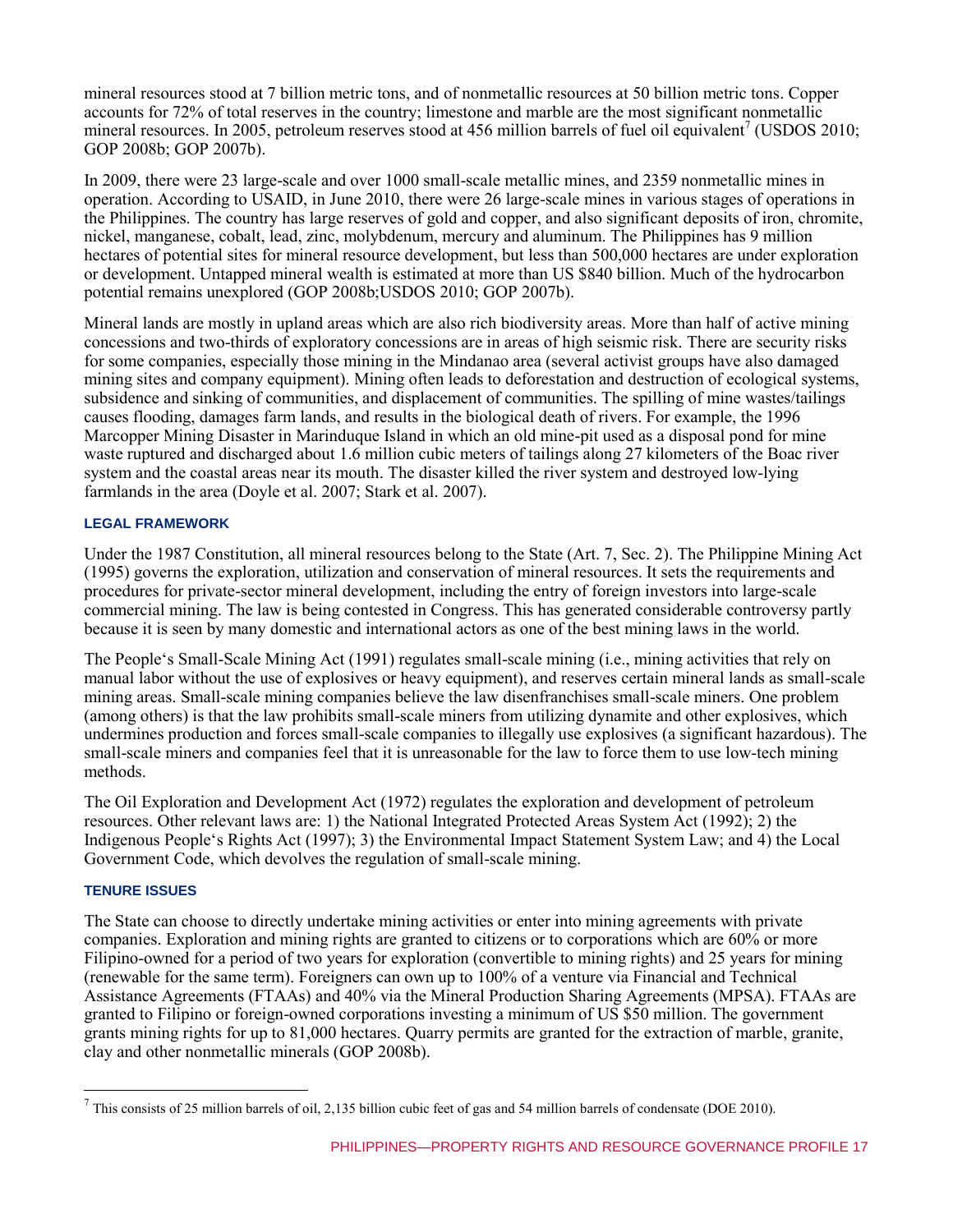Small-scale mining rights are for two years, renewable for the same term, for areas not exceeding 20 hectares. Small-scale miners must form a cooperative and register with the local Mining Regulatory Board, and must have the consent of the mining claimant or holder of mining rights over the area. Customary rights are recognized in the Indigenous Peoples' Rights Act. The Mining Act requires prior consent of the indigenous community for mining operations in ancestral lands. Petroleum rights are granted through service contracts open to citizens and foreigners, for a period of seven years for exploration (extendible for three years) and 25 years (with up to three extensions) for extraction. Incentives are given to foreign contractors that allow at least 15% participation by Filipino companies (GOP 2006c).

The Philippines has one of the highest rates of female participation in mining in Asia. Participation is mostly in small-scale or artisanal mining, where, in 2002, women constituted 25% of the workforce, principally as transporters and processors. Women work mainly in shallow gold deposits with small groups or family units (Hinton et al. 2003).

Local communities and civil society groups contend that while the Philippine Mining Act (1995) gives investors virtually exclusive and monopolistic rights over the minerals and other natural resources within the mining area, the Small-Scale Mining Act tightly regulates and controls small-scale miners and indigenous communities. There is a growing grassroots anti-mining movement – led by the Catholic Church and civil society – that advocates the repeal of the Philippine Mining Act and an immediate moratorium on large-scale mining. Some community leaders have their own incentives for opposing large-scale mining such as exerting influence and control over a mine site that brings them a sizable income. Key issues presented are mining's destructive impact on the environment, the displacement of local and indigenous communities and destruction of livelihood sources, human rights abuses, and lack of genuine Free and Prior Informed Consent (FPIC) of indigenous peoples to concessions on ancestral lands as required by law (Cruz 1999; PMPI 2009; Doyle et al. 2007; Whitmore 2006).

According to USAID, local governments lament the fact that the tax moneys that mining companies pay end up with central government in Manila and do not make it back to the provinces. Local government officers often issue permits contrary to the procedures articulated in law because they are thus able to generate some revenue for their municipality. Large scale mining companies argue that they must comply with various rules and regulations while smaller-scale mining companies avoid paying taxes and do not comply with rules and regulations (and, thus, pollute the environment).

According to USAID, a considerable amount of gold is leaking from the country due to certain obstacles. One obstacle is the location of gold-selling stations, which the government places far from the mining communities. The government argues that it is not safe to have gold store houses in rural areas because they can be easily robbed. However, this poses a significant problem for miners who often do not have time to travel long distances and, as a result, sell their gold to middle men for low prices on the informal market.

#### **GOVERNMENT ADMINISTRATION AND INSTITUTIONS**

The Mines and Geosciences Bureau of the Department of Environment and Natural Resources (DENR) is responsible for implementing mining laws, including the granting of licenses, permits and concessions. Local Government Units (LGUs) regulate small-scale mining through the Provincial or City Mining Regulatory Boards, subject to direct supervision of DENR. Under the Mining Act, disputes are brought to a Panel of Arbitrators constituted in each region. Panel decisions may be appealed to the Mines Adjudication Board. The Supreme Court has the power to review decisions of the Board.

The Department of Energy is in charge of implementing petroleum regulations.

#### **GOVERNMENT REFORMS, INTERVENTIONS AND INVESTMENTS**

Under the National Policy Agenda on Revitalizing Mining in the Philippines (Executive Order No. 270**,** 2004), the government promotes mining as a driver for national development and poverty alleviation, consistent with sustainability and environmental protection. The Minerals Action Plan (2004) pronounces the strategic directions for implementing the policy agenda.

The government is pursuing foreign investment in mining. In 2005, the DENR conducted an international mining road show aimed at raising US \$6.5 billion in foreign investments and generating 200,000 jobs. This generated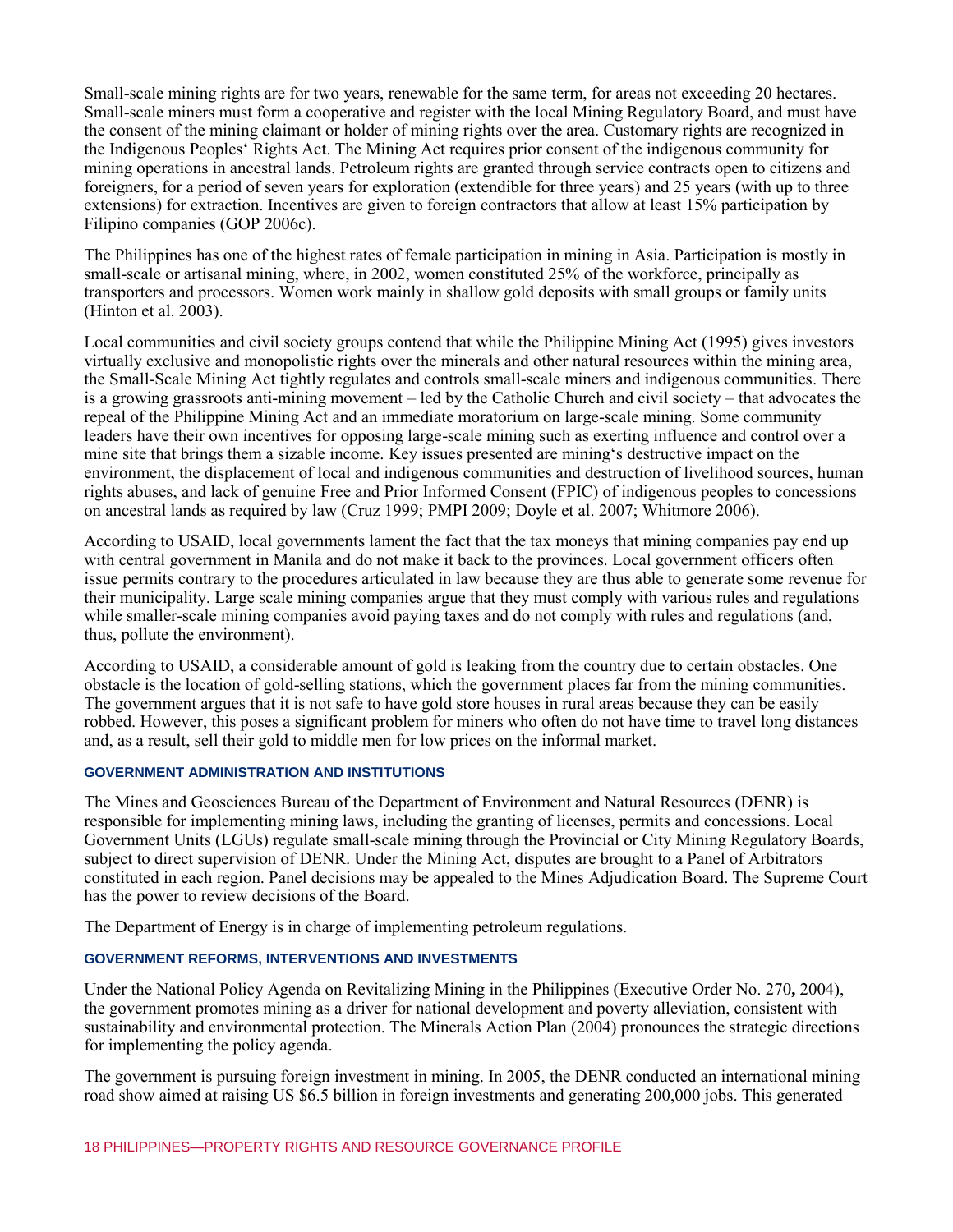investment inflows of US \$694 million in 2007 and US \$630 million in 2008.

In 2009, an Alternative Mining Bill was filed in the Philippine House of Representatives. The bill provides for more environmental and social safeguards, and the creation of downstream industries in lieu of mere extraction for direct export (GOP 2008b; *MJO* 2009; GOP 2007c; *CBCP News* 2009).

#### **DONOR INTERVENTIONS AND INVESTMENTS**

GTZ'S Conflict Sensitive Resource and Asset Management Program or COSERAM aims to develop efficient management of mineral resources and peaceful conflict-resolution in the mineral-rich Caraga Region in Mindanao. Japan and Korea provided technical assistance to the Philippines for geohazard evaluation and the geology and mineral potential of the Malimono-Cabadbaran Area of the Surigao Mineral District (Albert 2009; GOP 2008b).

USAID is in the process of developing its strategy (as part of the Country Development Cooperation Strategy/CDCS process) which will likely be the basis for future investment decisions.

# **5. DATA SOURCES (SHORT LIST)<sup>8</sup>**

 $\overline{a}$ 

- Alikpala, Ramon. 2008. The Challenge of Integrated Water Resources Management. Paper presented at the Regional Conference for Southeast Asia Rainwater Harvesting IWRM, 25 November, Manila, Philippines. http://www. slideshare.net/vicmanlapaz/ramon-alikpala-philippines-presentation (accessed 22 October 2010).
- Borras Jr., Saturnino M. and Jennifer C. Franco. 2007. The National Campaign for Land Reform in the Philippines. Paper presented at the workshop on Citizens Engagement in National Policymaking, sponsored by the Institute of Development Studies at Sussex and the Ford Foundation, November, Sussex. [http://www.ids.ac.uk/ids/Part/proj/pnp](http://www.ids.ac.uk/ids/Part/proj/pnp.html) [.html](http://www.ids.ac.uk/ids/Part/proj/pnp.html) (accessed 25 October 2010).
- Chokkalingam, Unna, Antonio P. Carandang, Juan M. Pulhin, Rodel D. Lasco, Rose Jane J. Peras and Takeshi Toma, eds. 2006. *One Century of Forest Rehabilitation in the Philippines: Approaches, Outcomes and Lessons.* Center for International Forestry Research. [http://www.cifor.cgiar.org/publications/pdf\\_files/Books/Bchokkalingam0605.pdf](http://www.cifor.cgiar.org/publications/pdf_files/Books/Bchokkalingam0605.pdf) (accessed 5 December 2010).
- Clausen, Robert, Thomas Hammett and James Seyler. 2003. *USAID's Enduring Legacy in Natural Forests: Livelihoods, Landscapes, and Governance: Country Profiles.* Volume 3: Focus Country Profiles. Chemonics International Inc. [http://www.usaid.gov/our\\_work/environment/forestry/pubs/volume3\\_report.pdf](http://www.usaid.gov/our_work/environment/forestry/pubs/volume3_report.pdf) (accessed 5 December 2010).
- Cotula, Lorenzo. 2007. Gender and Law-Women's Rights in Agriculture. FAO Legislative Study 76 Revised Version (2007). <ftp://ftp.fao.org/docrep/fao/005/y4311e/y4311e00.pdf>(accessed 25 October 2010).
- Doyle, Cathal, Clive Wicks and Frank Nally. 2007. Mining in the Philippines: Concerns and Conflict, Report of the Fact finding Mission to the Philippines led by Clare Short MP, former UK Secretary of State for Overseas Development, July–August 2006 [http://www.epolitix.com/fileadmin/epolitix/mpsites/MininginthePhilippines\\_Report.pdf](http://www.epolitix.com/fileadmin/epolitix/mpsites/MininginthePhilippines_Report.pdf) (accessed 25 October 2010).
- FAO. 1997. Land Reform, Land Settlement and Cooperatives: Agrarian Reform in the Philippines. In *Archives De Documents De La FAO.* <http://www.fao.org/docrep/W6199T/w6199t11.htm>(accessed 25 October 2010).

——. 2010. Forestry Department. Global Forest Resources Assessment: Country Reports: Philippines. [http://www.fao](http://www.fao.org/forestry/20262-1-84.pdf) [.org/forestry/20262-1-84.pdf](http://www.fao.org/forestry/20262-1-84.pdf) (accessed 25 October 2010).

Gamolo, Nora O. 2008. Philippines' Water Resources Explained. *The Sunday Times,* 3August. [http://www.manilatimes.](http://www.manilatimes.net/national/2008/aug/03/yehey/top_stories/20080803top4.html) [net/national/2008/aug/03/yehey/top\\_stories/20080803top4.html](http://www.manilatimes.net/national/2008/aug/03/yehey/top_stories/20080803top4.html) (accessed 25 October 2010).

<sup>8</sup> Complete list of references available at URL: <http://ltpr.rmportal.net/country-profiles/philippines/references/>.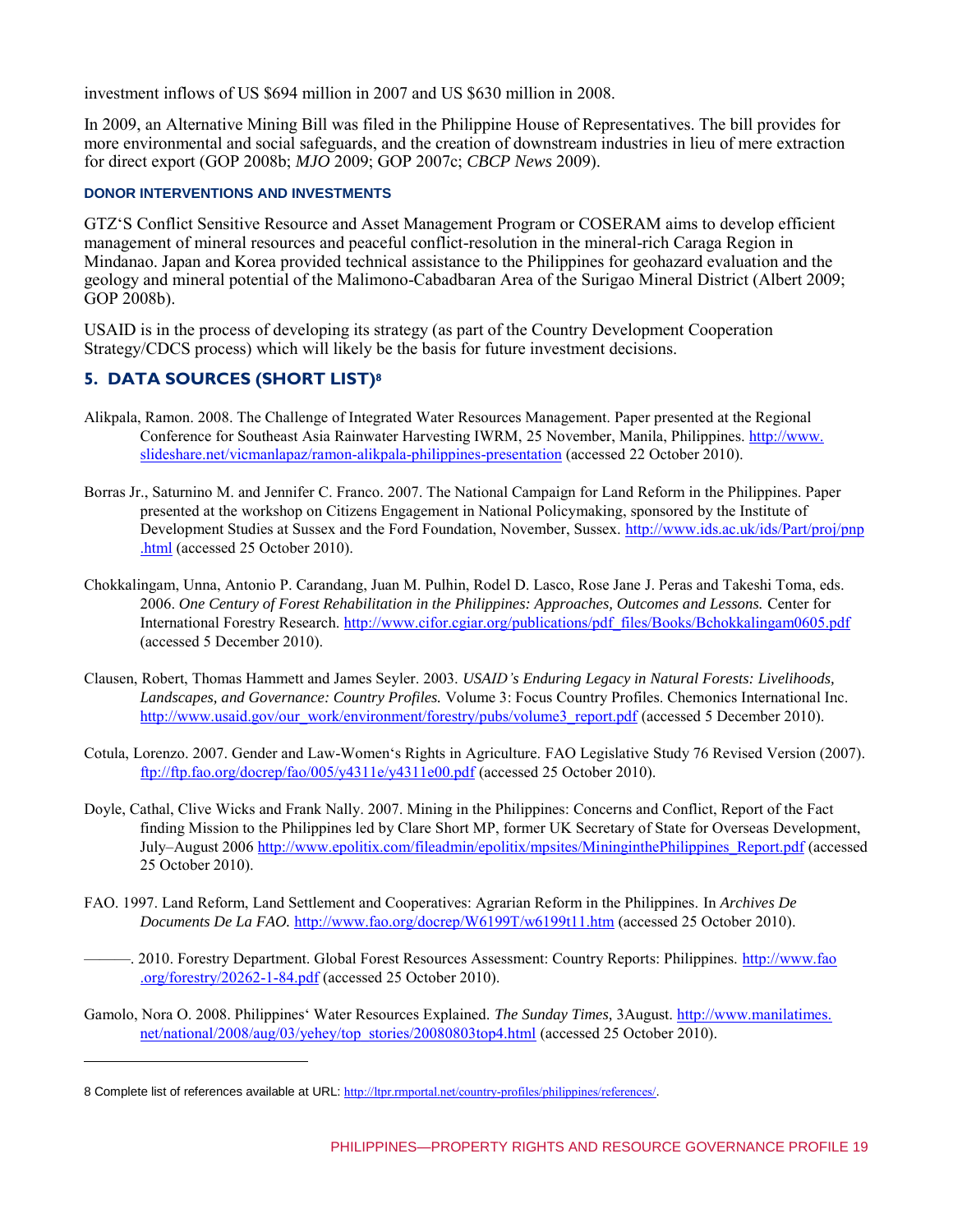- Gollin, Karin L. and James L. Kho. 2002. *After the Romance: Communities and Environmental Governance in the Philippines* (draft). The Ford Foundation.<http://samdhana.org/uploaded/After%20the%20Romance.pdf>(accessed 5 December 2010).
- GOP. 1987a. Constitution.<http://www.chanrobles.com/philsupremelaw1.htm>(accessed 25 October 2010).
- ———. 2006. National Water Resources Board. Working Together to Secure Sustainable Water for All: The Integrated Water Resources Management (IWRM) Plan Framework Summary Document. [http://www.nwrb.gov.ph/Uploads](http://www.nwrb.gov.ph/Uploads/iwrmplanframework.pdf) [/iwrmplanframework.pdf](http://www.nwrb.gov.ph/Uploads/iwrmplanframework.pdf) (accessed 25 October 2010).
- ——. 2008b. Department of Environment and Natural Resources (DENR), Mines and Geosciences Board. The Philippine Minerals Industry.[' http://www.mgb.gov.ph/presentations/presentationsframe.htm](http://www.mgb.gov.ph/presentations/presentationsframe.htm) (accessed December 2008).
- ——. 2008f. Philippine Urban Forum. State of the Philippine Urban System. '[http://home.earthlink.net/~lordprozen/](http://home.earthlink.net/~lordprozen/PUF/bahang/state.html) [PUF/bahang/state.html](http://home.earthlink.net/~lordprozen/PUF/bahang/state.html) (accessed 25 October 2010).
- ———. 2009. DENR, Protected Areas and Wildlife Bureau. ‗Assessing Progress towards the 2010 Biodiversity Target: The 4<sup>th</sup> National Report to the Convention on Biological Diversity. Contribution National Box 2011 of accessed June 2010).
- Guiang, Ernesto S. and Gem Castillo. 2006. ―Trends in Forest Ownership, Forest Resources Tenure and Institutional Arrangements in the Philippines." Food and Agriculture Organization. [http://www.fao.org/forestry/10543-](http://www.fao.org/forestry/10543-03d5a1b99b199bb5b040e70eba8414526.pdf) [03d5a1b99b199bb5b040e70eba8414526.pdf](http://www.fao.org/forestry/10543-03d5a1b99b199bb5b040e70eba8414526.pdf) (accessed 5 December 2010).
- Hinton, Jennifer, Marcello Veiga and Christian Beinhoff. 2003. Women and Artisanal Mining: Gender Roles and the Road Ahead. In *The Socio-Economic Impacts of Artisanal and Small-Scale Mining in Developing Countries,* Ch. 11. The Netherlands: Swets Publishers[. http://siteresources.worldbank.org/INTOGMC/Resources/336099-1163605893612](http://siteresources.worldbank.org/INTOGMC/Resources/336099-1163605893612/hintonrolereview.pdf) [/hintonrolereview.pdf](http://siteresources.worldbank.org/INTOGMC/Resources/336099-1163605893612/hintonrolereview.pdf) (accessed 25 October 2010).
- Kamlian, Jamail A. 2003. Ethnic and Religious Conflict in Southern Philippines: A Discourse on Self-Determination, Political Autonomy and Conflict Resolution. Paper presented at the Islam and Human Rights Fellow Lecture, 4 November, School of Law, Emory University, Atlanta, Georgia[. www.law.emory.edu/ihr/worddocs/jamail1.doc](http://www.law.emory.edu/ihr/worddocs/jamail1.doc) (accessed 23 October 2010).
- Llanto, Gilberto M. and Marife M. Ballesteros. 2003. Land Issues in Poverty Reduction Strategies and the Development Agenda: Philippines. Philippine Institute for Development Studies Discussion Paper Series No. 2003–03. March 2003*.* [http://www.pids.gov.ph](http://www.pids.gov.ph/) (accessed December 2008).
- Malenab-Hornilla, Linda. 2008. An Update on the Law on Land Titles and Deeds. Lecture presented to the 8th Eastern Visayas Regional Convention and Mandatory Continuing Legal Education Seminar, Philippines, 6–9 February 2008. [http://74.125.95.132/search?q=cache:sfXY8xxWs14J:ibpcavite.files.wordpress.com/2008/05/usec-hornilla-on-land](http://74.125.95.132/search?q=cache:sfXY8xxWs14J:ibpcavite.files.wordpress.com/2008/05/usec-hornilla-on-land-registration-law.ppt+Linda+Malenab-Hornilla+-+An+Update+on+the+Law+on+Land+Titles+and+Deeds&hl=en&ct=clnk&cd=1&gl=us)[registration-law.ppt+Linda+Malenab-Hornilla+-+An+Update+on+the+Law+on+Land+Titles+and+Deeds&hl=en](http://74.125.95.132/search?q=cache:sfXY8xxWs14J:ibpcavite.files.wordpress.com/2008/05/usec-hornilla-on-land-registration-law.ppt+Linda+Malenab-Hornilla+-+An+Update+on+the+Law+on+Land+Titles+and+Deeds&hl=en&ct=clnk&cd=1&gl=us) [&ct=clnk&cd=1&gl=us](http://74.125.95.132/search?q=cache:sfXY8xxWs14J:ibpcavite.files.wordpress.com/2008/05/usec-hornilla-on-land-registration-law.ppt+Linda+Malenab-Hornilla+-+An+Update+on+the+Law+on+Land+Titles+and+Deeds&hl=en&ct=clnk&cd=1&gl=us) (accessed 23 October 2010).
- World Bank. 2010a. World Development Indicators.<http://databank.worldbank.org/ddp/home.do?Step=1&id=4>(accessed 23 October 2010).
- ———. 2010b. Philippines: Active Projects . [http://web.worldbank.org/external/projects/main?pagePK=218616&piPK](http://web.worldbank.org/external/projects/main?pagePK=218616&piPK=217470&theSitePK=40941&menuPK=51526214&category=simsearch&pagenumber=1&pagesize=10&sortby=BOARDSORTDATE&sortorder=DESC&query=philippines&status=A) [=217470&theSitePK=40941&menuPK=51526214&category=simsearch&pagenumber=1&pagesize=10&sortby=B](http://web.worldbank.org/external/projects/main?pagePK=218616&piPK=217470&theSitePK=40941&menuPK=51526214&category=simsearch&pagenumber=1&pagesize=10&sortby=BOARDSORTDATE&sortorder=DESC&query=philippines&status=A) [OARDSORTDATE&sortorder=DESC&query=philippines&status=A](http://web.worldbank.org/external/projects/main?pagePK=218616&piPK=217470&theSitePK=40941&menuPK=51526214&category=simsearch&pagenumber=1&pagesize=10&sortby=BOARDSORTDATE&sortorder=DESC&query=philippines&status=A) (accessed 25 October 2010).
- USAID. 2009. Country Assistance Strategy Philippines: 2009**–**2013. [http://philippines.usaid.gov/documents/about/CAS%](http://philippines.usaid.gov/documents/about/CAS%20Philippines%20January%202009.pdf) [20Philippines%20January%202009.pdf](http://philippines.usaid.gov/documents/about/CAS%20Philippines%20January%202009.pdf) (accessed January 2009).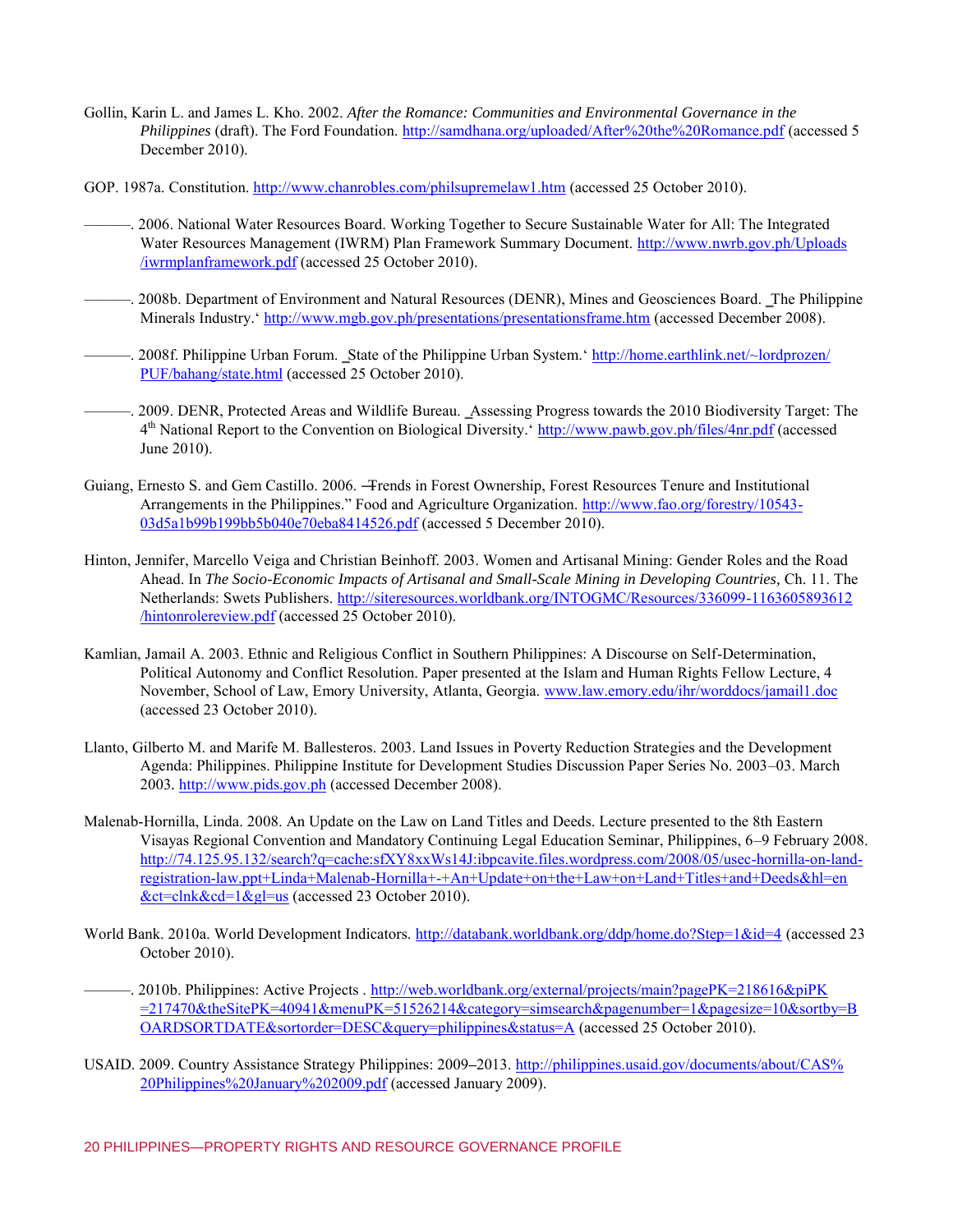## **6. DATA SOURCES (COMPLETE LIST)**

ADB. *See* Asian Development Bank.

*AFP.* See *Agence France Presse.* 

- AusAID. *See* Australian Agency for International Development.
- *Agence France Presse*. 2010. Philippines rules out Muslim peace accord under Arroyo. 9 March. [http://www.abs](http://www.abs-cbnnews.com/nation/03/09/10/philippines-rules-out-muslim-peace-accord-under-arroyo)[cbnnews.com/nation/03/09/10/philippines-rules-out-muslim-peace-accord-under-arroyo](http://www.abs-cbnnews.com/nation/03/09/10/philippines-rules-out-muslim-peace-accord-under-arroyo) (accessed 23 October 2010).
- Albert, Delia Domingo. 2009. Germany comes to Caraga. *ABS-CBNNews.com*, 7 May. [http://www.abs-cbnnews.com/views](http://www.abs-cbnnews.com/views-and-analysis/05/06/09/germany-comes-caraga-delia-domingo-albert)[and-analysis/05/06/09/germany-comes-caraga-delia-domingo-albert](http://www.abs-cbnnews.com/views-and-analysis/05/06/09/germany-comes-caraga-delia-domingo-albert) (accessed June 2010).
- Alikpala, Ramon. 2008. The Challenge of Integrated Water Resources Management. Paper presented at the Regional Conference for Southeast Asia Rainwater Harvesting IWRM, 25 November, Manila, Philippines. [http://www.](http://www.slideshare.net/vicmanlapaz/ramon-alikpala-philippines-presentation) [slideshare.net/vicmanlapaz/ramon-alikpala-philippines-presentation \(](http://www.slideshare.net/vicmanlapaz/ramon-alikpala-philippines-presentation)accessed 25 October 2010).
- Asian Development Bank. 2004a. Southeast Asia Department. Country Gender Assessment: Philippines.' [http://www.adb.](http://www.adb.org/Documents/Reports/Country-Gender-Assessments/Phi-Ctry-Gender-Assesmt.pdf)  [org/Documents/Reports/Country-Gender-Assessments/Phi-Ctry-Gender-Assesmt.pdf \(](http://www.adb.org/Documents/Reports/Country-Gender-Assessments/Phi-Ctry-Gender-Assesmt.pdf)accessed 25 October 2010).
- ———. 2004b. Country Environmental Analysis for the Republic of the Philippines. [http://www.adb.org/Documents/](http://www.adb.org/Documents/Reports/CEA/phi-jan-2005.pdf)  [Reports/CEA/phi-jan-2005.pdf](http://www.adb.org/Documents/Reports/CEA/phi-jan-2005.pdf) (accessed 25 October 2010)
- ———. 2008. Country Operations Business Plans: Philippines 2009–2010. [http://www.adb.org/Documents/CPSs/PHI/](http://www.adb.org/Documents/CPSs/PHI/2008/COBP-PHI-2009-2010.pdf) [2008/COBP-PHI-2009-2010.pdf](http://www.adb.org/Documents/CPSs/PHI/2008/COBP-PHI-2009-2010.pdf) (accessed 25 October 2010).
- 2010. Project Information Document: Philippines.<http://www.adb.org/projects/project.asp?id=37749>(accessed 25 October 2010).
- Australian Agency for International Development. 2009. Australian Assistance to the Philippines. [http://www.ausaid.gov.au](http://www.ausaid.gov.au/country/country.cfm?CountryID=31) [/country/country.cfm?CountryID=31](http://www.ausaid.gov.au/country/country.cfm?CountryID=31) (accessed 25 October 2010).
- Balicasan, Arsenio. 2007. Agrarian Reform and Poverty Reduction in the Philippines. Paper presented at the Policy Dialogue on Agrarian Reform Issues in Rural Development and Poverty Alleviation, 30 May, Traders Hotel, Manila, Philippines. [http://www.dar.gov.ph/pdf\\_files/cirdap/balisacan\\_paper/balisacan\\_paper.pdf](http://www.dar.gov.ph/pdf_files/cirdap/balisacan_paper/balisacan_paper.pdf) (accessed 25 October 2010).
- Barba, Pacita F. 2004. The Challenges in Water Resources Management in the Philippines, Paper presented at the Second International Conference on Hydrology and Water Resources in Asia Pacific Region, 5–8 July, Singapore. [http://](http://www.wrrc.dpri.kyoto-u.ac.jp/~aphw/APHW2004/proceedings/JSE/56-JSE-A519/56-JSE-A519.pdf) [www.wrrc.dpri.kyoto-u.ac.jp/~aphw/APHW2004/proceedings/JSE/56-JSE-A519/56-JSE-A519.pdf](http://www.wrrc.dpri.kyoto-u.ac.jp/~aphw/APHW2004/proceedings/JSE/56-JSE-A519/56-JSE-A519.pdf) (accessed 25 October 2010).
- Borras Jr., Saturnino M. and Jennifer C. Franco. 2007. The National Campaign for Land Reform in the Philippines. Paper presented at the workshop on Citizens Engagement in National Policymaking, sponsored by the Institute of Development Studies at Sussex and the Ford Foundation, Sussex, November. [http://www.ids.ac.uk/ids/Part/proj/](http://www.ids.ac.uk/ids/Part/proj/pnp.html) [pnp.html](http://www.ids.ac.uk/ids/Part/proj/pnp.html) (accessed 23 October 2010).
- Briones, Nicomedes. 2005. Environmental Sustainability Issues in Philippine Agriculture, *Asian Journal of Agriculture and Development,* 2 (1 & 2) June/December*.* [http://www.searca.org/ajad/archives/v-02/01-02/ajad\\_v2\\_n1\\_n2\\_briones](http://www.searca.org/ajad/archives/v-02/01-02/ajad_v2_n1_n2_briones.pdf) [.pdf](http://www.searca.org/ajad/archives/v-02/01-02/ajad_v2_n1_n2_briones.pdf) (accessed 25 October 2010).
- *CBCP News.* See *Catholic Bishops' Conference of the Philippines News.*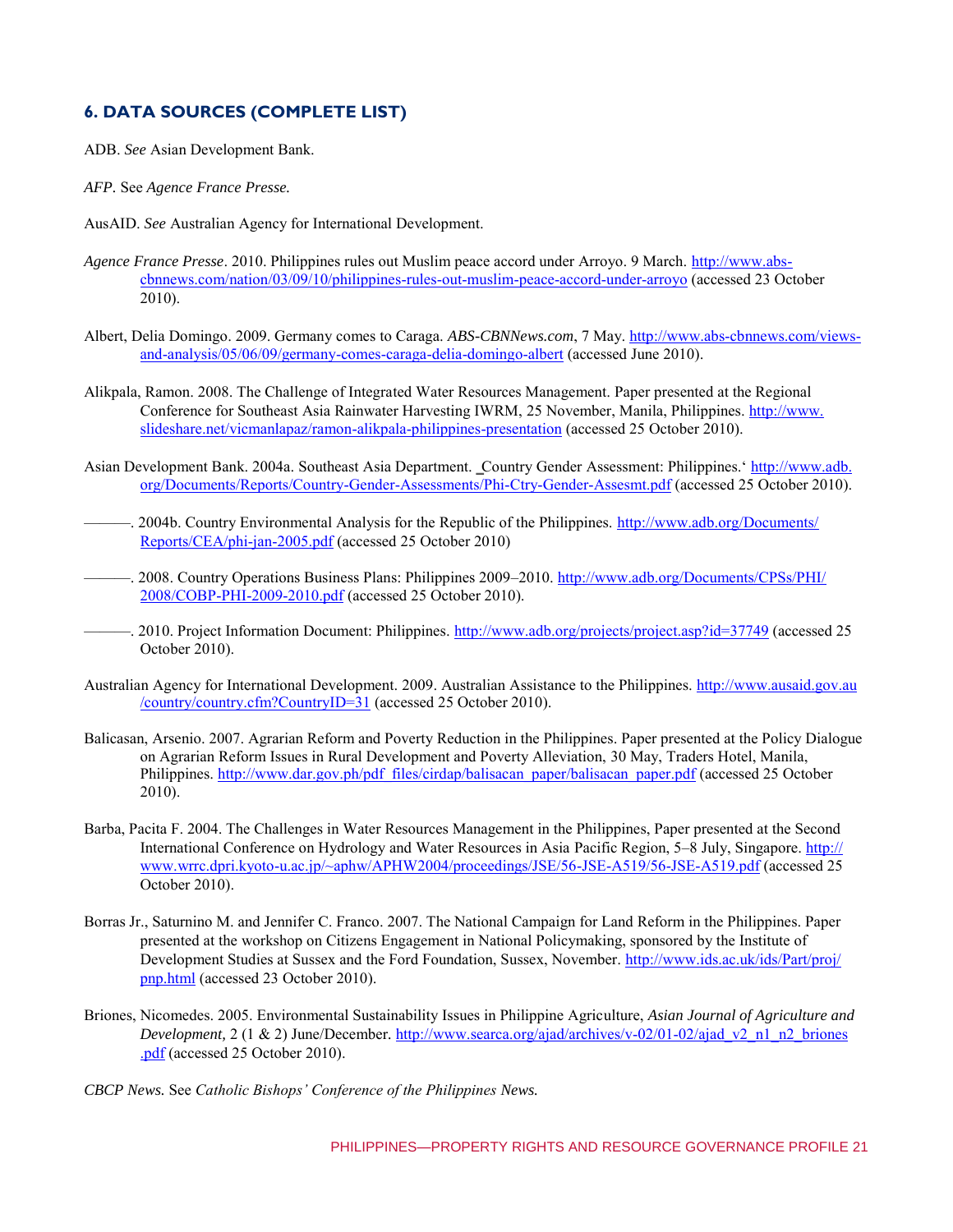CI. *See* Conservation International.

- CIA. *See* Central Intelligence Agency.
- CPA. *See* Cordillera People's Alliance.
- Capones, Erlinda M. 2005. Indigenous Peoples in the Philippines: Development Issues and Challenges. Paper presented at the IAOS Satellite Meeting on Measuring Small and Indigenous Populations, 14–15 April, Wellington, New Zealand. <http://www.stats.govt.nz/NR/rdonlyres/BC13AF73-982F-4A6A-AFE5-0EF2F42D2C5/0/PRESENT182.ppt> (accessed December 2008).
- *Catholic Bishops' Conference of the Philippines News*. 2009. Alternative Mining Bill to be Filed Today. 13 May. [http://www](http://www.cbcpnews.com/?q=node/8716)  [.cbcpnews.com/?q=node/8716](http://www.cbcpnews.com/?q=node/8716) (accessed 23 October 2010).
- Catindig, Dolores, R. 2002. A Review of Forestry Policies in the Philippines. Paper Presented at the Forest Policy Workshop, 22–24 January, Kuala Lumpur, Malaysia.<http://www.fao.org/docrep/003/ab576e/AB576E19.htm#TopOfPage> (accessed 25 October 2010).
- Central Intelligence Agency. 2010. *The World Factbook: Philippines*. [https://www.cia.gov/library/publications/the-world](https://www.cia.gov/library/publications/the-world-factbook/geos/rp.html)[factbook/geos/rp.html](https://www.cia.gov/library/publications/the-world-factbook/geos/rp.html) (accessed 25 October 2010).
- Chokkalingam, Unna, Antonio P. Carandang, Juan M. Pulhin, Rodel D. Lasco, Rose Jane J. Peras and Takeshi Toma, eds. 2006. *One Century of Forest Rehabilitation in the Philippines: Approaches, Outcomes and Lessons.* Center for International Forestry Research. [http://www.cifor.cgiar.org/publications/pdf\\_files/Books/Bchokkalingam0605.pdf](http://www.cifor.cgiar.org/publications/pdf_files/Books/Bchokkalingam0605.pdf) (accessed 5 December 2010).
- Clausen, Robert, Thomas Hammett and James Seyler. 2003. *USAID's Enduring Legacy in Natural Forests: Livelihoods, Landscapes, and Governance: Country Profiles.* Volume 3: Focus Country Profiles. Chemonics International Inc. [http://www.usaid.gov/our\\_work/environment/forestry/pubs/volume3\\_report.pdf](http://www.usaid.gov/our_work/environment/forestry/pubs/volume3_report.pdf) (accessed 5 December 2010).
- Conservation International. 1998. Megadiversity: The 17 Biodiversity Superstars. [http://www.conservation.org/](http://www.conservation.org/documentaries/Pages/megadiversity.aspx) [documentaries/Pages/megadiversity.aspx](http://www.conservation.org/documentaries/Pages/megadiversity.aspx) (accessed 25 October 2010).
- Cordillera People's Alliance. 2007. Case Study on the Impacts of Mining and Dams on the Environment and Indigenous Peoples in Benguet, Cordillera, Philippines. Paper presented at the International Expert Group Meeting on Indigenous Peoples and Protection of the Environment, 27–29 August, Khabarovsk, Russian Federation. [http://](http://www.un.org/esa/socdev/unpfii/documents/workshop_IPPE_cpp.doc) [www.un.org/esa/socdev/unpfii/documents/workshop\\_IPPE\\_cpp.doc](http://www.un.org/esa/socdev/unpfii/documents/workshop_IPPE_cpp.doc) (accessed 25 October 2010).
- Cotula, Lorenzo. 2007. Gender and Law-Women's Rights in Agriculture. FAO Legislative Study 76 Revised Version (2007). <ftp://ftp.fao.org/docrep/fao/005/y4311e/y4311e00.pdf>(accessed 25 October 2010).
- Cruz, Ismael. 1999. The Regulatory Climate for Mining in the Philippines. *Philippines International Review* 2 (1) Autumn. <http://www.philsol.nl/pir/v2/RegClimate-99b.htm>(accessed 25 October 2010).
- Domingo, Estrella and Millicent Gay B. Buenaseda. 2000. Land and Soil Resource Accounting: The Philippine Experience, Paper presented at the International Workshop on Environmental and Economic Accounting, 18–22 September, Manila, Philippines<http://www.unescap.org/stat/envstat/stwes-044.pdf>(accessed 25 October 2010).
- Domingo, Estrella and Reynaldo Fulleros. 2005. Real Estate Price Index: A Model for the Philippines. Bank for International Settlements (BIS) Papers No. 21, Part 11, April [. www.bis.org/publ/bppdf/bispap21k.pdf](http://www.bis.org/publ/bppdf/bispap21k.pdf) (accessed 25 October 2010).
- Doyle, Cathal, Clive Wicks and Frank Nally. 2007. Mining in the Philippines: Concerns and Conflict Report of the Fact finding Mission to the Philippines led by Clare Short MP, former UK Secretary of State for Overseas Development,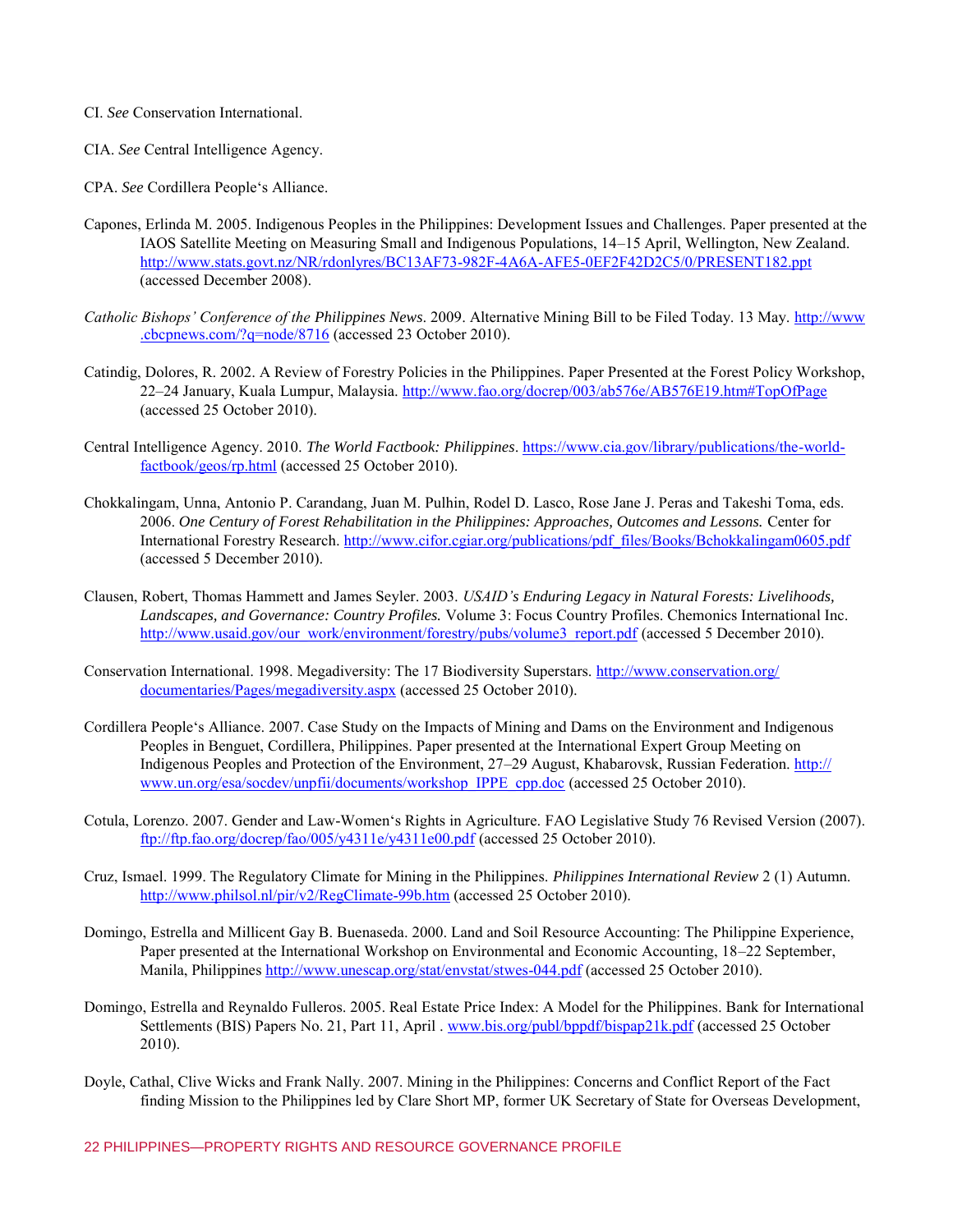July–August 2006. [http://www.epolitix.com/fileadmin/epolitix/mpsites/MininginthePhilippines\\_Report.pdf](http://www.epolitix.com/fileadmin/epolitix/mpsites/MininginthePhilippines_Report.pdf) (accessed 25 October 2010).

- EC. *See* European Commission.
- European Commission. 2005. The Philippines Country Environmental Profile**.** [http://www.delphl.ec.europa.eu/docs/](http://www.delphl.ec.europa.eu/docs/CountryEnvironmentalProfile.pdf) [Country EnvironmentalProfile.pdf](http://www.delphl.ec.europa.eu/docs/CountryEnvironmentalProfile.pdf) (accessed 25 October 2010).
- FAO. *See* Food and Agriculture Organization.
- Food and Agriculture Organization. 1997. Land Reform, Land Settlement and Cooperatives: Agrarian Reform in the Philippines. *Archives De Documents De La FAO.* <http://www.fao.org/docrep/W6199T/w6199t11.htm>(accessed 25 October 2010).
- ———. 2005a. Fact Sheet Philippines: Women in Agriculture, Environment and Rural Production*.* [ftp://ftp.fao.org/docrep/](ftp://ftp.fao.org/docrep/fao/008/ae946e/ae946e00.pdf) [fao/008/ae946e/ae946e00.pdf](ftp://ftp.fao.org/docrep/fao/008/ae946e/ae946e00.pdf) (accessed 25 October 2010).
- ———. 2005b. Forestry Department. Global Forest Resources Assessment: Country Reports: Philippines. [ftp://ftp.fao.org/](ftp://ftp.fao.org/docrep/fao/010/ai932E/ai932E00.pdf)  [docrep/fao/010/ai932E/ai932E00.pdf](ftp://ftp.fao.org/docrep/fao/010/ai932E/ai932E00.pdf) (accessed 25 October 2010).
- ———. 2005c. Fisheries and Aquaculture Department. National Aquaculture Sector Overview: Philippines. [http://193.43.](http://193.43.36.238:8282/fi/website/FIRetrieveAction.do?dom=countrysector&xml=naso_philippines.xml&lang=en) [36.238:8282/fi/website/FIRetrieveAction.do?dom=countrysector&xml=naso\\_philippines.xml&lang=en](http://193.43.36.238:8282/fi/website/FIRetrieveAction.do?dom=countrysector&xml=naso_philippines.xml&lang=en) (accessed 25 October 2010).
- ———. 2010. Forestry Department. Global Forest Resources Assessment: Country Reports: Philippines. [http://www.fao.org](http://www.fao.org/forestry/20262-1-84.pdf) [/forestry/20262-1-84.pdf](http://www.fao.org/forestry/20262-1-84.pdf) (accessed 25 October 2010).
- Fuentes, Rodrigo. 2006. Philippine Experiences in the Implementation of Initiatives that Address Climate Change and Land Degradation. Paper presented at the International Workshop on Climate Change and Land Degradation, 11–15 December, Arusha, Tanzania. <http://www.wamis.org/agm/meetings/wocald06/S5-Fuentes.pdf> (accessed 23 October 2010).
- GOP. *See* Government of the Philippines.
- Gamolo, Nora O. 2008. Philippines' Water Resources Explained. *The Sunday Times*, 3 August. [http://www.manilatimes.net](http://www.manilatimes.net/national/2008/aug/03/yehey/top_stories/20080803top4.html) [/national/2008/aug/03/yehey/top\\_stories/20080803top4.html](http://www.manilatimes.net/national/2008/aug/03/yehey/top_stories/20080803top4.html) (accessed 25 October 2010).
- Gollin, Karin L. and James L. Kho. 2002. *After the Romance: Communities and Environmental Governance in the Philippines* (draft). The Ford Foundation.<http://samdhana.org/uploaded/After%20the%20Romance.pdf>(accessed 5 December 2010).
- Government of the Philippines. 1936. Public Land Act[. http://www.bcphilippineslawyers.com/commonwealth-act-no-141/](http://www.bcphilippineslawyers.com/commonwealth-act-no-141/) (accessed 25 October 2010)
- —. 1949. Civil Code of the Philippines. http://www.lawphil.net/statutes/repacts/ra1949/ra 386 1949.html (accessed 25 October 2010).
- ——. 1987a. Constitution.<http://www.chanrobles.com/philsupremelaw1.htm>(accessed 25 October 2010).
- ———. 1987b. Family Code of the Philippines. [http://www.lawphil.net/executive/execord/eo1987/eo\\_209\\_1987.html](http://www.lawphil.net/executive/execord/eo1987/eo_209_1987.html) (accessed 25 October 2010).
- —. 1988. Comprehensive Agrarian Reform Law of 1988. http://www.lawphil.net/statutes/repacts/ra1988/ra\_6657 [1988.html](http://www.lawphil.net/statutes/repacts/ra1988/ra_6657_1988.html) (accessed 25 October 2010).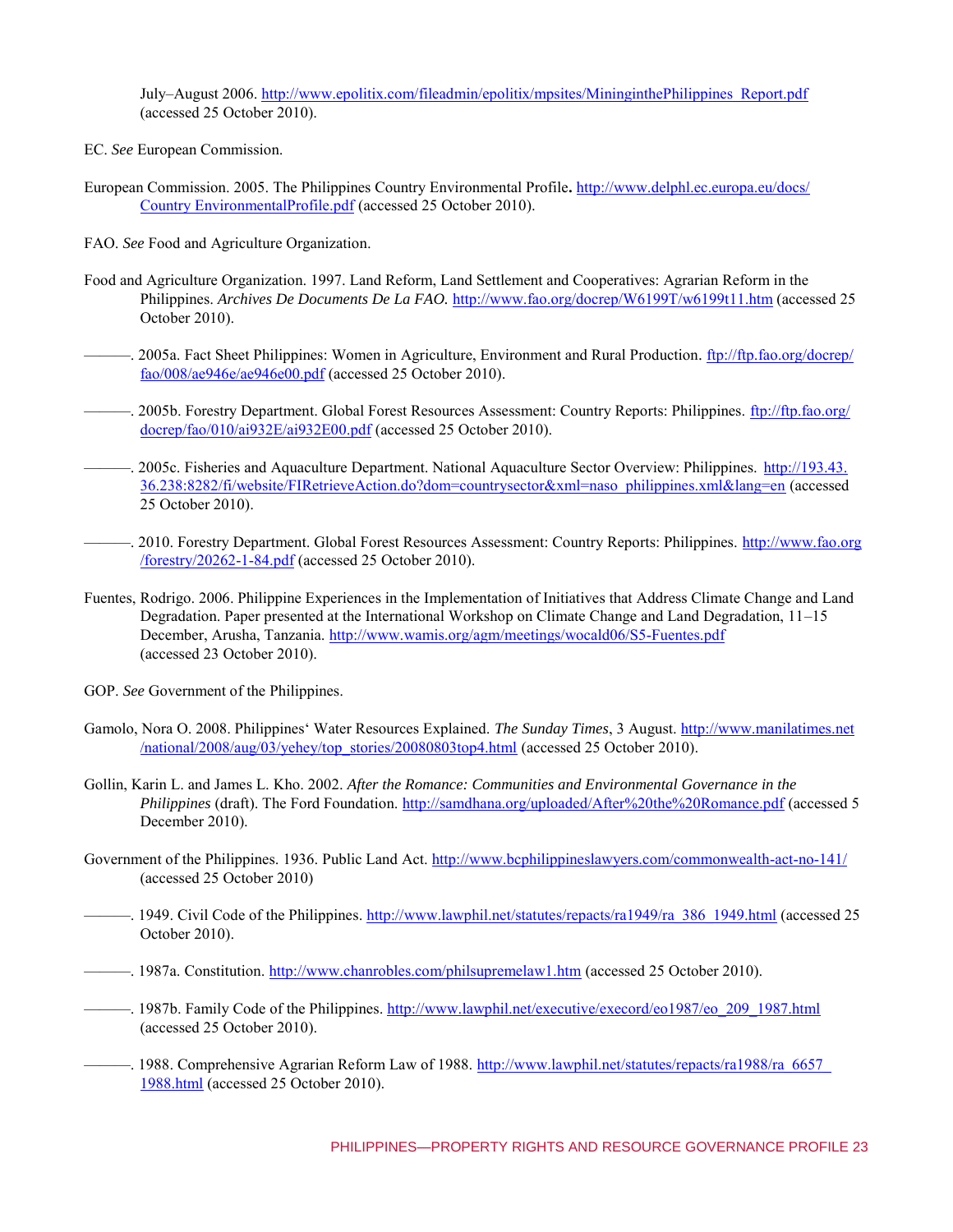- —. 1992. Urban Development and Housing Act of 1992. [http://www.chanrobles.com/republicactno7279.htm \(](http://www.chanrobles.com/republicactno7279.htm)accessed 25 October 2010).
- ——. 1996. Philippine Agenda 21 (Memorandum Order No. 399)[. http://pcsd.neda.gov.ph/pa21.htm \(](http://pcsd.neda.gov.ph/pa21.htm)accessed 25 October 2010).
- ——. 1997. Indigenous Peoples Rights Act of 1997. [http://www.chanrobles.com/republicactno8371.htm \(](http://www.chanrobles.com/republicactno8371.htm)accessed 25 October 2010).
- ——. 2003. Department of Environment and Natural Resources (DENR). Allocating Forest Lands: Commonly-issued Allocation Instruments, The Philippine Environmental Governance Program.' [http://forestry.denr.gov.ph](http://forestry.denr.gov.ph/) (accessed 25 October 2010).
- ———. 2004a. DENR, Protected Areas and Wildlife Bureau (PAWB). ‗2004 Statistics on Philippine Protected Areas and Wildlife Resources.' [http://www.pawb.gov.ph/index.php?option=com\\_content&view=category&layout=blog&id](http://www.pawb.gov.ph/index.php?option=com_content&view=category&layout=blog&id=79&Itemid=231)  $=79$ &Itemid=231 (accessed 23 October 2010).
- ———. 2004b. Medium-Term Philippine Development Plan 2004–2010[. http://www.neda.gov.ph/ads/mtpdp/MTPDP2004-](http://www.neda.gov.ph/ads/mtpdp/MTPDP2004-2010/MTPDP%202004-2010%20NEDA%20v11-12.pdf) [2010/MTPDP%202004-2010%20NEDA%20v11-12.pdf](http://www.neda.gov.ph/ads/mtpdp/MTPDP2004-2010/MTPDP%202004-2010%20NEDA%20v11-12.pdf) (accessed 25 October 2010).
- ———. 2004c. National Action Plan to Combat Desertification and Land Degradation. [http://scinet.dost.gov.ph/union/Show](http://scinet.dost.gov.ph/union/ShowSearchResult.php?s=2&f=&p=&x=&page=&sid=1&id=The+Philippine+National+Action+Plan+to+Combat+Desertification+Land+Degradation+Drought%2C+and+Poverty+FY+2004-2010&Mtype=BOOKS) [SearchResult.php?s=2&f=&p=&x=&page=&sid=1&id=The+Philippine+National+Action+Plan+to+Combat+](http://scinet.dost.gov.ph/union/ShowSearchResult.php?s=2&f=&p=&x=&page=&sid=1&id=The+Philippine+National+Action+Plan+to+Combat+Desertification+Land+Degradation+Drought%2C+and+Poverty+FY+2004-2010&Mtype=BOOKS) [Desertification+Land+Degradation+Drought%2C+and+Poverty+FY+2004-2010&Mtype=BOOKS \(](http://scinet.dost.gov.ph/union/ShowSearchResult.php?s=2&f=&p=&x=&page=&sid=1&id=The+Philippine+National+Action+Plan+to+Combat+Desertification+Land+Degradation+Drought%2C+and+Poverty+FY+2004-2010&Mtype=BOOKS)accessed 25 October 2010).
- ———. 2006a. Department of Agrarian Reform (DAR). ‗Philippine Agrarian Reform: Partnership for Social Justice, Rural Growth, and Sustainable Development.' Country Paper presented by Secretary Nasser Pagdanganan at the International Conference for Agrarian Reform and Rural Development (ICARRD), 7–10 March, Porto Alegre, Brazil. [http://www.icarrd.org/en/icard\\_doc\\_down/national\\_philipinas.doc](http://www.icarrd.org/en/icard_doc_down/national_philipinas.doc) (accessed 23 October 2010).
- 2006b. DAR. Agrarian Reform History Series of 2006.' [http://www.dar.gov.ph/pdf\\_files/publications/ar\\_history](http://www.dar.gov.ph/pdf_files/publications/ar_history.pdf) [.pdf](http://www.dar.gov.ph/pdf_files/publications/ar_history.pdf) (accessed 25 October 2010).
- —. 2006c. Department of Energy (DOE). Philippine Energy Contracting Round 2006: Fiscal Legal Terms. [http://www.](http://www.doe.gov.ph/PECR2006/Petroleum%20PECR%202007/fiscal-legal.htm) [doe.gov.ph/PECR2006/Petroleum%20PECR%202007/fiscal-legal.htm](http://www.doe.gov.ph/PECR2006/Petroleum%20PECR%202007/fiscal-legal.htm) (accessed June 2010).
- —–. 2006d. DENR, PAWB. The Third Philippine National Report to the Convention on Biological Diversity.' [http://](http://pawb.denr.gov.ph/uploaded_files/3nr/3NR_REPORTS.pdf) [pawb.denr.gov.ph/uploaded\\_files/3nr/3NR\\_REPORTS.pdf](http://pawb.denr.gov.ph/uploaded_files/3nr/3NR_REPORTS.pdf) (accessed December 2008).
- \_\_\_\_\_\_ 2006e. National Water Resources Board. ‗Working Together to Secure Sustainable Water for All: The Integrated Water Resources Management (IWRM) Plan Framework Summary Document.' [http://www.nwrb.gov.ph/Uploads](http://www.nwrb.gov.ph/Uploads/iwrmplanframework.pdf) [/iwrmplanframework.pdf](http://www.nwrb.gov.ph/Uploads/iwrmplanframework.pdf) (accessed 25 October 2010).
- —–. 2007a. Department of Agriculture. Facts and Figures on the Philippine Agricultural Economy, 2007.' [http://](http://countrystat.bas.gov.ph/documents/factsfigures2007.pdf) [countrystat.bas.gov.ph/documents/factsfigures2007.pdf](http://countrystat.bas.gov.ph/documents/factsfigures2007.pdf) (accessed 25 October).
- ——. 2007b. DOE. Energy Resources.'<http://www.doe.gov.ph/ER/Oil.htm> (accessed 25 October 2010).
- ———. 2007c. Minerals Development Council. ‗Investor's Prospectus on Philippine Mining.' [http://www.aseansec.org/](http://www.aseansec.org/20725.pdf) [20725.pdf](http://www.aseansec.org/20725.pdf) (accessed 25 October 2010).
- ——. 2008a. DENR, Forest Management Bureau. Philippine Forestry Statistics. Land Classification 1978–2008.[' http://](http://forestry.denr.gov.ph/stat2008.htm) [forestry.denr.gov.ph/stat2008.htm](http://forestry.denr.gov.ph/stat2008.htm) (accessed May 2010 and September 2010).
- —. 2008b. DENR, Mines and Geosciences Board. The Philippine Minerals Industry.' [http://www.mgb.gov.ph/](http://www.mgb.gov.ph/presentations/presentationsframe.htm)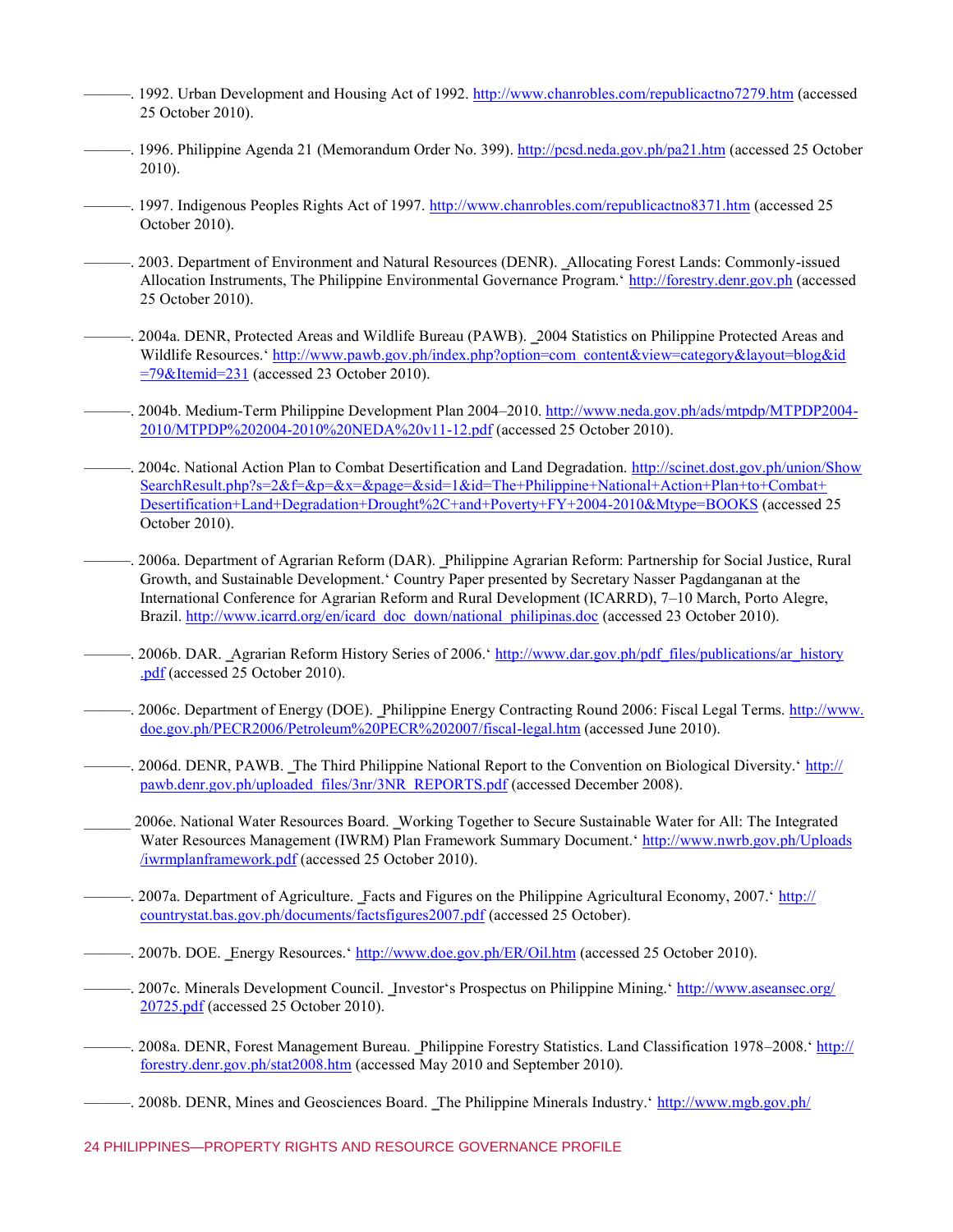presentations/presentationsframe.htm (accessed December 2008).

- ———. 2008c. Philippine Environmental Governance Project. ‗Farmers Get property Rights in Bayawan City's Forestlands.' [http://ecogovproject.denr.gov.ph/docs/Story\\_Farmers\\_get\\_IPR\\_in\\_Bayawan\\_City\\_forestlands.htm](http://ecogovproject.denr.gov.ph/docs/Story_Farmers_get_IPR_in_Bayawan_City_forestlands.htm) (accessed 25 October 2010).
- ———. 2008d. Land Administration and Management Project.<http://www.phil-lamp.org/>(accessed 25 October 2010).
- \_\_\_\_\_\_ 2008e. National Statistics Office. ‗Philippines in Figures.'<http://www.census.gov.ph/>(accessed 25 October 2010).
- —. 2008f. Philippine Urban Forum. State of the Philippine Urban System.' [http://home.earthlink.net/~lordprozen](http://home.earthlink.net/~lordprozen/PUF/bahang/state.html) [/PUF/bahang/state.html](http://home.earthlink.net/~lordprozen/PUF/bahang/state.html) (accessed 25 October 2010).

———. 2008g. Supreme Court of the Philippines. Jurisprudence. [http://sc.judiciary.gov.ph/jurisprudence/decisions/index](http://sc.judiciary.gov.ph/jurisprudence/decisions/index.php) [.php](http://sc.judiciary.gov.ph/jurisprudence/decisions/index.php) (accessed accessed 25 October 2010). *Cruz and Europa v. Secretary of Environment and Natural Resources, et.al.*, G.R. No. 135385, December 6, 2000. *Hospicio de San Jose De Barili, Cebu City v. DAR*, G.R. No. 140847, September 23, 2005. *Manosca v. Court of Appeals*, G.R. No. 106440, January 29, 1996. *Moday v. Court of Appeals,* G.R. No. 107916, February 20, 1997. *Municipality of La Carlota v. Spouses Baltazar,* G.R. No. L-30138, May 30, 1972. *Municipality of Paranaque v. V.M. Realty Corporation*, G.R. No. 127820, July 20, 1998. *National Power Corporation v. Bagui*, et.al, G.R. No. 164964, October 17, 2008.

—. 2009a. DENR, PAWB. Assessing Progress towards the 2010 Biodiversity Target: The  $4<sup>th</sup>$  National Report to the Convention on Biological Diversity.'<http://www.pawb.gov.ph/files/4nr.pdf>(accessed June 2010).

———. 2009b. Republic Act No. 9700. An Act Strengthening the Comprehensive Agrarian Reform Program (CARP), Extending the Acquisition and Distribution of All Agricultural Lands, Instituting Necessary Reforms, Amending for the Purpose Certain Provisions of Republic Act No. 6657, Otherwise known as the Comprehensive Agrarian reform Law of 1988, as amended, and Appropriating Funds Therefore. http://www.lawphil.net/statutes/repacts/ra2009/ra 9700 2009.html (accessed 25 October 2010).

- 2009c. Republic Act No. 9710. The Magna Carta of Women (2009). [http://www.congress.gov.ph/download/ra\\_14](http://www.congress.gov.ph/download/ra_14/RA09710.pdf) [/RA09710.pdf](http://www.congress.gov.ph/download/ra_14/RA09710.pdf) (accessed 25 October 2010).
- ——. 2010a. National Statistical Coordination Board. Summary of Projected Population by Sex, by Five-Year Interval: 2000–2040*.'* [http://www.nscb.gov.ph/secstat/d\\_popn.asp](http://www.nscb.gov.ph/secstat/d_popn.asp) (accessed 25 October 2010).
- ———. 2010b. National Statistics Office. ‗Index of Labor Force Statistics: Number and Percentage Distribution of Employed Persons by Sex, by Region and Major Industry Group April 2009.' [http://www.census.gov.ph/data](http://www.census.gov.ph/data/sectordata/2009/lf090206u.htm) [/sectordata/2009/lf090206u.htm](http://www.census.gov.ph/data/sectordata/2009/lf090206u.htm) (accessed 25 October 2010).
- Guiang, Ernesto S. and Gem Castillo. 2006. ―Trends in Forest Ownership, Forest Resources Tenure and Institutional Arrangements in the Philippines." Food and Agriculture Organization. [http://www.fao.org/forestry/10543-](http://www.fao.org/forestry/10543-03d5a1b99b199bb5b040e70eba8414526.pdf) [03d5a1b99b199bb5b040e70eba8414526.pdf](http://www.fao.org/forestry/10543-03d5a1b99b199bb5b040e70eba8414526.pdf) (accessed 5 December 2010).
- Gutierrez, Eric. 2008. Focus on Mindanao: Southern Philippines Conflict. *Manila IndyMedia*, 31 October[. http://manila.](http://manila.indymedia.org/) [indymedia.org](http://manila.indymedia.org/) (accessed 25 October 2010).
- Hinton, Jennifer, Marcello Veiga and Christian Beinhoff. 2003. Women and Artisanal Mining: Gender Roles and the Road Ahead. In *The Socio-Economic Impacts of Artisanal and Small-Scale Mining in Developing Countries,* Ch. 11. The Netherlands: Swets Publishers[. http://siteresources.worldbank.org/INTOGMC/Resources/336099-1163605893612](http://siteresources.worldbank.org/INTOGMC/Resources/336099-1163605893612/hintonrolereview.pdf) [/hintonrolereview.pdf](http://siteresources.worldbank.org/INTOGMC/Resources/336099-1163605893612/hintonrolereview.pdf) (accessed 25 October 2010).

Kamlian, Jamail A. 2003. Ethnic and Religious Conflict in Southern Philippines: A Discourse on Self-Determination,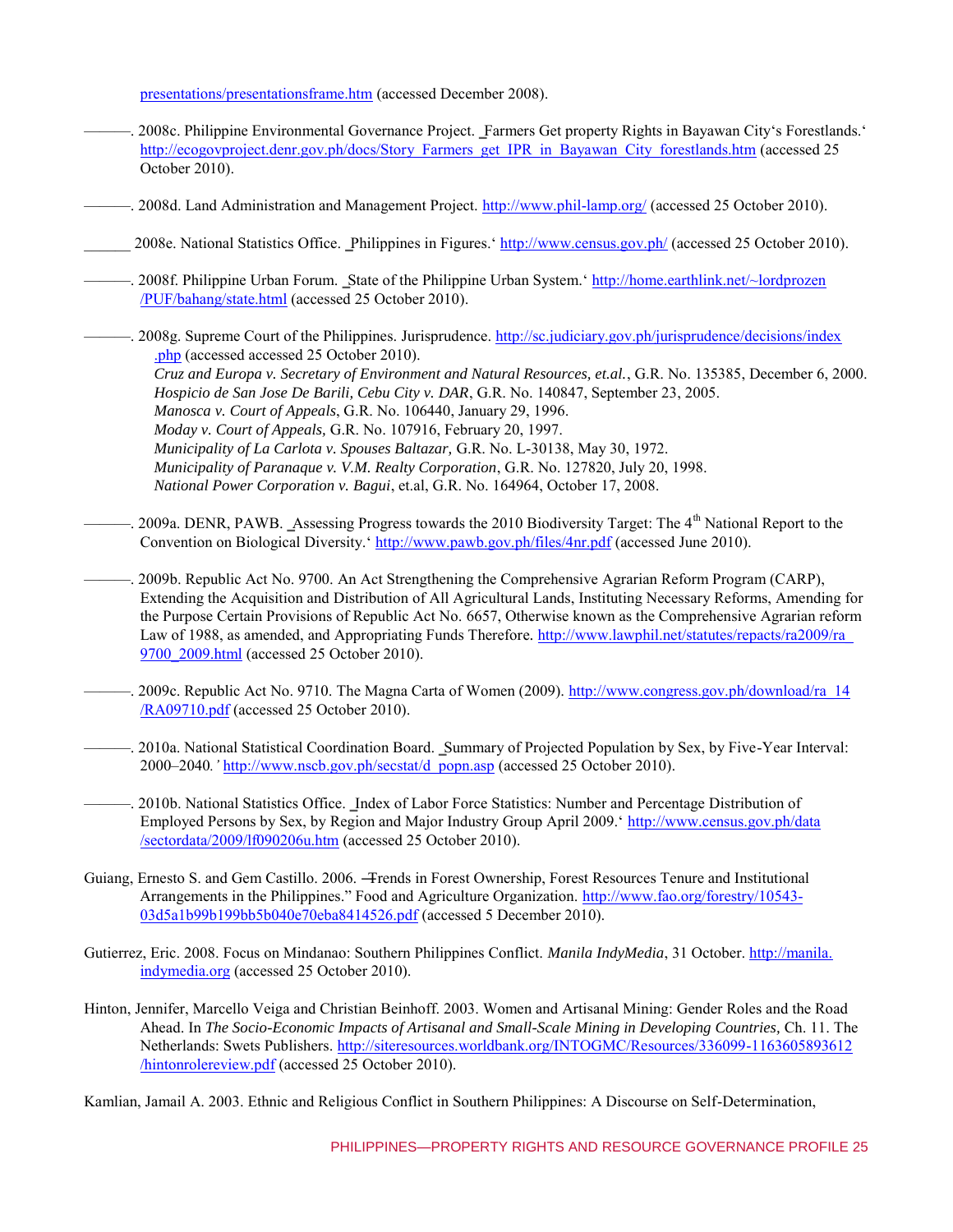Political Autonomy and Conflict Resolution. Paper presented at the Islam and Human Rights Fellow Lecture, 4 November, School of Law, Emory University, Atlanta, Georgia. [www.law.emory.edu/ihr/worddocs/jamail1.doc](http://www.law.emory.edu/ihr/worddocs/jamail1.doc) (accessed 25 October 2010).

- Kelly, Phillip. 1998. The Politics of Urban-Rural Relations: Land Use Conversion in the Philippines. *Sage Journals Online*. Environment and Urbanization, 10 (1). April.<http://eau.sagepub.com/cgi/reprint/10/1/35.pdf>(accessed 25 October 2010).
- La Vina, Antonio G.M. 2008a. The Future of Environmental Law and Governance. Lecture presented at the 5th Metrobank Foundation Professorial Chair Lecture, 3 October, Metrobank, Philippines.
- ———. 2008b. Re-thinking Philippine Environmental Institutions: Do We Need to Reallocate Mandates, Powers, and Functions? Institutional Analysis Report for the World Bank Country Environmental Analysis: Philippines, December 22[. http://www.worldbank.org.ph/WBSITE/EXTERNAL/COUNTRIES/EASTASIAPACIFICEXT](http://www.worldbank.org.ph/WBSITE/EXTERNAL/COUNTRIES/EASTASIAPACIFICEXT/PHILIPPINESEXTN/0,,contentMDK:21832777~pagePK:141137~piPK:141127~theSitePK:332982,00.html) [/PHILIPPINESEXTN/0,,contentMDK:21832777~pagePK:141137~piPK:141127~theSitePK:332982,00.html](http://www.worldbank.org.ph/WBSITE/EXTERNAL/COUNTRIES/EASTASIAPACIFICEXT/PHILIPPINESEXTN/0,,contentMDK:21832777~pagePK:141137~piPK:141127~theSitePK:332982,00.html) (accessed 25 October 2010).
- Llanto, Gilberto M. and Marife M. Ballesteros. 2003. Land Issues in Poverty Reduction Strategies and the Development Agenda: Philippines. Philippine Institute for Development Studies Discussion Paper Series No. 2003–03. March 2003*.* [http://www.pids.gov.ph](http://www.pids.gov.ph/) (accessed December 2008).
- *MJO.* See *Mining Journal Online.*
- Malenab-Hornilla, Linda. 2008. An Update on the Law on Land Titles and Deeds. Lecture presented to the 8th Eastern Visayas Regional Convention and Mandatory Continuing Legal Education Seminar, 6–9 February, Philippines. [http://74.125.95.132/search?q=cache:sfXY8xxWs14J:ibpcavite.files.wordpress.com/2008/05/usec-hornilla-on-land](http://74.125.95.132/search?q=cache:sfXY8xxWs14J:ibpcavite.files.wordpress.com/2008/05/usec-hornilla-on-land-registration-law.ppt+Linda+Malenab-Hornilla+-+An+Update+on+the+Law+on+Land+Titles+and+Deeds&hl=en&ct=clnk&cd=1&gl=us)[registration-law.ppt+Linda+Malenab-Hornilla+-+An+Update+on+the+Law+on+Land+Titles+and+Deeds&hl=en&](http://74.125.95.132/search?q=cache:sfXY8xxWs14J:ibpcavite.files.wordpress.com/2008/05/usec-hornilla-on-land-registration-law.ppt+Linda+Malenab-Hornilla+-+An+Update+on+the+Law+on+Land+Titles+and+Deeds&hl=en&ct=clnk&cd=1&gl=us)  $ct = c \ln k \& c \cdot d = 1 \& g = us$  (accessed 25 October 2010).
- Mercado, Fr. Eliseo R. 2000. The Five Basic Issues Confronting Mindanao vis-à-vis the Roles Played by the Civil Society, Papers from the Public Forum on the Philippines: The Quest for Lasting Peace in the Philippines, 29 September, Institute of Social Studies, The Hague, the Netherlands.<http://www.philsol.nl/fora/NL00a-Mercado.htm>(accessed 25 October 2010).
- *Mining Journal Online.* 2009. Philippines Targets More Mining Investment. 8 January. [http://www.mining-journal.com/](http://www.mining-journal.com/production-and-markets/philippines-targets-more-mining-investment) [production-and-markets/philippines-targets-more-mining-investment](http://www.mining-journal.com/production-and-markets/philippines-targets-more-mining-investment) (accessed 25 October 2010).
- Ngolaban, Gwen. 1999. Urban Poor Issues and Concerns, Paper presented at the Public Forum on the Philippines, 23 April, Utrecht, the Netherlands. [http://www.philsol.nl/fora/NL99a-Ngolaban.htm \(](http://www.philsol.nl/fora/NL99a-Ngolaban.htm)accessed 25 October 2010).
- Novellino, Dario. 2000. Recognition of Ancestral Domain Claims on Palawan Island, the Philippines; Is there a Future? [ftp://](ftp://ftp.fao.org/sd/sda/sdaa/LR00/05-Land.pdf) [ftp.fao.org/sd/sda/sdaa/LR00/05-Land.pdf](ftp://ftp.fao.org/sd/sda/sdaa/LR00/05-Land.pdf) (accessed 25 October 2010).
- OECD. *See* Organisation for Economic Co-operation and Development.
- Oliva, Roberto. 2007. Philippine Forest and Wildlife Law Enforcement: Situational and Core Issues (prepared for USAID). [http://pdf.usaid.gov/pdf\\_docs/PNADL681.pdf](http://pdf.usaid.gov/pdf_docs/PNADL681.pdf) (accessed 25 October 2010).
- Organisation for Economic Co-operation and Development. 2009. Social Institutions and Gender Index: Philippines*.* <http://genderindex.org/sites/default/files/pdfs/PHL.pdf>(accessed 25 October 2010).
- *PDI.* See *Philippine Daily Inquirer.*

PMPI. *See* Philippine Misereor Partnership, Inc.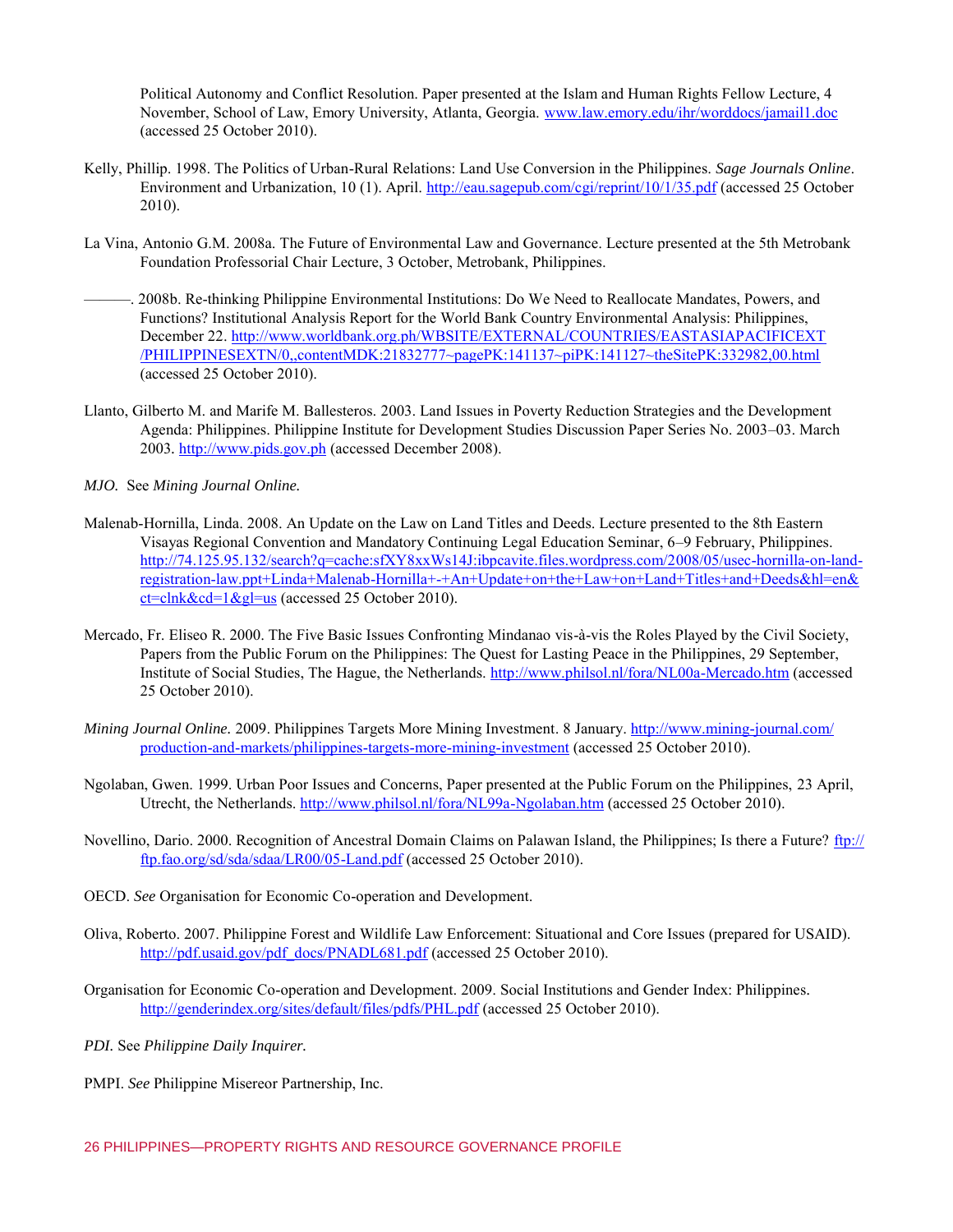- *Philippine Daily Inquirer*. 2008a. Government Orders Immediate Stop to Land Conversion. 16 April. [http://newsinfo.](http://newsinfo.inquirer.net/inquirerheadlines/nation/view/20080416-130657/Govt-orders-immediate-stop-to-land-conversion) [inquirer.net/inquirerheadlines/nation/view/20080416-130657/Govt-orders-immediate-stop-to-land-conversion](http://newsinfo.inquirer.net/inquirerheadlines/nation/view/20080416-130657/Govt-orders-immediate-stop-to-land-conversion) (accessed 25 October 2010).
	- ———. 2008b. Land Developers Warn of Negative Effects of Land Conversion. 30 May. [http://newsinfo.inquirer.net/](http://newsinfo.inquirer.net/breakingnews/regions/view/20080530-139812/Land-developers-warn-of-negative-effects-of-land-conversion) [breakingnews/regions/view/20080530-139812/Land-developers-warn-of-negative-effects-of-land-conversion](http://newsinfo.inquirer.net/breakingnews/regions/view/20080530-139812/Land-developers-warn-of-negative-effects-of-land-conversion) (accessed 25 October 2010).
- Philippine Misereor Partnership, Inc. 2009. Position Paper in Support of the Alternative Mining Bill or House Bill 6342. [http://docs.google.com/viewer?a=v&q=cache:fgd5C7gv7n8J:www.lrcksk.org/resources/documents/doc\\_download/7](http://docs.google.com/viewer?a=v&q=cache:fgd5C7gv7n8J:www.lrcksk.org/resources/documents/doc_download/7-pmp-position-paper-on-hb-6342+philippines+-+anti-mining+advocacy&hl=en&gl=us&pid=bl&srcid=ADGEESh6odF6mzlED9qejHPOSVrOaOJF1OFvZht52GE1jjLFPnCigLp_5Lphv) [-pmp-position-paper-on-hb-6342+philippines+-+anti-mining+advocacy&hl=en&gl=us&pid=bl&srcid=ADGEES](http://docs.google.com/viewer?a=v&q=cache:fgd5C7gv7n8J:www.lrcksk.org/resources/documents/doc_download/7-pmp-position-paper-on-hb-6342+philippines+-+anti-mining+advocacy&hl=en&gl=us&pid=bl&srcid=ADGEESh6odF6mzlED9qejHPOSVrOaOJF1OFvZht52GE1jjLFPnCigLp_5Lphv) [h6odF6mzlED9qejHPOSVrOaOJF1OFvZht52GE1jjLFPnCigLp\\_5Lphvw4PXbj2hQ3-Z193A1QKwo0YH5P2D4](http://docs.google.com/viewer?a=v&q=cache:fgd5C7gv7n8J:www.lrcksk.org/resources/documents/doc_download/7-pmp-position-paper-on-hb-6342+philippines+-+anti-mining+advocacy&hl=en&gl=us&pid=bl&srcid=ADGEESh6odF6mzlED9qejHPOSVrOaOJF1OFvZht52GE1jjLFPnCigLp_5Lphv) [Eqlk2GrPcL0nZRVW7iGG2tsLl6GhKwcz976i9fLzTF4zGhw\\_1R&sig=AHIEtbQrg4CTzgZ\\_rmhm7LQLbY4TkKf](http://docs.google.com/viewer?a=v&q=cache:fgd5C7gv7n8J:www.lrcksk.org/resources/documents/doc_download/7-pmp-position-paper-on-hb-6342+philippines+-+anti-mining+advocacy&hl=en&gl=us&pid=bl&srcid=ADGEESh6odF6mzlED9qejHPOSVrOaOJF1OFvZht52GE1jjLFPnCigLp_5Lphv) [SXQ](http://docs.google.com/viewer?a=v&q=cache:fgd5C7gv7n8J:www.lrcksk.org/resources/documents/doc_download/7-pmp-position-paper-on-hb-6342+philippines+-+anti-mining+advocacy&hl=en&gl=us&pid=bl&srcid=ADGEESh6odF6mzlED9qejHPOSVrOaOJF1OFvZht52GE1jjLFPnCigLp_5Lphv) (accessed September 2010).
- Pulhin, Juan M. 2001. Environmental Change and Vulnerability in the Philippines. Paper presented at the 2001 Open Meeting on Human Dimensions of Global Environmental Change, 6–8 October, Rio de Janeiro, Brazil[. http://](http://sedac.ciesin.org/openmeeting/downloads/1005816626_presentation_pulhinpapertext.doc) [sedac.ciesin.org/openmeeting/downloads/1005816626\\_presentation\\_pulhinpapertext.doc](http://sedac.ciesin.org/openmeeting/downloads/1005816626_presentation_pulhinpapertext.doc) (accessed 25 October 2010).
- Pulhin, Juan M. and Josefina T. Dizon. 2003. Politics of Tenure Reform in the Philippine Forest Land, Paper presented at Politics of the Commons: Articulating Development and Strengthening Local Practices, 11–14 July, Chiang Mai, Thailand[. http://dlc.dlib.indiana.edu/archive/00001108/00/Juan\\_Pulhin&\\_Josefina\\_Dizon-Philippines.pdf](http://dlc.dlib.indiana.edu/archive/00001108/00/Juan_Pulhin&_Josefina_Dizon-Philippines.pdf) (accessed December 2008).
- Quizon, Antonio, Meynardo Mendoza, Gregorio Quitangon and Maricel A. Tolentino. 2007. Bridging Issues on Access to Land through Land Partnerships in the Philippines. Revised Paper for the 2<sup>nd</sup> Regional Policy Dialogue on Agrarian Reform and Rural Development: The Case of the Philippines, Centre on Integrated Rural Development for Asia and the Pacific (CIRDAP). [http://www.dar.gov.ph/pdf\\_files/cirdap/quizon\\_paper/quizon\\_paper.pdf](http://www.dar.gov.ph/pdf_files/cirdap/quizon_paper/quizon_paper.pdf) (accessed 25 October 2010).
- Riedinger, Jeffrey. 1995. *Agrarian Reform in the Philippines: Democratic Transitions and Redistributive Reform.* California: Stanford University Press. [http://books.google.com/books?id=FlasRfravpEC&pg=PA87&lpg=PA87&dq=](http://books.google.com/books?id=FlasRfravpEC&pg=PA87&lpg=PA87&dq=philippine+tenancy+act+of+1933&source=bl&ots=Cv42ZneDFU&sig=bkz8o9o9KXS0yg7cXbnyUGxed_c&hl=en&ei=0AX8S7fSBIKB8gaOlITYBQ&sa=X&oi=book_result&ct=result&resnum=4&ved=0CCEQ6AEwAw#v=onepage&q=phi) [philippine+tenancy+act+of+1933&source=bl&ots=Cv42ZneDFU&sig=bkz8o9o9KXS0yg7cXbnyUGxed\\_c&hl=en](http://books.google.com/books?id=FlasRfravpEC&pg=PA87&lpg=PA87&dq=philippine+tenancy+act+of+1933&source=bl&ots=Cv42ZneDFU&sig=bkz8o9o9KXS0yg7cXbnyUGxed_c&hl=en&ei=0AX8S7fSBIKB8gaOlITYBQ&sa=X&oi=book_result&ct=result&resnum=4&ved=0CCEQ6AEwAw#v=onepage&q=phi) [&ei=0AX8S7fSBIKB8gaOlITYBQ&sa=X&oi=book\\_result&ct=result&resnum=4&ved=0CCEQ6AEwAw#v=onep](http://books.google.com/books?id=FlasRfravpEC&pg=PA87&lpg=PA87&dq=philippine+tenancy+act+of+1933&source=bl&ots=Cv42ZneDFU&sig=bkz8o9o9KXS0yg7cXbnyUGxed_c&hl=en&ei=0AX8S7fSBIKB8gaOlITYBQ&sa=X&oi=book_result&ct=result&resnum=4&ved=0CCEQ6AEwAw#v=onepage&q=phi) [age&q=philippine%20tenancy%20act%20of%201933&f=false](http://books.google.com/books?id=FlasRfravpEC&pg=PA87&lpg=PA87&dq=philippine+tenancy+act+of+1933&source=bl&ots=Cv42ZneDFU&sig=bkz8o9o9KXS0yg7cXbnyUGxed_c&hl=en&ei=0AX8S7fSBIKB8gaOlITYBQ&sa=X&oi=book_result&ct=result&resnum=4&ved=0CCEQ6AEwAw#v=onepage&q=phi) (accessed 25 October 2010).
- Stark, Jeffrey, Jennifer Li, Katsuaki Terasawa and Michael Metcalf. 2007. A Double-Edged Sword? Implications of Mining for Environmental Security in the Philippines. Policy Report produced by the Foundation for Environmental Security and Sustainability.<http://www.fess-global.org/RP.cfm>(accessed 25 October 2010).
- Tigno, Cezar. 2007. Country Water Action: Philippines–Securing Water Rights for All. [http://www.adb.org/Water/actions/](http://www.adb.org/Water/actions/phi/Securing-Water-Rights.asp)  [phi/Securing-Water-Rights.asp](http://www.adb.org/Water/actions/phi/Securing-Water-Rights.asp) (accessed 25 October 2010).
- Tripon, Olivia H. 2008. Women's Rights in the Philippines Today. Philippine Human Rights Reporting Project. [http://www.](http://www.rightsreporting.net/index.php?option=com_content&task=view&id=45&Itemid=43) [rightsreporting.net/index.php?option=com\\_content&task=view&id=45&Itemid=43](http://www.rightsreporting.net/index.php?option=com_content&task=view&id=45&Itemid=43) (accessed 25 October 2010).
- USAID. *See* United States Agency for International Development.
- USDOS. *See* United States Department of State.
- United States Agency for International Development. 2002. Urban Profile: Philippines. Making Cities Work. [http://www.](http://www.makingcitieswork.org/files/pdf/southeast-asia/Philippines.pdf) [makingcitieswork.org/files/pdf/southeast-asia/Philippines.pdf](http://www.makingcitieswork.org/files/pdf/southeast-asia/Philippines.pdf) (accessed 25 October 2010).
	- ———. 2008a. FAA 118/119 Report: Conservation of Tropical Forests and Biological Biodiversity in the Philippines